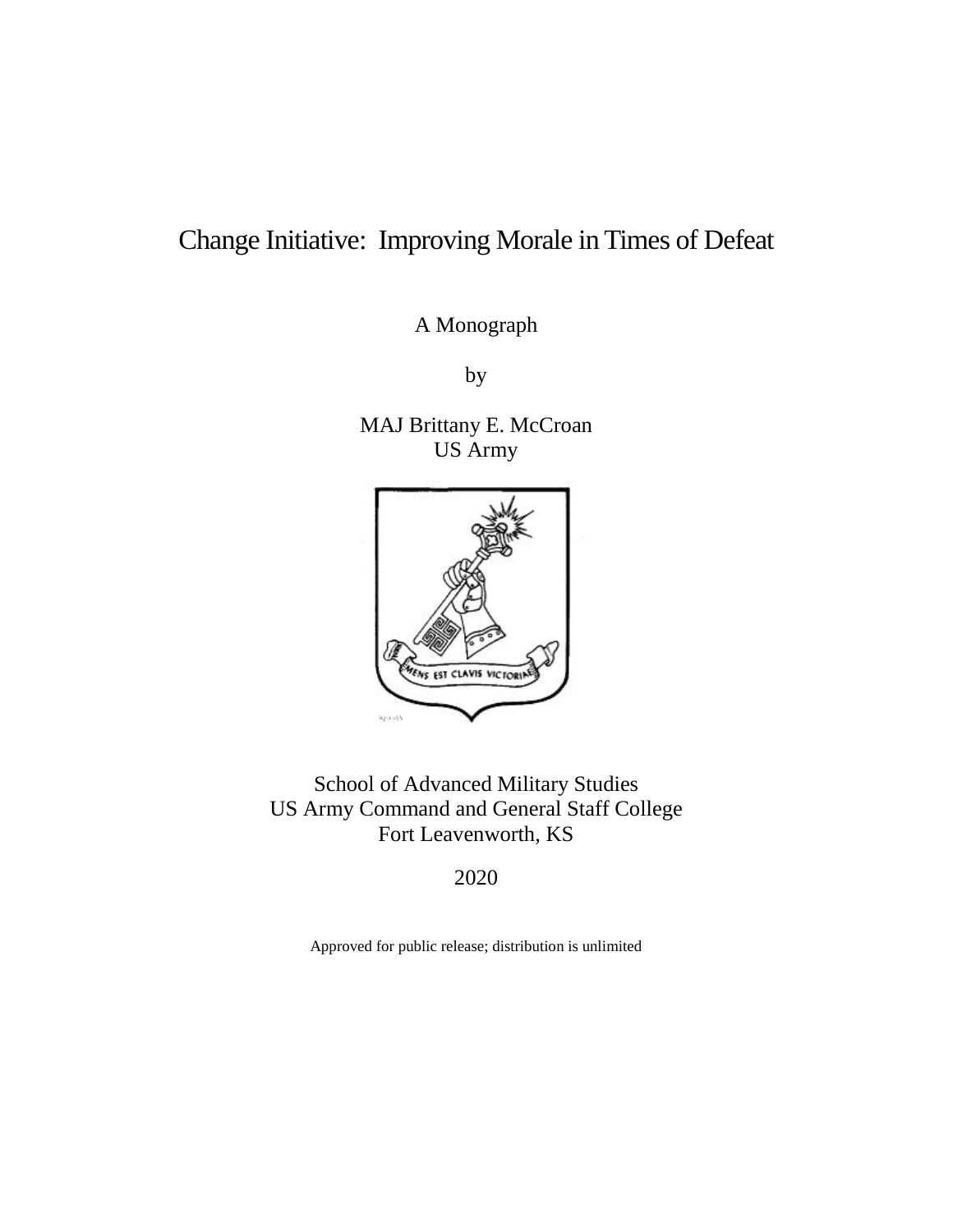| Public reporting burden for this collection of information is estimated to average 1 hour per response, including the time for reviewing instructions, searching existing data<br>sources, gathering and maintaining the data needed, and completing and reviewing this collection of information. Send comments regarding this burden estimate or any other<br>aspect of this collection of information, including suggestions for reducing this burden to Department of Defense, Washington Headquarters Services, Directorate for<br>Information Operations and Reports (0704-0188), 1215 Jefferson Davis Highway, Suite 1204, Arlington, VA 22202-4302. Respondents should be aware that notwithstanding<br>any other provision of law, no person shall be subject to any penalty for failing to comply with a collection of information if it does not display a currently valid OMB control<br>number. PLEASE DO NOT RETURN YOUR FORM TO THE ABOVE ADDRESS.<br>3. DATES COVERED (From - To)<br>1. REPORT DATE (DD-MM-YYYY)<br>2. REPORT TYPE<br>21-05-2020<br>Master's Thesis<br><b>JUN 2019 - MAY 2020</b><br><b>4. TITLE AND SUBTITLE</b><br><b>5a. CONTRACT NUMBER</b><br>Change Initiative: Improving Morale in Times of Defeat<br><b>5b. GRANT NUMBER</b><br>5c. PROGRAM ELEMENT NUMBER<br>6. AUTHOR(S)<br><b>5d. PROJECT NUMBER</b><br>Brittany E. McCroan<br><b>5e. TASK NUMBER</b><br><b>5f. WORK UNIT NUMBER</b><br>7. PERFORMING ORGANIZATION NAME(S) AND ADDRESS(ES)<br>8. PERFORMING ORG REPORT<br><b>NUMBER</b><br>School of Advanced Military Studies<br>U.S. Army Command and General Staff College<br><b>ATTN: ATZL-SWD-GD</b><br>9. SPONSORING / MONITORING AGENCY NAME(S) AND ADDRESS(ES)<br><b>10. SPONSOR/MONITOR'S</b><br><b>ACRONYM(S)</b><br><b>NUMBER(S)</b><br><b>12. DISTRIBUTION / AVAILABILITY STATEMENT</b><br>Approved for Public Release; Distribution is Unlimited<br><b>13. SUPPLEMENTARY NOTES</b><br><b>14. ABSTRACT</b><br>Large Scale Combat Operations pose significant risk to morale based on the chaos created by high<br>casualty rates, near-peer capabilities, and contention across all domains. Leaders can use John Kotter's<br>change model and Ardant du Picq's morale theory to quickly improve the fighting spirit of their<br>organizations by creating a climate for change, engaging and enabling change, and implementing and<br>sustaining change to maintain high morale and enable victory. The leadership of Field Marshal Bernard<br>Law Montgomery of the British Eighth Army in World War II and General Matthew B. Ridgway of the<br>American Eighth Army in Korea are evaluated using structured, focused comparison logic. Ultimately,<br>establishing trust, unity of effort, and confidence in abilities improves morale and likely leads to future<br>victory as long as the political environment supports continued combat operations.<br><b>15. SUBJECT TERMS</b><br>Morale; John Kotter; Ardant du Picq; Eighth Army; Montgomery; Ridgway; World War II; Korean War<br><b>16. SECURITY CLASSIFICATION OF:</b><br>19a. NAME OF RESPONSIBLE PERSON<br><b>17. LIMITATION</b><br><b>18. NUMBER</b><br>OF ABSTRACT<br><b>OF PAGES</b><br><b>b. ABSTRACT</b><br>a. REPORT<br>c. THIS PAGE<br>19b. PHONE NUMBER (include area code)<br>(U)<br>59<br>(U)<br>(U)<br>(U) |  |  |  | <b>REPORT DOCUMENTATION PAGE</b> |  | Form Approved<br>OMB No. 0704-0188  |
|----------------------------------------------------------------------------------------------------------------------------------------------------------------------------------------------------------------------------------------------------------------------------------------------------------------------------------------------------------------------------------------------------------------------------------------------------------------------------------------------------------------------------------------------------------------------------------------------------------------------------------------------------------------------------------------------------------------------------------------------------------------------------------------------------------------------------------------------------------------------------------------------------------------------------------------------------------------------------------------------------------------------------------------------------------------------------------------------------------------------------------------------------------------------------------------------------------------------------------------------------------------------------------------------------------------------------------------------------------------------------------------------------------------------------------------------------------------------------------------------------------------------------------------------------------------------------------------------------------------------------------------------------------------------------------------------------------------------------------------------------------------------------------------------------------------------------------------------------------------------------------------------------------------------------------------------------------------------------------------------------------------------------------------------------------------------------------------------------------------------------------------------------------------------------------------------------------------------------------------------------------------------------------------------------------------------------------------------------------------------------------------------------------------------------------------------------------------------------------------------------------------------------------------------------------------------------------------------------------------------------------------------------------------------------------------------------------------------------------------------------------------------------------------------------------------------------------------------------------------------------------------------------------------------------------------------------------------------------------------------------------------------------------------------------------------------------------------------------------------------------------------------------------------------------------------------------------------------------------------------------------------------------------------------------------------------------------------------|--|--|--|----------------------------------|--|-------------------------------------|
|                                                                                                                                                                                                                                                                                                                                                                                                                                                                                                                                                                                                                                                                                                                                                                                                                                                                                                                                                                                                                                                                                                                                                                                                                                                                                                                                                                                                                                                                                                                                                                                                                                                                                                                                                                                                                                                                                                                                                                                                                                                                                                                                                                                                                                                                                                                                                                                                                                                                                                                                                                                                                                                                                                                                                                                                                                                                                                                                                                                                                                                                                                                                                                                                                                                                                                                                              |  |  |  |                                  |  |                                     |
|                                                                                                                                                                                                                                                                                                                                                                                                                                                                                                                                                                                                                                                                                                                                                                                                                                                                                                                                                                                                                                                                                                                                                                                                                                                                                                                                                                                                                                                                                                                                                                                                                                                                                                                                                                                                                                                                                                                                                                                                                                                                                                                                                                                                                                                                                                                                                                                                                                                                                                                                                                                                                                                                                                                                                                                                                                                                                                                                                                                                                                                                                                                                                                                                                                                                                                                                              |  |  |  |                                  |  |                                     |
|                                                                                                                                                                                                                                                                                                                                                                                                                                                                                                                                                                                                                                                                                                                                                                                                                                                                                                                                                                                                                                                                                                                                                                                                                                                                                                                                                                                                                                                                                                                                                                                                                                                                                                                                                                                                                                                                                                                                                                                                                                                                                                                                                                                                                                                                                                                                                                                                                                                                                                                                                                                                                                                                                                                                                                                                                                                                                                                                                                                                                                                                                                                                                                                                                                                                                                                                              |  |  |  |                                  |  |                                     |
|                                                                                                                                                                                                                                                                                                                                                                                                                                                                                                                                                                                                                                                                                                                                                                                                                                                                                                                                                                                                                                                                                                                                                                                                                                                                                                                                                                                                                                                                                                                                                                                                                                                                                                                                                                                                                                                                                                                                                                                                                                                                                                                                                                                                                                                                                                                                                                                                                                                                                                                                                                                                                                                                                                                                                                                                                                                                                                                                                                                                                                                                                                                                                                                                                                                                                                                                              |  |  |  |                                  |  |                                     |
|                                                                                                                                                                                                                                                                                                                                                                                                                                                                                                                                                                                                                                                                                                                                                                                                                                                                                                                                                                                                                                                                                                                                                                                                                                                                                                                                                                                                                                                                                                                                                                                                                                                                                                                                                                                                                                                                                                                                                                                                                                                                                                                                                                                                                                                                                                                                                                                                                                                                                                                                                                                                                                                                                                                                                                                                                                                                                                                                                                                                                                                                                                                                                                                                                                                                                                                                              |  |  |  |                                  |  |                                     |
|                                                                                                                                                                                                                                                                                                                                                                                                                                                                                                                                                                                                                                                                                                                                                                                                                                                                                                                                                                                                                                                                                                                                                                                                                                                                                                                                                                                                                                                                                                                                                                                                                                                                                                                                                                                                                                                                                                                                                                                                                                                                                                                                                                                                                                                                                                                                                                                                                                                                                                                                                                                                                                                                                                                                                                                                                                                                                                                                                                                                                                                                                                                                                                                                                                                                                                                                              |  |  |  |                                  |  |                                     |
|                                                                                                                                                                                                                                                                                                                                                                                                                                                                                                                                                                                                                                                                                                                                                                                                                                                                                                                                                                                                                                                                                                                                                                                                                                                                                                                                                                                                                                                                                                                                                                                                                                                                                                                                                                                                                                                                                                                                                                                                                                                                                                                                                                                                                                                                                                                                                                                                                                                                                                                                                                                                                                                                                                                                                                                                                                                                                                                                                                                                                                                                                                                                                                                                                                                                                                                                              |  |  |  |                                  |  |                                     |
|                                                                                                                                                                                                                                                                                                                                                                                                                                                                                                                                                                                                                                                                                                                                                                                                                                                                                                                                                                                                                                                                                                                                                                                                                                                                                                                                                                                                                                                                                                                                                                                                                                                                                                                                                                                                                                                                                                                                                                                                                                                                                                                                                                                                                                                                                                                                                                                                                                                                                                                                                                                                                                                                                                                                                                                                                                                                                                                                                                                                                                                                                                                                                                                                                                                                                                                                              |  |  |  |                                  |  |                                     |
|                                                                                                                                                                                                                                                                                                                                                                                                                                                                                                                                                                                                                                                                                                                                                                                                                                                                                                                                                                                                                                                                                                                                                                                                                                                                                                                                                                                                                                                                                                                                                                                                                                                                                                                                                                                                                                                                                                                                                                                                                                                                                                                                                                                                                                                                                                                                                                                                                                                                                                                                                                                                                                                                                                                                                                                                                                                                                                                                                                                                                                                                                                                                                                                                                                                                                                                                              |  |  |  |                                  |  |                                     |
|                                                                                                                                                                                                                                                                                                                                                                                                                                                                                                                                                                                                                                                                                                                                                                                                                                                                                                                                                                                                                                                                                                                                                                                                                                                                                                                                                                                                                                                                                                                                                                                                                                                                                                                                                                                                                                                                                                                                                                                                                                                                                                                                                                                                                                                                                                                                                                                                                                                                                                                                                                                                                                                                                                                                                                                                                                                                                                                                                                                                                                                                                                                                                                                                                                                                                                                                              |  |  |  |                                  |  |                                     |
|                                                                                                                                                                                                                                                                                                                                                                                                                                                                                                                                                                                                                                                                                                                                                                                                                                                                                                                                                                                                                                                                                                                                                                                                                                                                                                                                                                                                                                                                                                                                                                                                                                                                                                                                                                                                                                                                                                                                                                                                                                                                                                                                                                                                                                                                                                                                                                                                                                                                                                                                                                                                                                                                                                                                                                                                                                                                                                                                                                                                                                                                                                                                                                                                                                                                                                                                              |  |  |  |                                  |  | <b>11. SPONSOR/MONITOR'S REPORT</b> |
|                                                                                                                                                                                                                                                                                                                                                                                                                                                                                                                                                                                                                                                                                                                                                                                                                                                                                                                                                                                                                                                                                                                                                                                                                                                                                                                                                                                                                                                                                                                                                                                                                                                                                                                                                                                                                                                                                                                                                                                                                                                                                                                                                                                                                                                                                                                                                                                                                                                                                                                                                                                                                                                                                                                                                                                                                                                                                                                                                                                                                                                                                                                                                                                                                                                                                                                                              |  |  |  |                                  |  |                                     |
|                                                                                                                                                                                                                                                                                                                                                                                                                                                                                                                                                                                                                                                                                                                                                                                                                                                                                                                                                                                                                                                                                                                                                                                                                                                                                                                                                                                                                                                                                                                                                                                                                                                                                                                                                                                                                                                                                                                                                                                                                                                                                                                                                                                                                                                                                                                                                                                                                                                                                                                                                                                                                                                                                                                                                                                                                                                                                                                                                                                                                                                                                                                                                                                                                                                                                                                                              |  |  |  |                                  |  |                                     |
|                                                                                                                                                                                                                                                                                                                                                                                                                                                                                                                                                                                                                                                                                                                                                                                                                                                                                                                                                                                                                                                                                                                                                                                                                                                                                                                                                                                                                                                                                                                                                                                                                                                                                                                                                                                                                                                                                                                                                                                                                                                                                                                                                                                                                                                                                                                                                                                                                                                                                                                                                                                                                                                                                                                                                                                                                                                                                                                                                                                                                                                                                                                                                                                                                                                                                                                                              |  |  |  |                                  |  |                                     |
|                                                                                                                                                                                                                                                                                                                                                                                                                                                                                                                                                                                                                                                                                                                                                                                                                                                                                                                                                                                                                                                                                                                                                                                                                                                                                                                                                                                                                                                                                                                                                                                                                                                                                                                                                                                                                                                                                                                                                                                                                                                                                                                                                                                                                                                                                                                                                                                                                                                                                                                                                                                                                                                                                                                                                                                                                                                                                                                                                                                                                                                                                                                                                                                                                                                                                                                                              |  |  |  |                                  |  |                                     |
|                                                                                                                                                                                                                                                                                                                                                                                                                                                                                                                                                                                                                                                                                                                                                                                                                                                                                                                                                                                                                                                                                                                                                                                                                                                                                                                                                                                                                                                                                                                                                                                                                                                                                                                                                                                                                                                                                                                                                                                                                                                                                                                                                                                                                                                                                                                                                                                                                                                                                                                                                                                                                                                                                                                                                                                                                                                                                                                                                                                                                                                                                                                                                                                                                                                                                                                                              |  |  |  |                                  |  |                                     |
|                                                                                                                                                                                                                                                                                                                                                                                                                                                                                                                                                                                                                                                                                                                                                                                                                                                                                                                                                                                                                                                                                                                                                                                                                                                                                                                                                                                                                                                                                                                                                                                                                                                                                                                                                                                                                                                                                                                                                                                                                                                                                                                                                                                                                                                                                                                                                                                                                                                                                                                                                                                                                                                                                                                                                                                                                                                                                                                                                                                                                                                                                                                                                                                                                                                                                                                                              |  |  |  |                                  |  |                                     |
|                                                                                                                                                                                                                                                                                                                                                                                                                                                                                                                                                                                                                                                                                                                                                                                                                                                                                                                                                                                                                                                                                                                                                                                                                                                                                                                                                                                                                                                                                                                                                                                                                                                                                                                                                                                                                                                                                                                                                                                                                                                                                                                                                                                                                                                                                                                                                                                                                                                                                                                                                                                                                                                                                                                                                                                                                                                                                                                                                                                                                                                                                                                                                                                                                                                                                                                                              |  |  |  |                                  |  |                                     |
|                                                                                                                                                                                                                                                                                                                                                                                                                                                                                                                                                                                                                                                                                                                                                                                                                                                                                                                                                                                                                                                                                                                                                                                                                                                                                                                                                                                                                                                                                                                                                                                                                                                                                                                                                                                                                                                                                                                                                                                                                                                                                                                                                                                                                                                                                                                                                                                                                                                                                                                                                                                                                                                                                                                                                                                                                                                                                                                                                                                                                                                                                                                                                                                                                                                                                                                                              |  |  |  |                                  |  |                                     |
|                                                                                                                                                                                                                                                                                                                                                                                                                                                                                                                                                                                                                                                                                                                                                                                                                                                                                                                                                                                                                                                                                                                                                                                                                                                                                                                                                                                                                                                                                                                                                                                                                                                                                                                                                                                                                                                                                                                                                                                                                                                                                                                                                                                                                                                                                                                                                                                                                                                                                                                                                                                                                                                                                                                                                                                                                                                                                                                                                                                                                                                                                                                                                                                                                                                                                                                                              |  |  |  |                                  |  | Standard Form 298 (Rev. 8-98)       |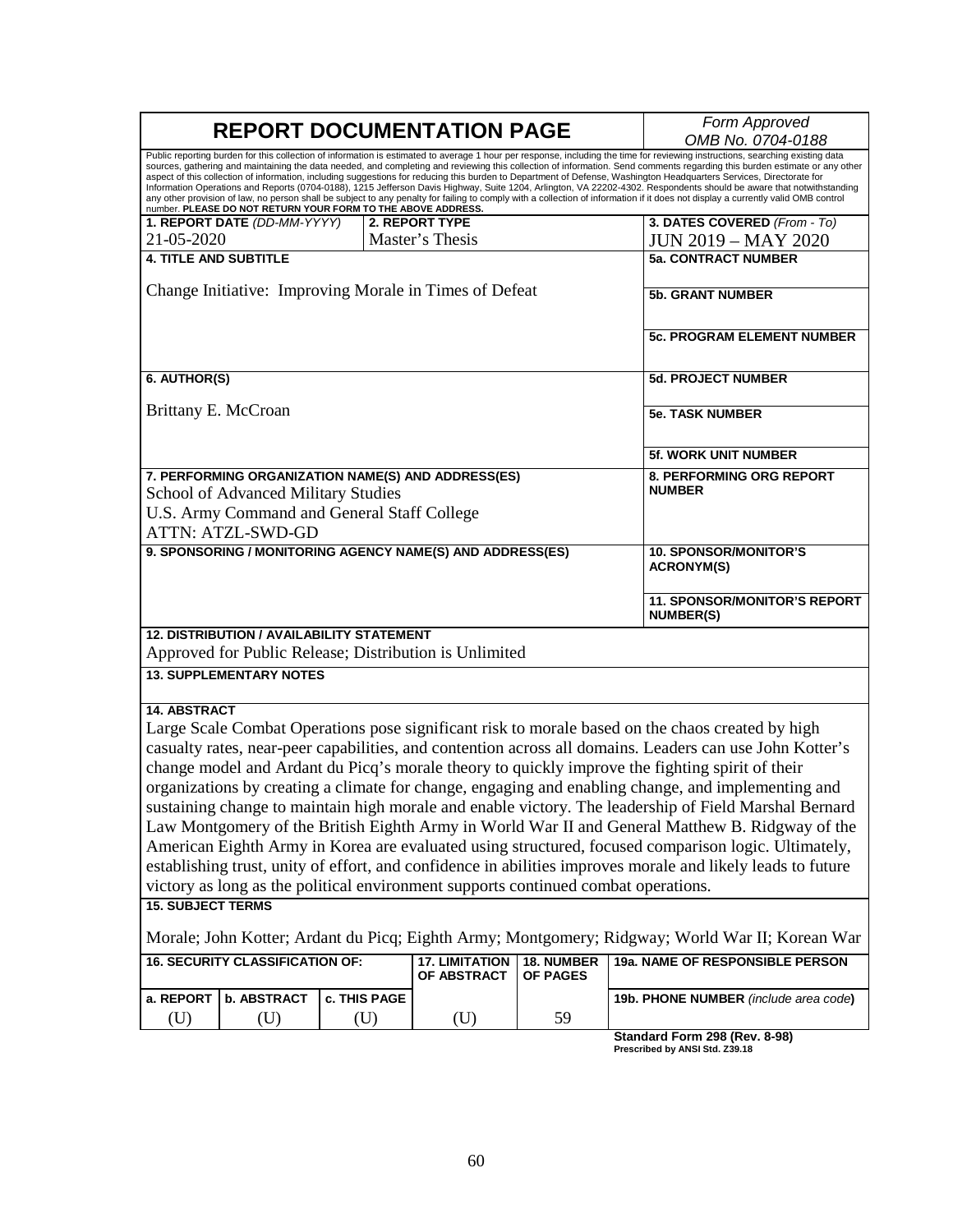# Monograph Approval Page

Name of Candidate: MAJ Brittany E. McCroan

Monograph Title: Change Initiative: Improving Morale in Times of Defeat

Approved by:

\_\_\_\_\_\_\_\_\_\_\_\_\_\_\_\_\_\_\_\_\_\_\_\_\_\_\_\_\_\_\_\_\_\_, Monograph Director Bruce Stanley, PhD

\_\_\_\_\_\_\_\_\_\_\_\_\_\_\_\_\_\_\_\_\_\_\_\_\_\_\_\_\_\_\_\_\_\_, Seminar Leader

Greg Hirschey, COL

\_\_\_\_\_\_\_\_\_\_\_\_\_\_\_\_\_\_\_\_\_\_\_\_\_\_\_\_\_\_\_\_\_\_, Director, School of Advanced Military Studies Brian A. Payne, COL

Accepted this 21st day of May 2020 by:

\_\_\_\_\_\_\_\_\_\_\_\_\_\_\_\_\_\_\_\_\_\_\_\_\_\_\_\_\_\_\_\_\_\_, Acting Director, Graduate Degree Programs Prisco R. Hernandez, PhD

The opinions and conclusions expressed herein are those of the student author and do not necessarily represent the views of the US Army Command and General Staff College or any other government agency. (References to this study should include the foregoing statement.)

Fair use determination or copyright permission has been obtained for the inclusion of pictures, maps, graphics, and any other works incorporated into this manuscript. A work of the US government is not subject to copyright, however further publication or sale of copyrighted images is not permissible.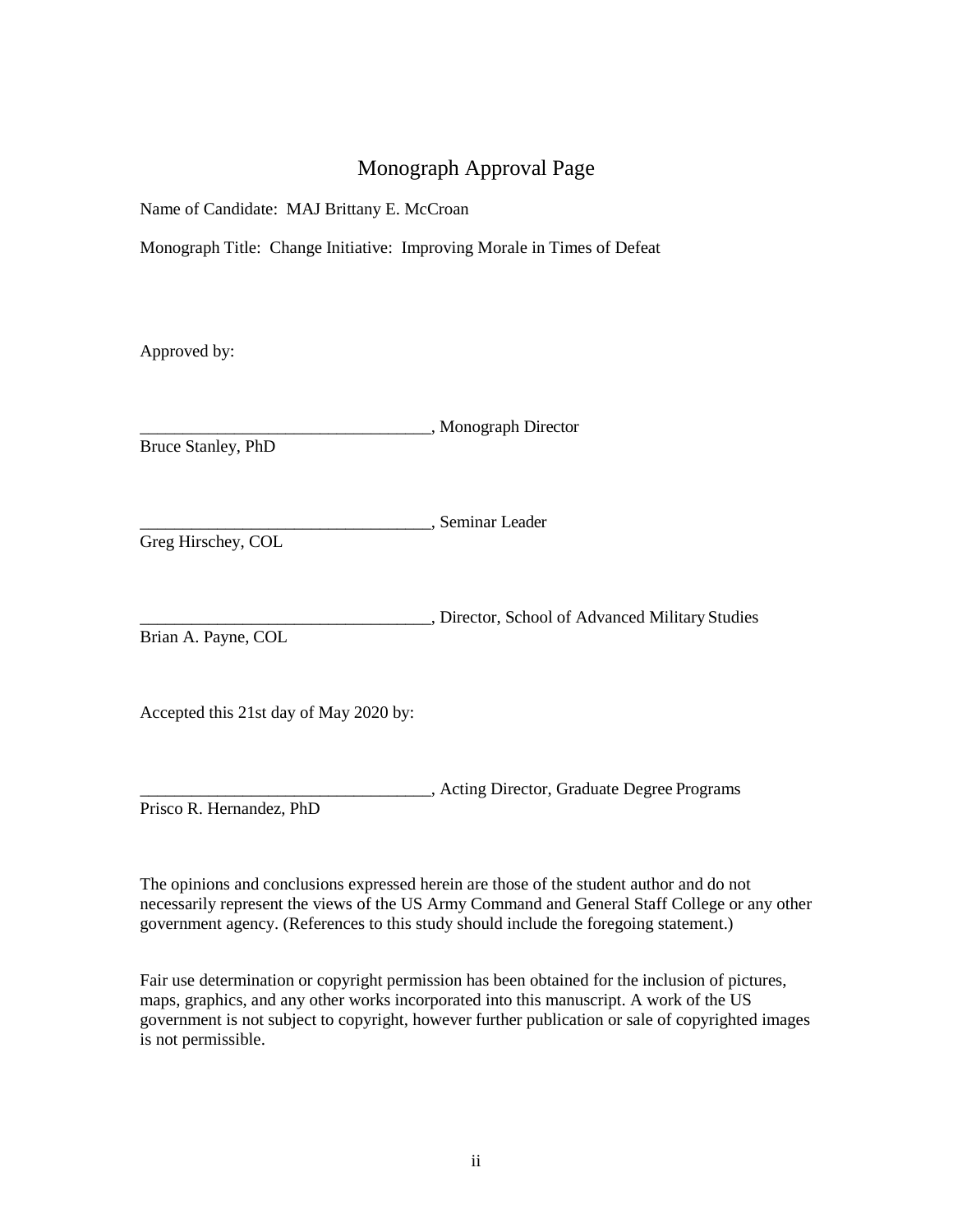## Abstract

Change Initiative: Improving Morale in Times of Defeat, by MAJ Brittany E. McCroan, 59 pages.

Large Scale Combat Operations pose significant risk to morale based on the chaos created by high casualty rates, near-peer capabilities, and contention across all domains. Leaders can use elements of John Kotter's change model and Ardant du Picq's morale theory to quickly improve the fighting spirit of their organizations by creating a climate for change, engaging and enabling change, and implementing and sustaining change to maintain high morale and enable victory. The leadership of Field Marshal Bernard Law Montgomery of the British Eighth Army in World War II and General Matthew B. Ridgway of the American Eighth Army in Korea are evaluated using structured, focused comparison logic. Ultimately, establishing trust, unity of effort, and confidence in abilities improves morale and likely leads to future victory as long as the political environment supports continued combat operations.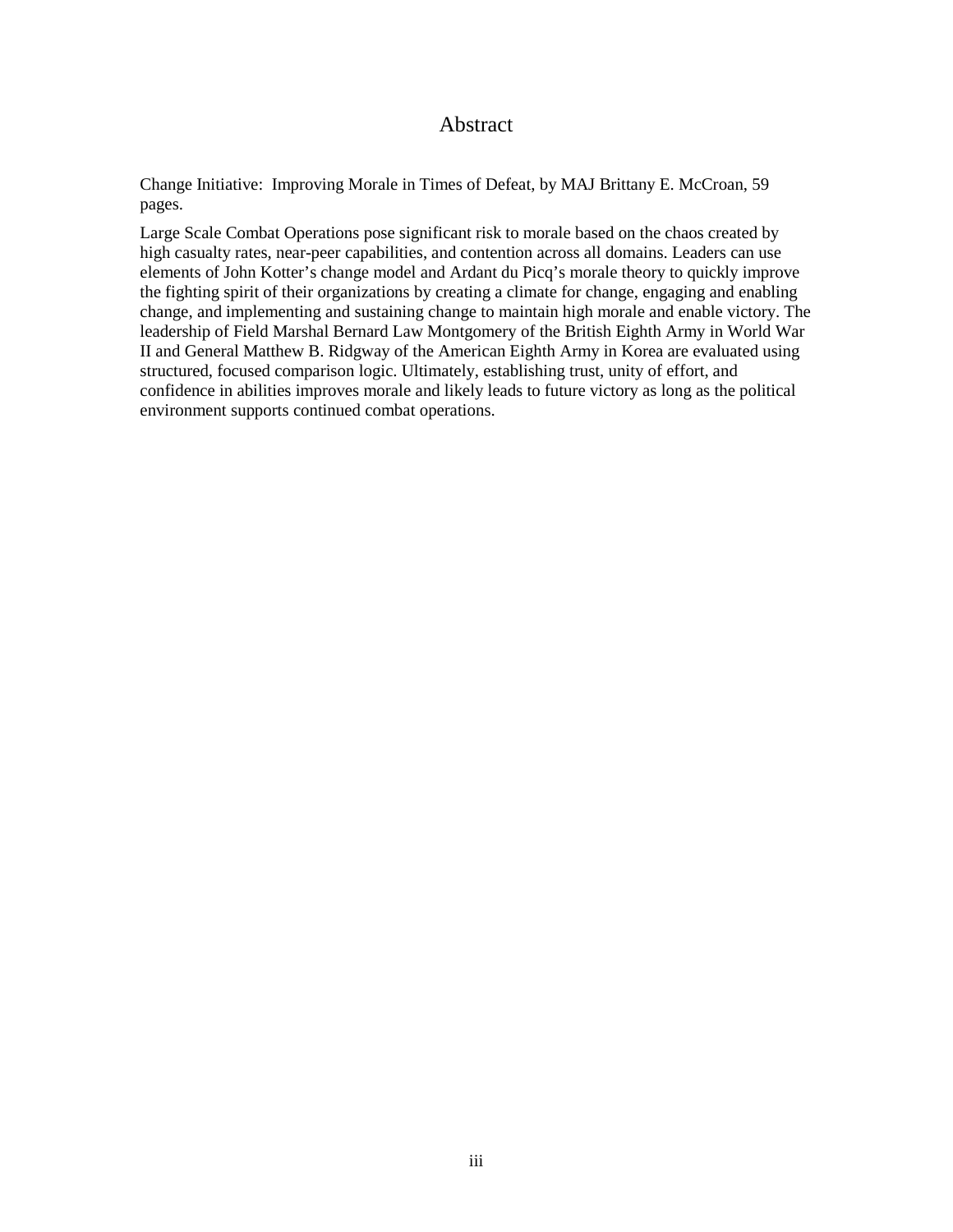# Contents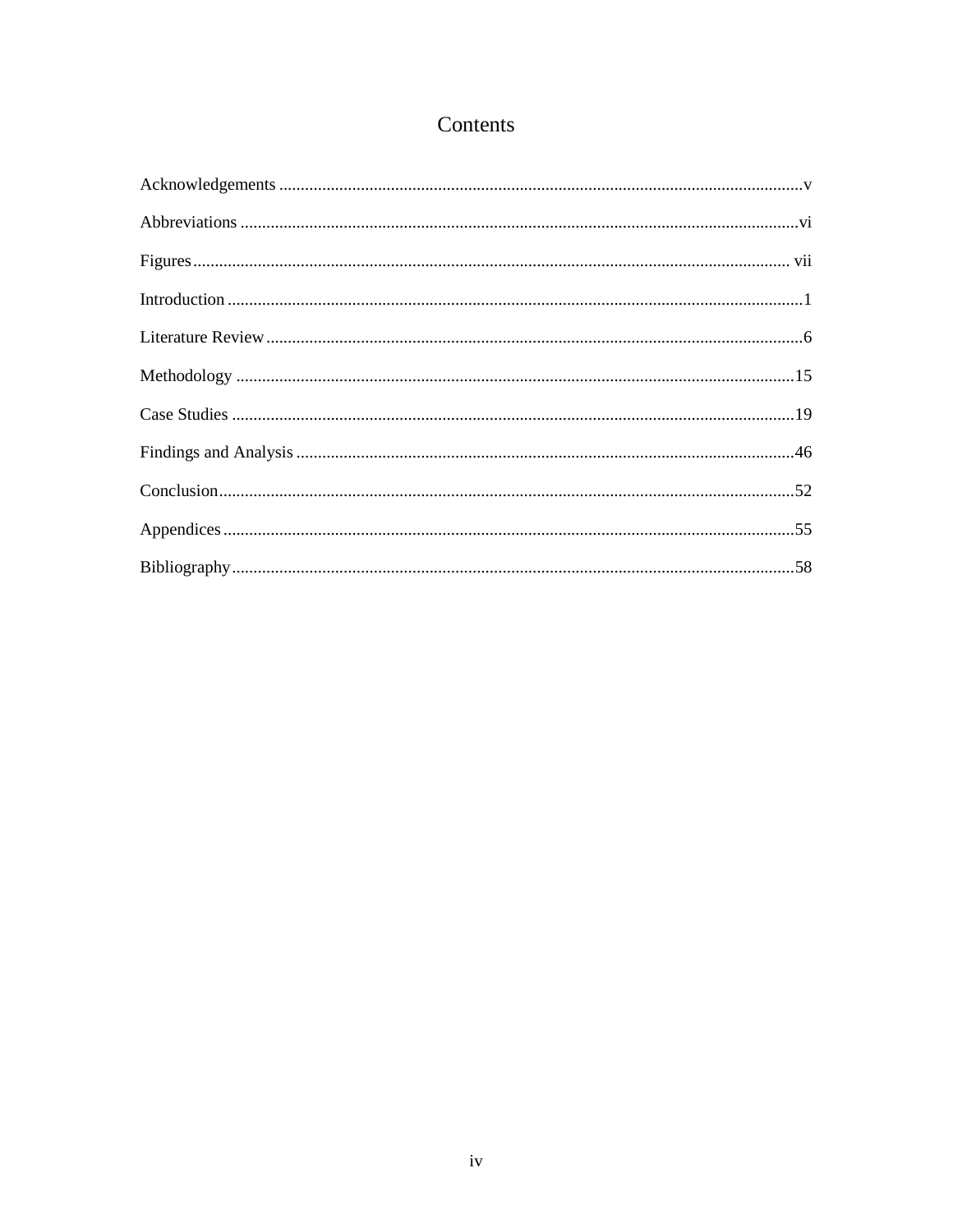# Acknowledgements

<span id="page-5-0"></span>I would like to thank my grandfather, Frank Bardell, for serving in the British  $8<sup>th</sup>$  Army, 7th Armored Division (Desert Rats) in North Africa in World War II. He was my inspiration for writing my monograph on this topic. Thank you to Dr. Bruce Stanley for proving me guidance and mentorship through this process; your method of instruction was invaluable for keeping me on track and organizing my argument. Finally, I would like to thank my family for their patience and support as I completed this project.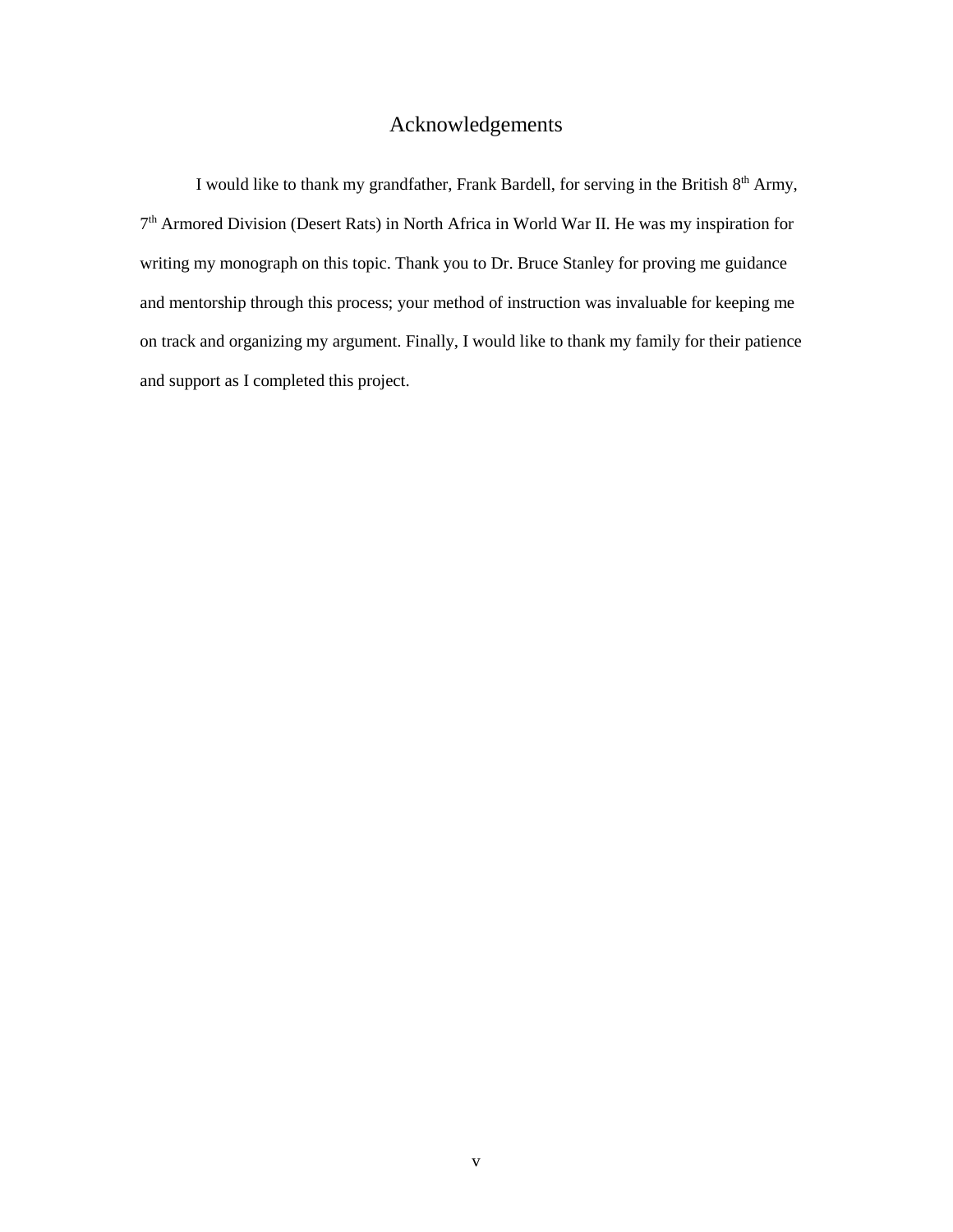# Abbreviations

<span id="page-6-0"></span>

| <b>ADP</b>  | <b>Army Doctrine Publication</b> |
|-------------|----------------------------------|
| <b>CCF</b>  | <b>Chinese Communist Forces</b>  |
| <b>FM</b>   | Field Manual                     |
| <b>LSCO</b> | Large Scale Combat Operations    |
| <b>NKPA</b> | North Korean People's Army       |
| <b>ROK</b>  | Republic of Korea                |
| UN          | <b>United Nations</b>            |
| <b>US</b>   | <b>United States</b>             |
| <b>WWII</b> | World War II                     |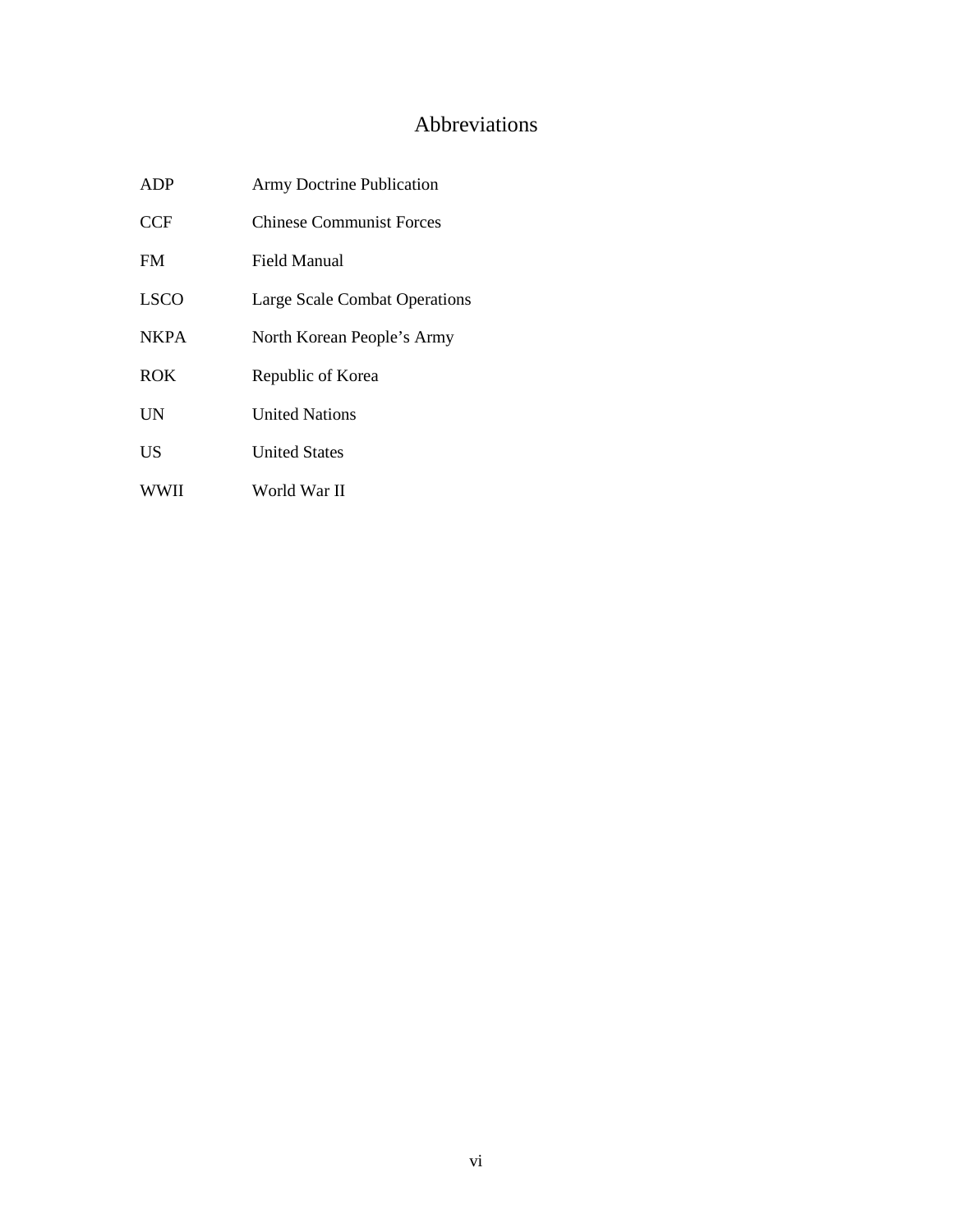# Figures

<span id="page-7-0"></span>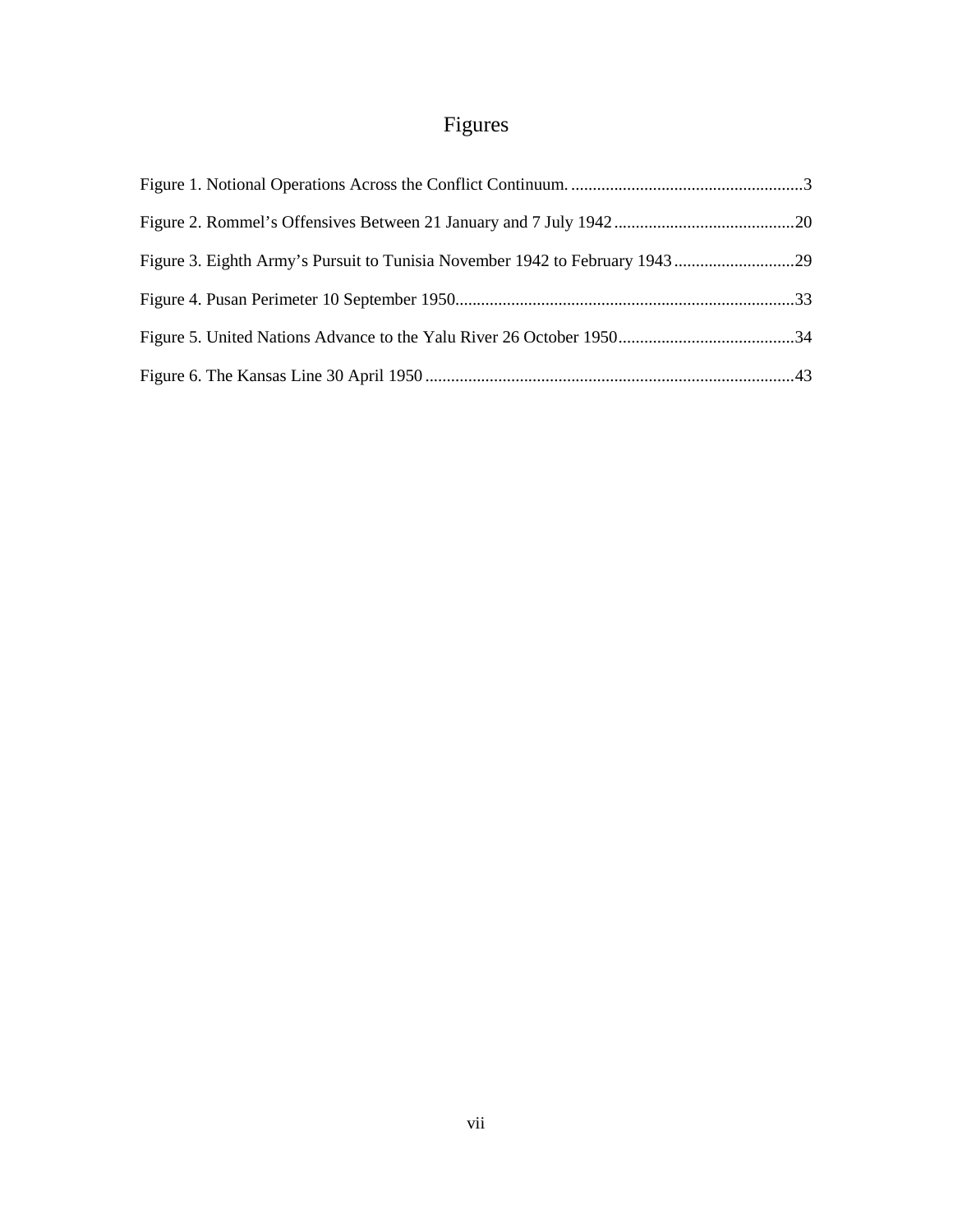#### Introduction

<span id="page-8-0"></span>Success is stumbling from failure to failure with no loss of enthusiasm.

—Winston Churchill

 Overcoming failure is something humans encounter whether in business, the stock market, or personal relationships. Some setbacks are minor while others have dire consequences that can persist for a lifetime. Military leaders face similar challenges in combat and how they react to such failures could determine the fate of their nation. Carl von Clausewitz described war as a human endeavor, therefore, the human psyche is a key ingredient to overcoming defeat.<sup>1</sup> Theorists have studied the effects of morale on victory in battle since the nineteenth century. French Colonel Ardant Du Picq wrote that "nothing can wisely be prescribed in an Army…without exact knowledge of the fundamental instrument, man, and his state of mind, his morale, at the instant of combat."<sup>2</sup> Leaders must develop techniques to rapidly restore the fighting spirit in their Soldiers during times of defeat and uncertainty.

Chaos and unpredictability characterize today's operational environment, which has detrimental effects on the morale of units. Failures in Large Scale Combat Operations (LSCO) can cause significant demoralization requiring leaders to affect rapid change in an organization. The enemy has near-peer capabilities which drastically increases the casualty rate and adversaries will contest all domains, degrading communications and attacking where least expected. To cope with these challenges, it is necessary for leaders to have a framework for quickly improving morale. United States (US) Army Doctrine Publication (ADP) 6-22, *Army Leadership and the Profession,* asserts that "leaders who demonstrate genuine concern for the welfare of their

 <sup>1</sup> Carl Von Clausewitz, *On War*, ed. and trans. Michael Howard and Peter Paret (Princeton, NJ: Princeton University Press, 1984), 149.

<sup>2</sup> Colonel Charles Jean Jacques Joseph Ardant Du Picq, *Battle Studies,* 8th ed. trans. Colonel John N. Greely and Major Robert C. Cotton (Harrisburg, PA: Military Service Publishing Company, 1958), 39.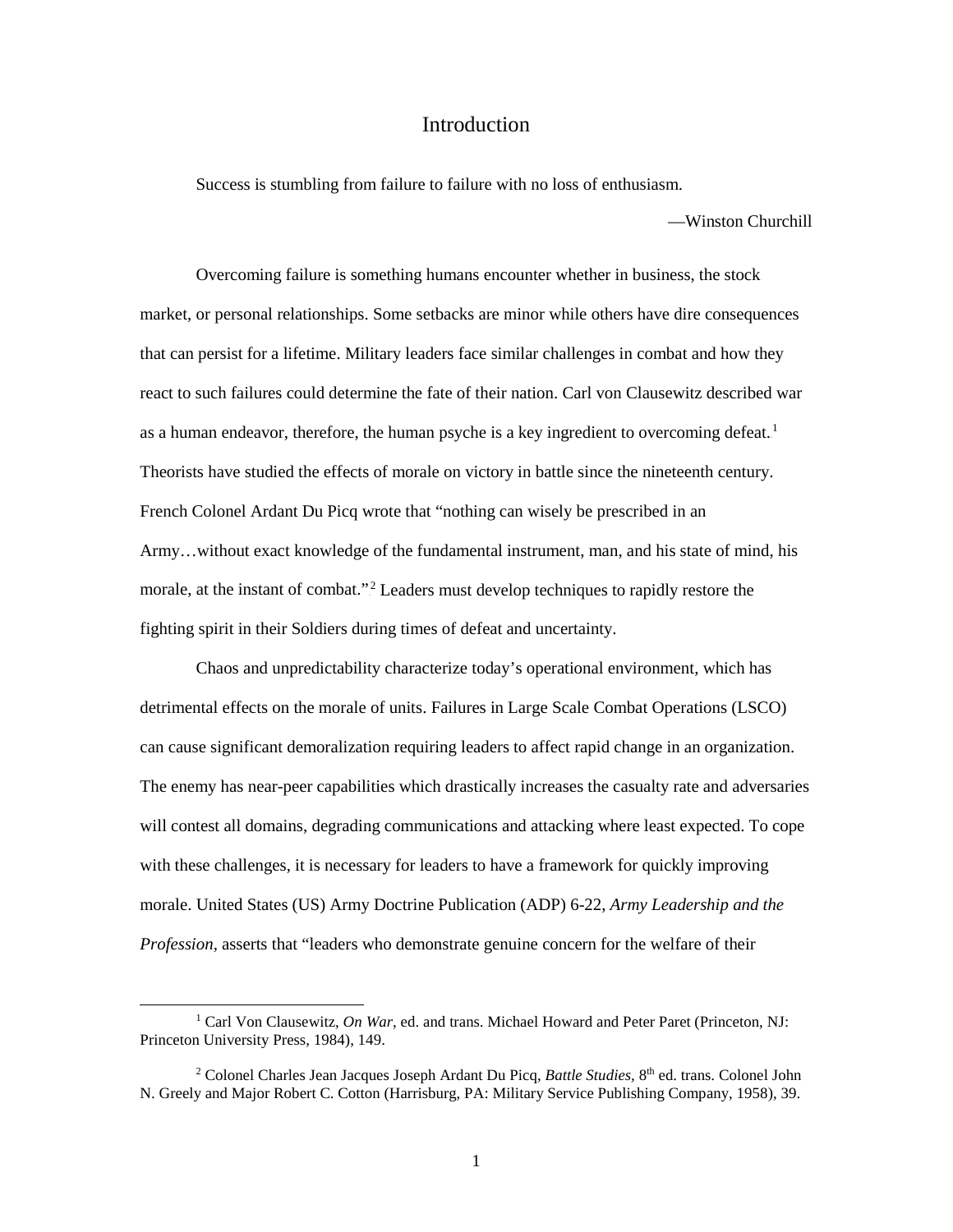subordinates strengthen morale," but it fails to provide a systematic process for morale improvement.<sup>3</sup> Although designed to transform an organization's culture over time, John Kotter's change model is a tool that leaders can use to rapidly improve fighting spirit after a combat loss.<sup>4</sup> However, Kotter's model fails to account for discipline required in the military and unit cohesion essential for combat victory. Therefore, leaders can use a combination of Kotter's model and elements from Ardant du Picq's morale theory to quickly improve the fighting spirit of their organizations by creating a climate for change, engaging and enabling change, and implementing and sustaining change that maintains high morale and enables victory.

 Field Manual (FM) 3-0, *Operations* describes LSCO as "lethal and brutal," placing these actions on the far end of the conflict continuum (see Figure 1).<sup>5</sup> Further, FM 3-0 characterizes LSCO as "more chaotic, intense, and highly destructive than those the Army has experienced in the past several decades" potentially lowering morale due to increased casualties and uncertainty in the environment.<sup>6</sup> Therefore, it is important to determine how leaders manage the adverse reactions LSCO has on morale by transforming their organizations during times of defeat and ultimately achieving victory. Recent examples of commanders successfully changing the spirit of demoralized units during LSCO are Field Marshal Bernard Law Montgomery's command of the British Eighth Army in World War II (WWII) and General Matthew B. Ridgway commanding the American Eighth Army during the Korean War. These historical case studies demonstrate how leaders used elements of Kotter's model and Du Picq's theory to generate rapid change in morale during times of failure and uncertainty inherent in LSCO.

 <sup>3</sup> US Department of the Army, Army Doctrine Publication (ADP) 6-22, *Army Leadership and the Profession* (Washington, DC: Government Printing Office, 2019), 6-7.

<sup>4</sup> John P. Kotter, *Leading Change*, (Brighton, MA: Harvard Business Review Press, 2012), 21.

<sup>5</sup> US Department of the Army, Field Manual (FM) 3-0, *Operations* (Washington, DC: Government Printing Office, 2017), 1-15.

 $6$  Ibid, 1-2.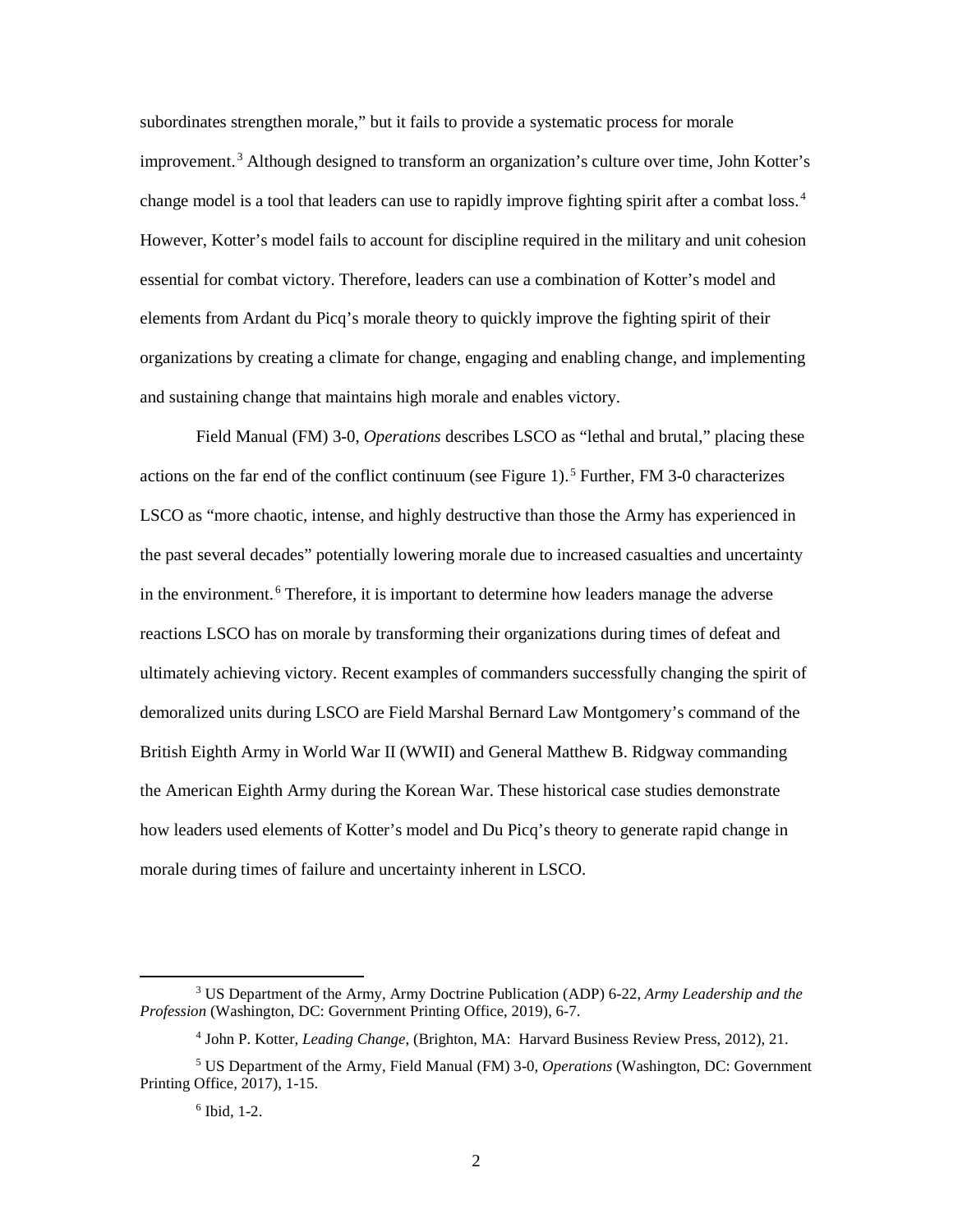

Figure 1. Notional Operations Across the Conflict Continuum. US Department of the Army, Field Manual (FM) 3-0, *Operations* (Washington, DC: Government Printing Office, 2017), 1-1.

Merriam-Webster's definitions of morale include a mental or emotional condition of an individual or group; a sense of common purpose; and psychological well-being based on confidence in the future.<sup>7</sup> The word morale is sprinkled throughout US Army leadership doctrine and although defined as "an individual's sense of well-being – mental, spiritual, and physical," it is difficult to measure.<sup>8</sup> Morale is typically associated with esprit de corps, or collective camaraderie and cohesion, which is influenced by organizational climate and how leaders create a positive environment built on trust.<sup>9</sup> In order for operational level leaders to achieve strategic objectives in times of tactical defeat, they must set conditions to enable change at the tactical level by improving morale.

 John Kotter's eight step model forms a basis for the research questions used to analyze the case studies and consists of establishing a sense of urgency, creating a guiding coalition, developing a vision for change, communicating the vision, empowering subordinates, celebrating short term wins, consolidating gains, and anchoring change. The eight steps are categorized into three sections: creating a climate for change, engaging and enabling change, and implementing and sustaining change that define the three hypotheses used to examine the thesis.<sup>10</sup> The first hypothesis is when operational level leaders create a climate for change, then they engage and

 <sup>7</sup> "Morale," Merriam-Webster, accessed August 24, 2019, [https://www.merriam](https://www.merriam-webster.com/dictionary/morale)[webster.com/dictionary/morale.](https://www.merriam-webster.com/dictionary/morale)

<sup>8</sup> US Army, ADP 6-22, 6-7.

<sup>9</sup> US Army, ADP 6-22, 6-4.

<sup>10</sup> Kotter, *Leading Change*, 22.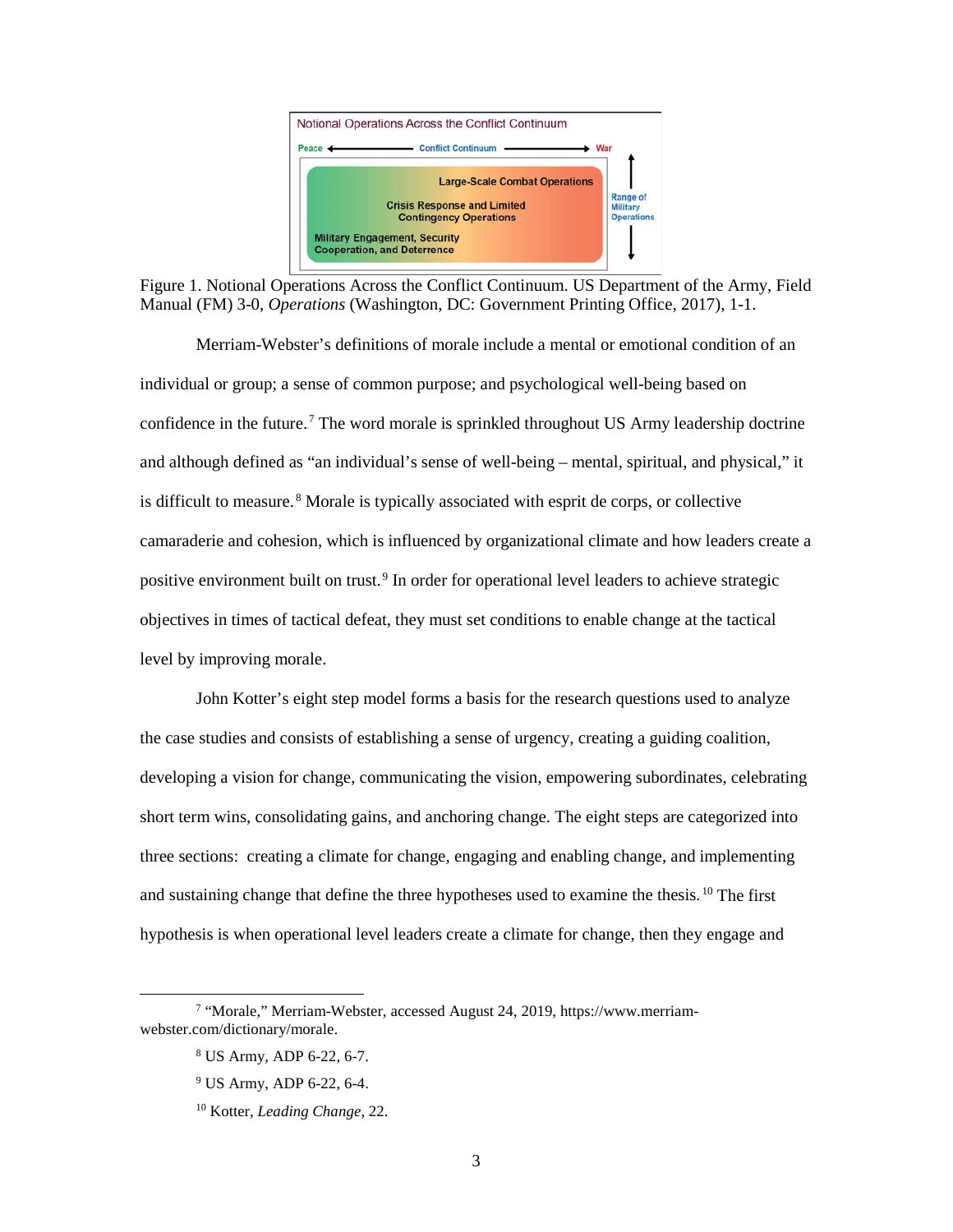enable change. The second hypothesis is when operational level leaders engage and enable change, then their organization's morale improves. The third hypothesis is when operational level leaders implement and sustain change, then their organization maintains high morale and enables victory. Supplementing Kotter's model with Du Picq's approach to improving morale by including elements of instilling discipline and producing a sense of unity provides a comprehensive framework for leaders to quickly overcome demoralization in LSCO.

The scope of this study is limited by American and English sources and examines Field Marshal Montgomery's actions in North Africa from August 1942 to December1943 to focus on the rapid change he affected as the British Eighth Army commander. Additionally, the second case study focuses on General Ridgway in Korea and his positive effect on the American Eighth Army as commander from December 1950 to April 1951.

 One assumption made is that historical examples can provide insight for today's leaders. Clausewitz argued that the psychological effect of war can only be determined by experience.<sup>11</sup> Therefore, actions that improved morale in WWII and Korea may not have the same effect on military organizations in the future. Another assumption is that the US Army will face failure in LSCO and commanders will have to cope with defeat in the future. It is possible that the next conflict America enters is nothing like LSCO or America may achieve victory quickly like in Operation Desert Storm. However, since humans are the constant in war, the military will continue to encounter fluctuations in morale and understanding how leaders can sustain the fighting spirit remains relevant.

 This monograph is organized into five sections. The first section is a literature review to discuss the theoretical framework, conceptual variables, and existing empirical evidence for the topic. The methodology section follows and is used for instrumentation, data collection, and analysis. Next, are the case studies on how Field Marshal Montgomery and General Ridgway

 <sup>11</sup> Clausewitz, *On War*, 170.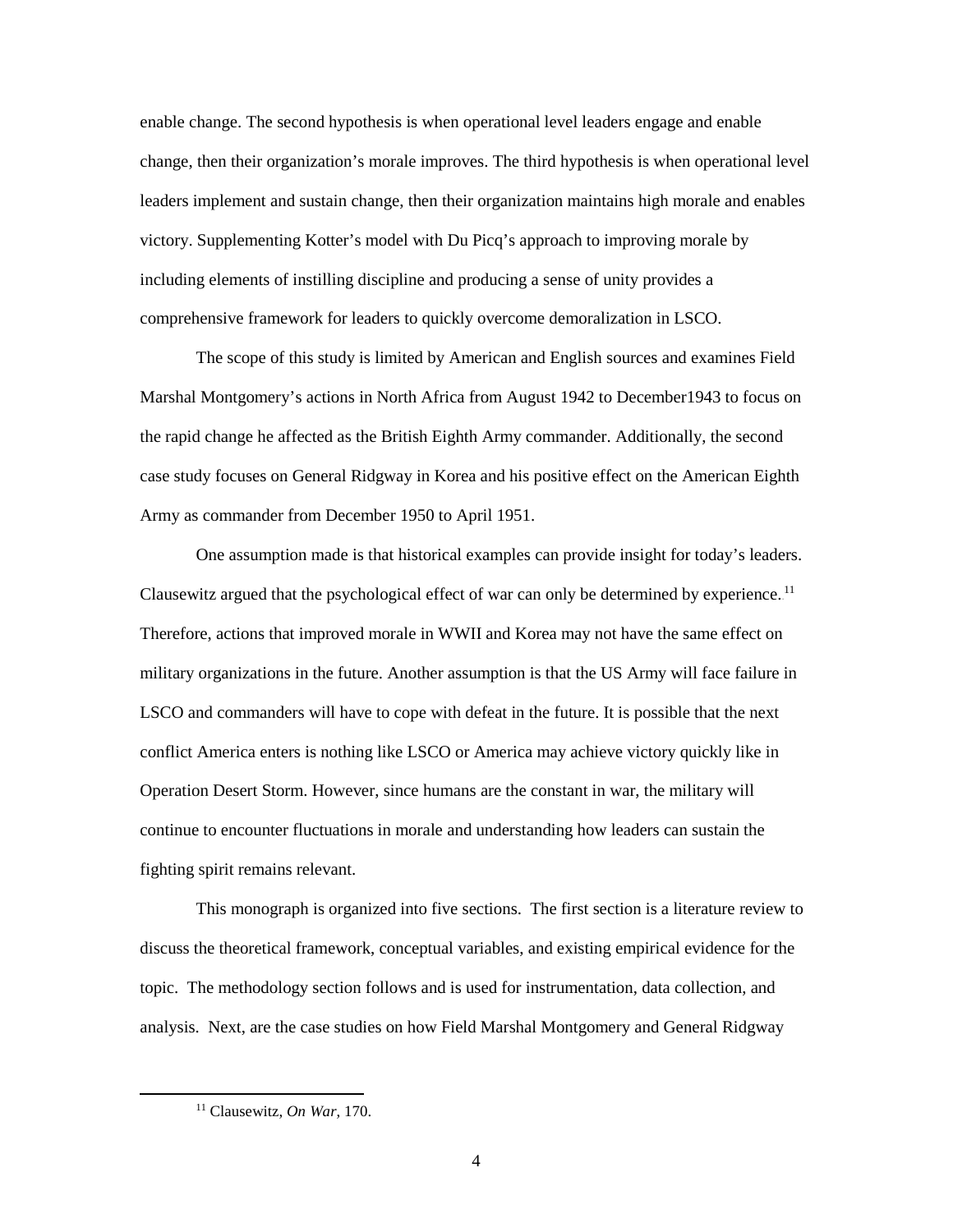implemented rapid change in their organizations to improve morale. The fourth section is the analysis of the findings and the final section is the conclusion.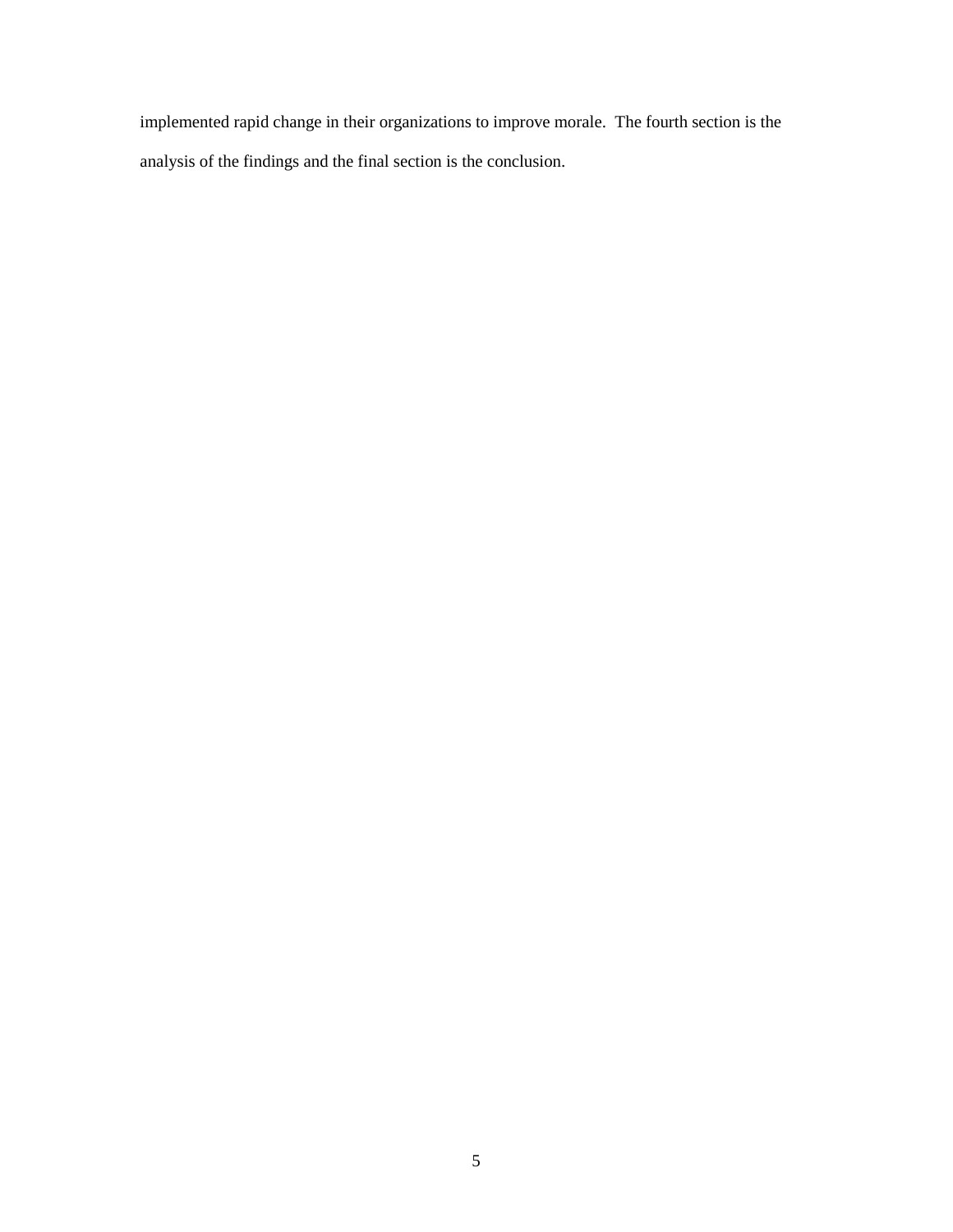#### Literature Review

#### **Introduction**

This section serves two purposes and presents the rationale for conducting research on improving morale at the operational level. The first purpose is to describe the theory used to implement change in morale during times of defeat. Combining John Kotter's change model with Ardant Du Picq's framework for improving morale provides leaders a method for taking a defeated military organization and transforming it into a fighting unit. The second purpose of this section is to review the current literature on how Field Marshall Montgomery and General Ridgway improved morale by implementing rapid change in their units during combat. Although much has been written about the generalship of these two leaders, rarely does the literature address the specific steps taken to change morale.

#### Theoretical Framework

 Change management theories provide models for leaders to transform their organizations. These theories prepare, support, guide, and enable organizations to action change necessary to improve their processes. Initiatives that drive change include technological evolutions, personnel turn-over, procedure reviews, crises, successes, and failures.<sup>12</sup> The most popular change management theories are Lewin's change management model, the McKinsey 7-S model, Nudge theory, and Kotter's eight-steps. Based on the advantages and disadvantages of each theory, Kotter's eight-steps are the most applicable to overcoming military defeat.

 Kurt Lewin developed his change management model in the 1950s using a block of ice metaphor. Lewin determined that organizations were frozen in their current state and needed to unfreeze from the status quo to prepare for transformation. Once in liquid form, leaders could

<sup>&</sup>lt;sup>12</sup> "Human Change Management Book of Knowledge," Human Change Management Institute, accessed October 19, 2019, https://www.hucmi.com/en/hcmbok/.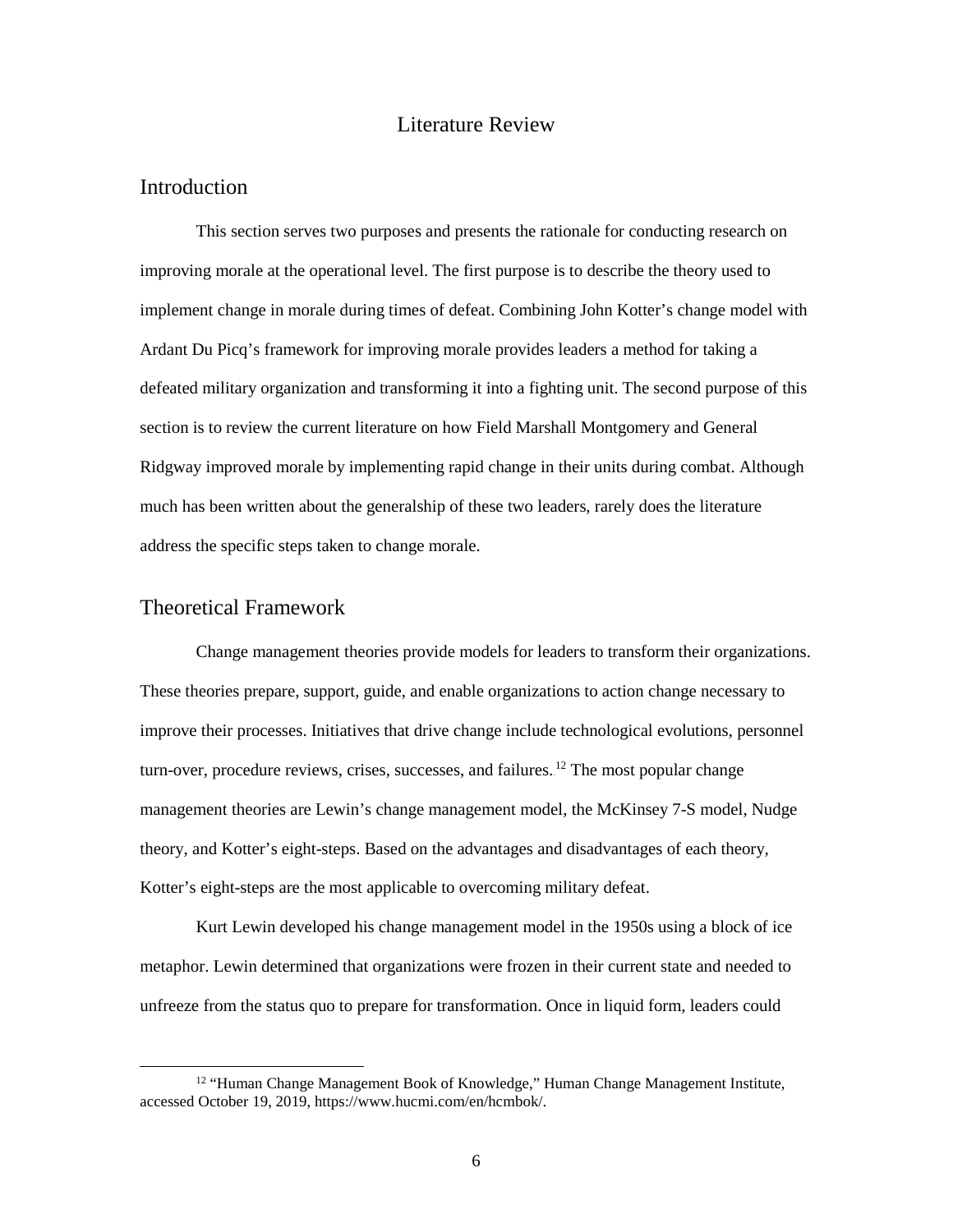implement their strategy to affect the required changes and then refreeze the organization to stabilize the new processes.<sup>13</sup> This method works well for discovering mistakes in the current state of the organization and helps to implement drastic changes; however, Lewin's model takes a long time to implement and the steps are not specific enough to provide a clear framework for military professionals.

 In the late 1970s, Tom Peters and Robert Waterman identified seven elements to transform an organization that they turned into the McKinsey 7-S model. This approach recommends assessing an organization's strategy, structure, systems, shared values, style, staff, and skills to ensure they are in balance for successful performance.<sup>14</sup> This framework excels at identifying areas of an organization that need improvement but it does not provide a formula for implementing change.

 Richard H. Thaler and Cass R. Sunstein wrote *Nudge* in 2008 that outlined a behavioral science approach to change management. Nudge theory suggests that leaders convince their subordinates to change by making it a choice and "nudging" them in the appropriate direction. This theory provides a high level of cooperation and commitment, but it can be slow and unpredictable if employees are indecisive, and its bottom-up approach is not conducive to military structure.

 First published in 1996, John Kotter's *Leading Change* was written for civilian business leaders and begins by describing why firms fail at change initiatives and then discusses eight steps to overcome those failures. Kotter's eight-stage process is intended to change business culture over time but its sequential steps and hierarchical nature make it the most applicable model to the military when compared to the four previous theories. The only problem with

 <sup>13</sup> "Major Approaches and Models of Change Management," Magazine, Cleverism, accessed October 19, 2019, https://www.cleverism.com/major-approaches-models-of-change-management/.

<sup>14</sup> "McKinsey 7-S Framework: Making Every Part of your Organization Work in Harmony," Strategy Tools, MindTools, accessed October 19, 2019, https://www.mindtools.com/pages/article/newSTR\_91.htm.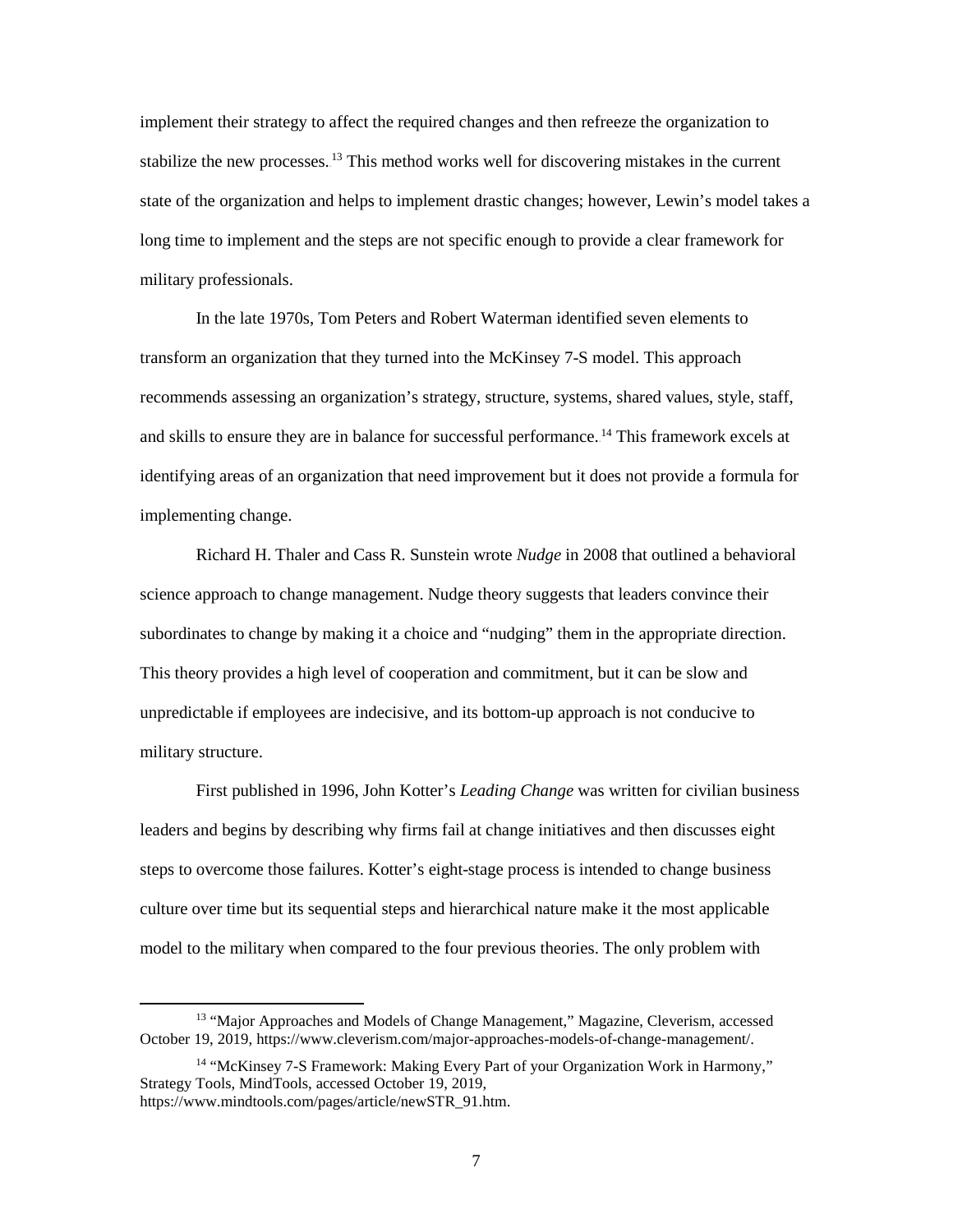Kotter's framework is that it takes time, so to speed up the change initiative Kotter's change management theory must be combined with Ardant du Picq's military model of improving morale through discipline and cohesion.

## Conceptual Definitions

Kotter's eight steps are divided into three major sections. The first section focuses on creating a climate for change and includes the first three steps which are establish a sense of urgency, create a guiding coalition, and develop a vision for change.<sup>15</sup> Identifying a crisis in the organization establishes a sense of urgency and draws members attention to this crisis.<sup>16</sup> Forming a guiding coalition helps drive change by empowering trusted, subordinate leaders to champion the new idea.<sup>17</sup> Developing a vision directs the change effort by focusing the organization on a common goal.<sup>18</sup> These three steps help to pull the organization out of complacency and challenge the status quo.

 The second section engages and enables change by communicating the vision, empowering broad based action, and generating short-term wins.<sup>19</sup> Ensuring the entire organization understands the change vision by communicating it effectively creates commitment, motivation, and direction. Employees will feel empowered to embrace change through broad based action plans that remove barriers and align systems with the vision.<sup>20</sup> Emphasis on shortterm wins builds momentum and convinces employees that the change effort is worthwhile.<sup>21</sup> These three steps introduce the organization to new practices and facilitate a smooth transition.

- <sup>18</sup> Ibid, 68.
- <sup>19</sup> Ibid, 21.
- $20$  Ibid, 115.
- <sup>21</sup> Ibid, 123.

 <sup>15</sup> Kotter, *Leading Change*, 21.

<sup>16</sup> Ibid, 45.

<sup>&</sup>lt;sup>17</sup> Ibid, 66.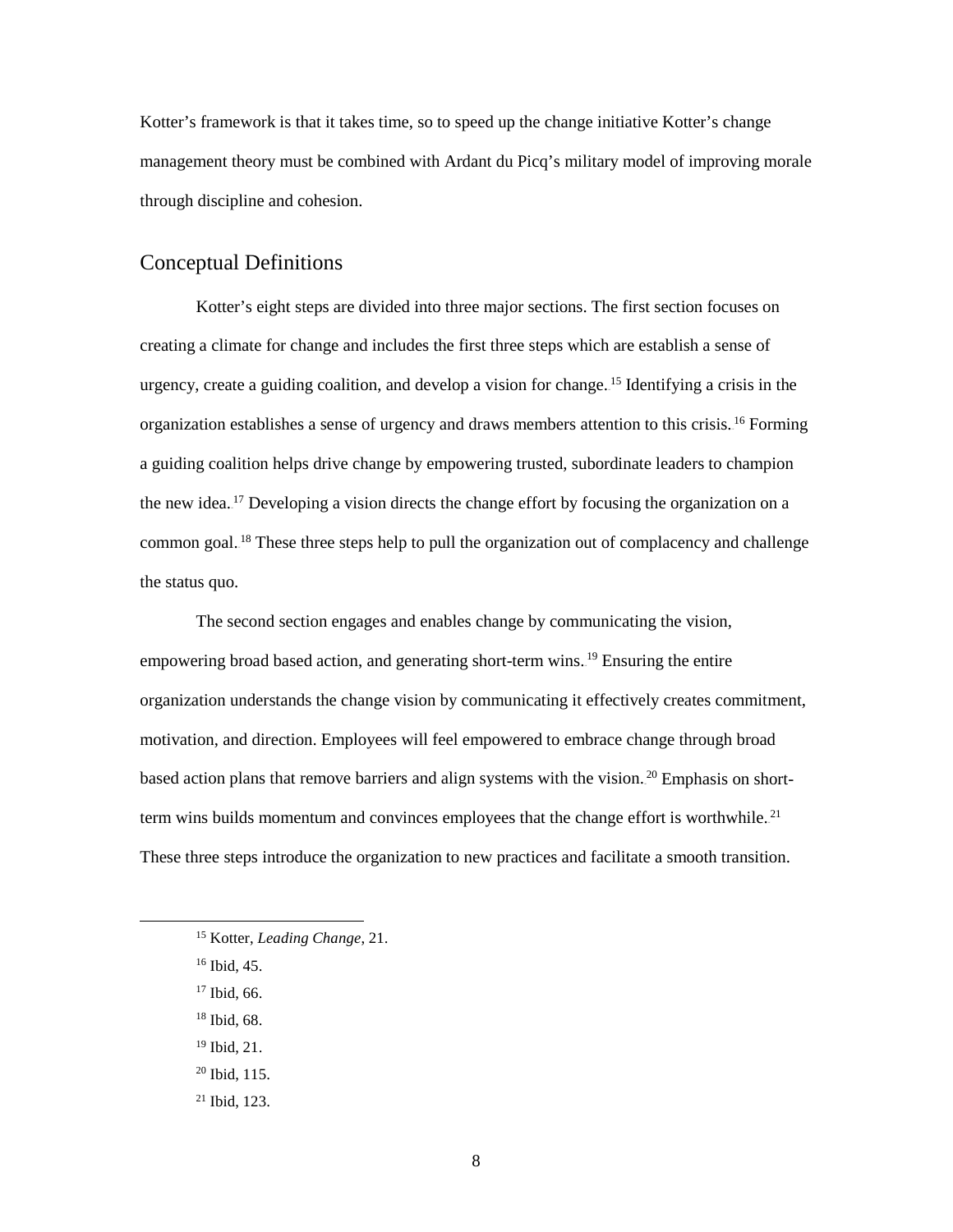The third and final section implements and sustains the transformation over time by consolidating gains to produce more change and institutionalizing the change.<sup>22</sup> Showing employees how several short-terms wins together form a strategic change initiative helps to produce more change towards the vision. These united achievements avoid complacency and keep employees motivated.<sup>23</sup> Institutionalizing change involves anchoring the new approaches in the culture of the organization.<sup>24</sup> These last two steps ensure that the transformation persists over time and becomes the standard for that organization.

 John Kotter's model is an appropriate tool for improving the morale of a military organization because it is a leadership theory intended to transform an organization by changing the behaviors of its members. The military is similar to corporate businesses in that they have hierarchical structures, a code of conduct, organizational culture, and leaders at all levels that must find ways to motivate their subordinates to do their job. However, the military's business is war and convincing Soldiers to fight after a defeat requires more than simply eight steps. Changing morale during times of defeat is also dependent on establishing discipline and a sense of unity within an organization, so Ardant du Picq's model provides the additional ingredients to enable victory.

In *Battle Studies*, du Picq asserts that "man is the fundamental instrument in battle" and an Army cannot function without understanding man's state of mind or his morale.<sup>25</sup> He further explains that man has an instinct towards self-preservation and to overcome this, leaders must instill discipline.<sup>26</sup> Discipline evokes fear of punishment or disgrace which dominates fear of

 <sup>22</sup> Kotter, *Leading Change*, 21.

<sup>23</sup> Ibid, 143.

<sup>24</sup> Ibid, 157.

<sup>25</sup> Du Picq, *Battle Studies,* 39.

<sup>26</sup> Ibid*,* 51.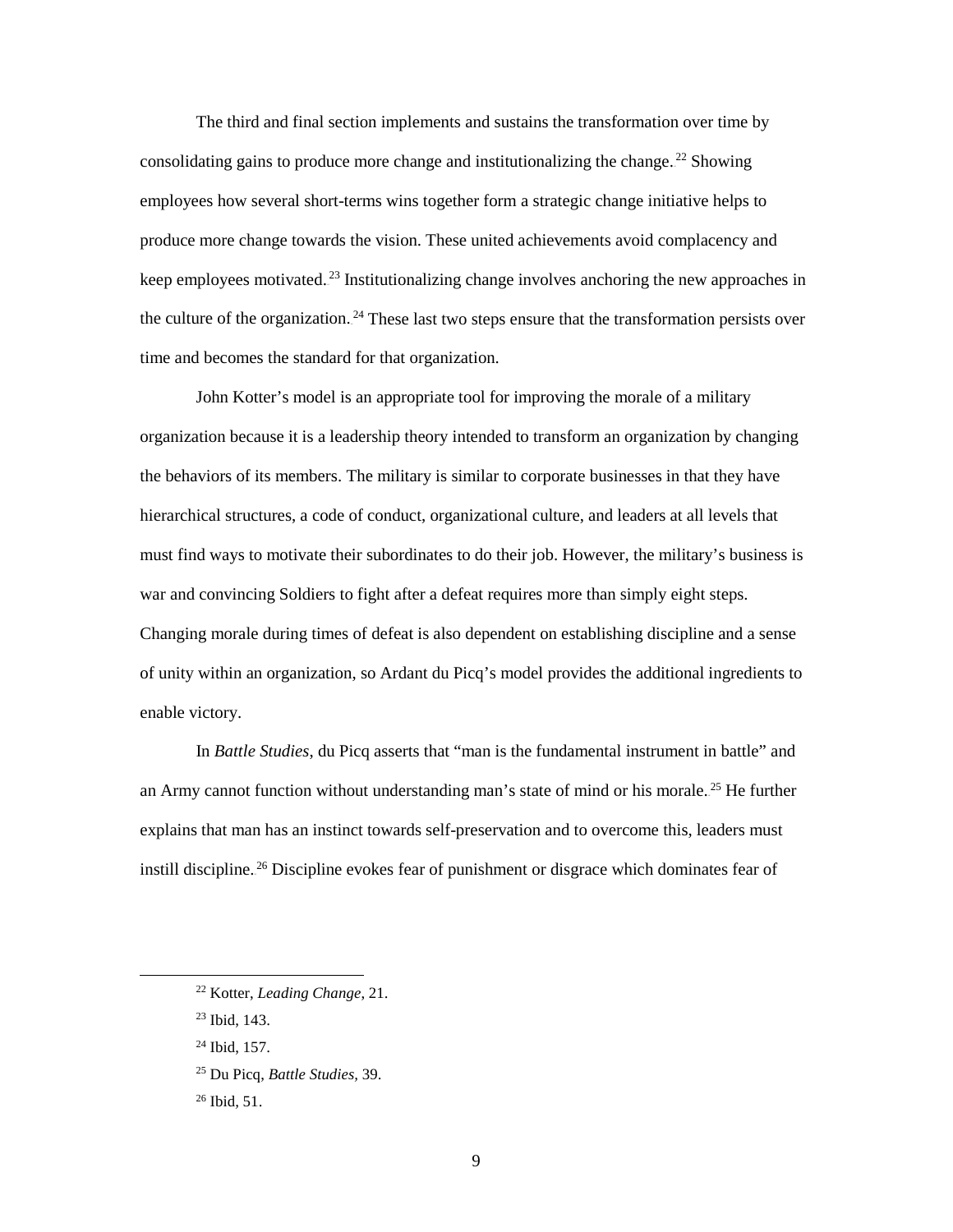combat.<sup>27</sup> However, according to du Picq, discipline is not enough and morale also depends on unit cohesion. He provides the following metaphor to support this claim: "Four brave men who do not know each other will not dare attack a lion. Four less brave, but knowing each other well, sure of their reliability and consequently of mutual aid, will attack resolutely."<sup>28</sup> Unit cohesion produces faith in ability and support, which leads to courage that pushes humans to act in spite of their survival instinct. Success in battle requires men to overcome their fear of combat by improving morale through instilling discipline and establishing a sense of unity. Du Picq's ideas about discipline and unity fit into several steps of Kotter's model. Instilling discipline to support the change effort can help in creating a climate for change and institutionalizing the change. Communicating a clear vision, empowering subordinates, and celebrating short-term wins build unit cohesion by motivating the organization towards a common goal. Using a combination of Kotter's eight-step process and du Picq's theory, operational level leaders can change the defeatist attitude of their organization into a culture of victory.

#### Empirical Relevance

There are numerous historical accounts and battle studies on the North African campaign of World War II (WWII). Much of the literature focuses on the battle of El Alamein as the turning point in the war and even more pay homage to the leadership style of Field Marshal Bernard Montgomery. Although most biographies highlight Montgomery's successes and failures as a general, very few describe his method for rapidly changing morale during a military defeat. To fill that gap, Field Marshal Montgomery is analyzed using a combination of Kotter's model and du Picq's theory to transform the morale of the British Eighth Army in North Africa which ultimately led to victory over the German forces. Three hypotheses will test this thesis.

The first hypothesis is that when operational level leaders create a climate for changing

 <sup>27</sup> Du Picq, *Battle Studies*, 94.

<sup>28</sup> Ibid, 110.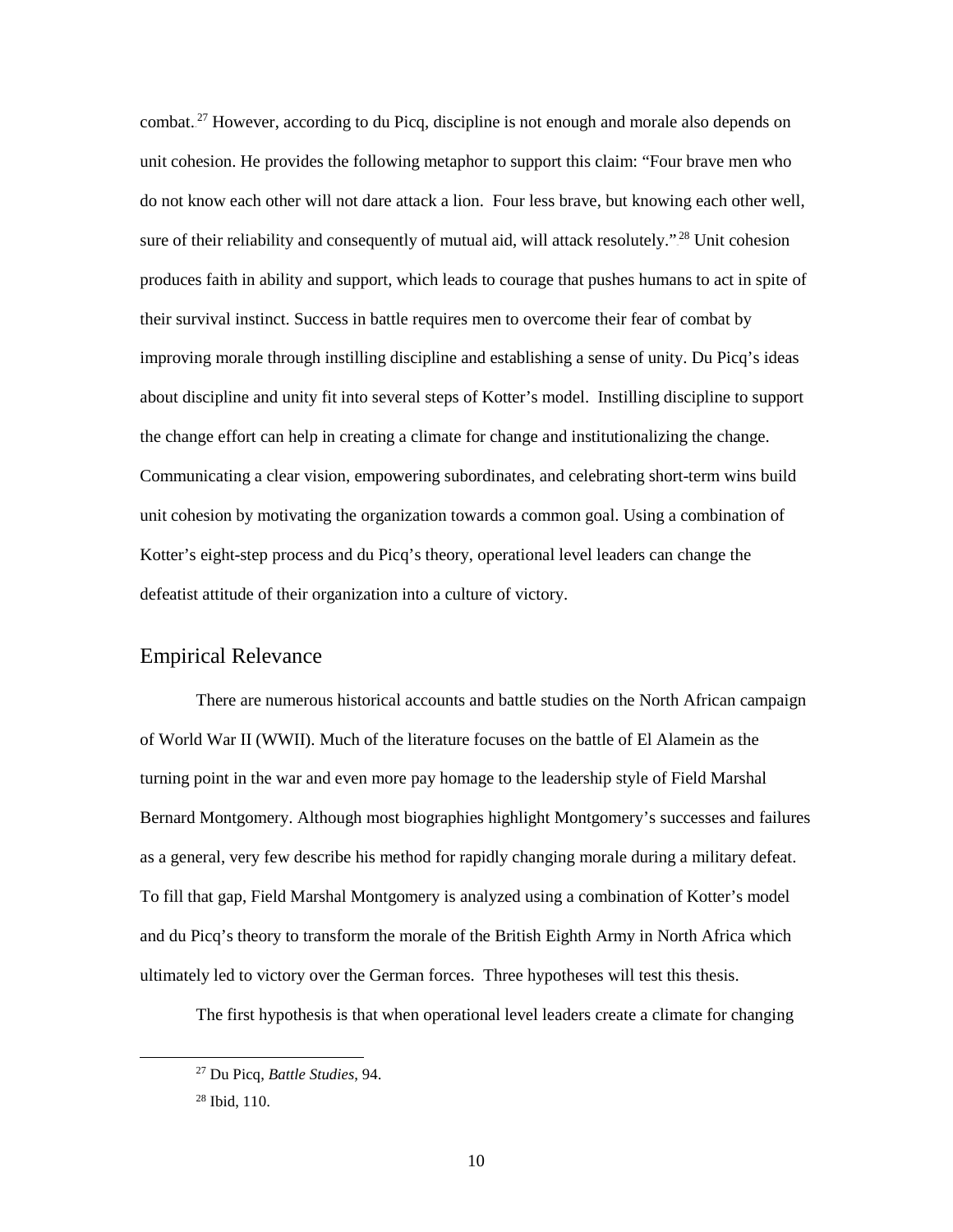morale, they engage and enable change. Creating a climate for change sets the conditions for the improvement of morale. In *Combat and Morale in the North African Campaign: The Eighth Army and the Path to El Alamein*, Jonathan Fennell claims that technology, firepower, manpower, environment, supplies, welfare, education, leadership, command and training influence the morale of a unit in combat.<sup>29</sup> Although Fennell states that morale was a key factor in the Eighth Army's victory in North Africa, he suggests that creating a climate for changing morale goes beyond just quality of leadership. Sufficient supplies, superior firepower, trust in the command, discipline established through training, and environmental conditions can positively and negatively impact morale.<sup>30</sup> What Fennell fails to consider is the operational level leader's ability to influence those factors that improve morale by creating a climate for change. Field Marshal Montgomery's memoirs is a primary source that outlines how Montgomery affected the variables that influence morale and prepared the Eighth Army to transform by creating a climate for improved morale. Once the conditions for change have been set, leaders can execute the change required to improve morale.

The second hypothesis states that when operational level leaders engage and enable change, then their organization's morale improves. Ronald Lewin asserts that Montgomery is the greatest and most controversial commander since Wellington and that Montgomery's leadership had a positive effect on the Eighth Army. Lewin's *Montgomery as a Military Commander* is primarily a battle-focused histography; however, it provides insights into Montgomery's leadership style.<sup>31</sup> Lewin describes how Montgomery engaged and enabled positive change in the Eighth Army throughout the battles for North Africa but he fails to mention the impact Montgomery had on morale and its influence on victory. Once an organization's morale has

 <sup>29</sup> Jonathan Fennell, *Combat and Morale in the North African Campaign: The Eighth Army and the Path to El Alamein* (Cambridge: Cambridge University Press, 2011), v.

<sup>30</sup> Ibid, 10.

<sup>31</sup> Ronald Lewin, *Montgomery as Military Commander* (New York, NY: Stein and Day, 1971), 59-185.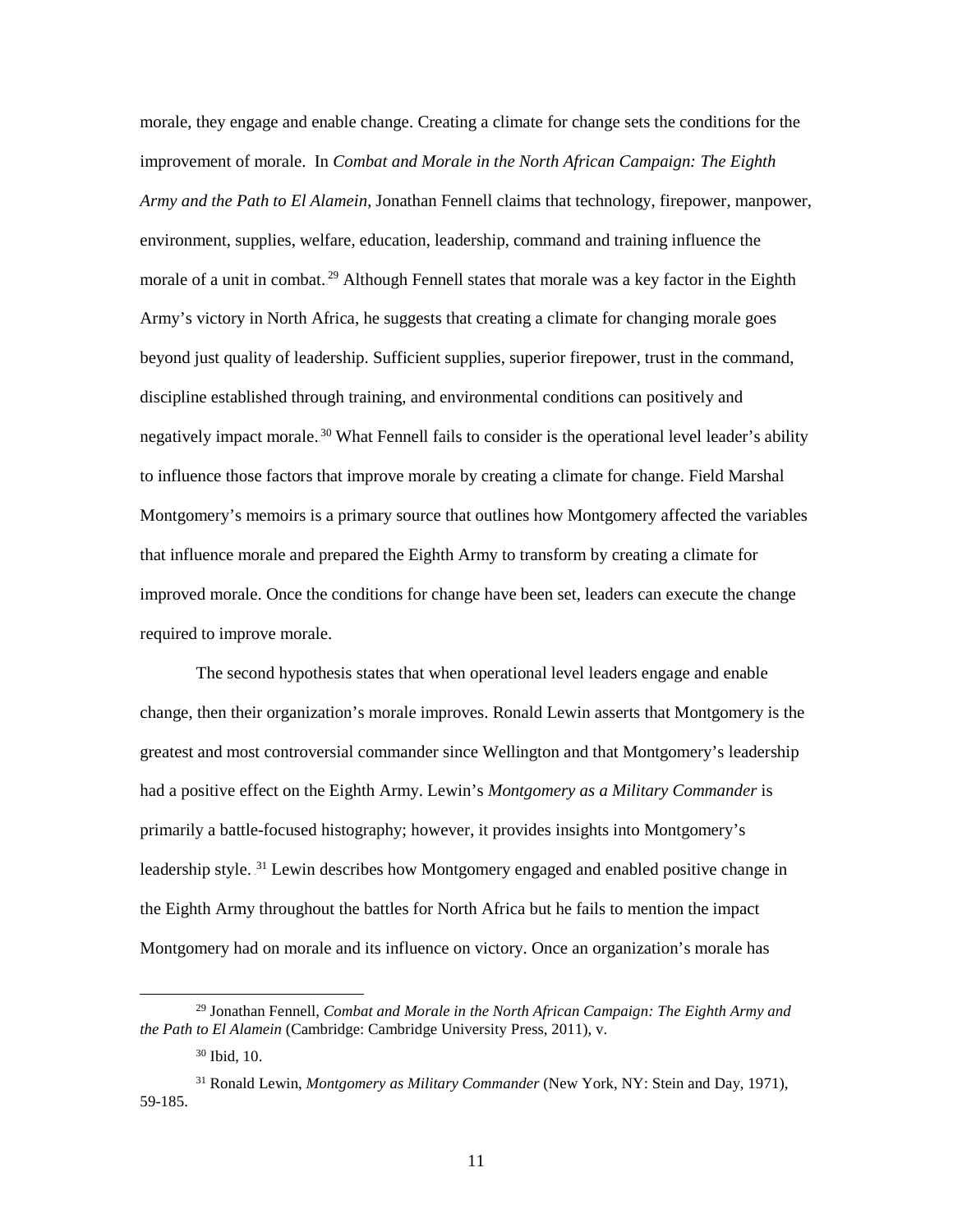improved, it is imperative to maintain high morale to achieve victory.

 The third hypothesis is when leaders implement and sustain change, they maintain high morale which enables victory. In *Monty: The Battles of Field Marshal Montgomery*, Nigel Hamilton claims that Montgomery turned defeat into victory for the Eighth Army by focusing on leadership, training, rehearsals, and professionalism.<sup>32</sup> Hamilton's piece is incomplete because it does not study the impact Montgomery had on improving and maintaining morale nor morale's role in achieving victory after defeat. Montgomery's memoirs are a primary source that covers this gap, giving examples of how Montgomery's change initiative improved and maintained morale after Eighth Army's defeat.

The second case study is on General Matthew B. Ridgway's command of the American Eighth Army in the Korean conflict. Most of the literature on this topic studies Ridgway's leadership style and the positive effect he had on the Eighth Army. Several works are battlefocused histographies that provide tactical details on the battle of Twin Tunnels and Chipyongni.<sup>33</sup> Even though Ridgway's biographies focus on generalship traits that improved conditions in the Eighth Army, they fail to define a framework useful for improving morale and morale's influence on victory. To fill that gap, General Ridgway is examined using a combination of Kotter's model and du Picq's theory to transform the morale of the American Eighth Army in Korea which ultimately led to victory. Three hypotheses will test this thesis.

The first hypothesis is that when operational level leaders create a climate for changing morale, they engage and enable change. Creating a climate for change prepares an organization for the upcoming turmoil inherent to transformations. In *The Generals: American Military Command from World War II to Today*, Thomas Ricks claims that Ridgway turned the war

 <sup>32</sup> Nigel Hamilton, *Monty: The Battles of Field Marshal Montgomery* (New York, NY: Random House, 1987), 15-173.

<sup>33</sup> Kenneth E. Hamburger, *Leadership in the Crucible* (College Station, TX: Texas A&M University Press, 2003), 80.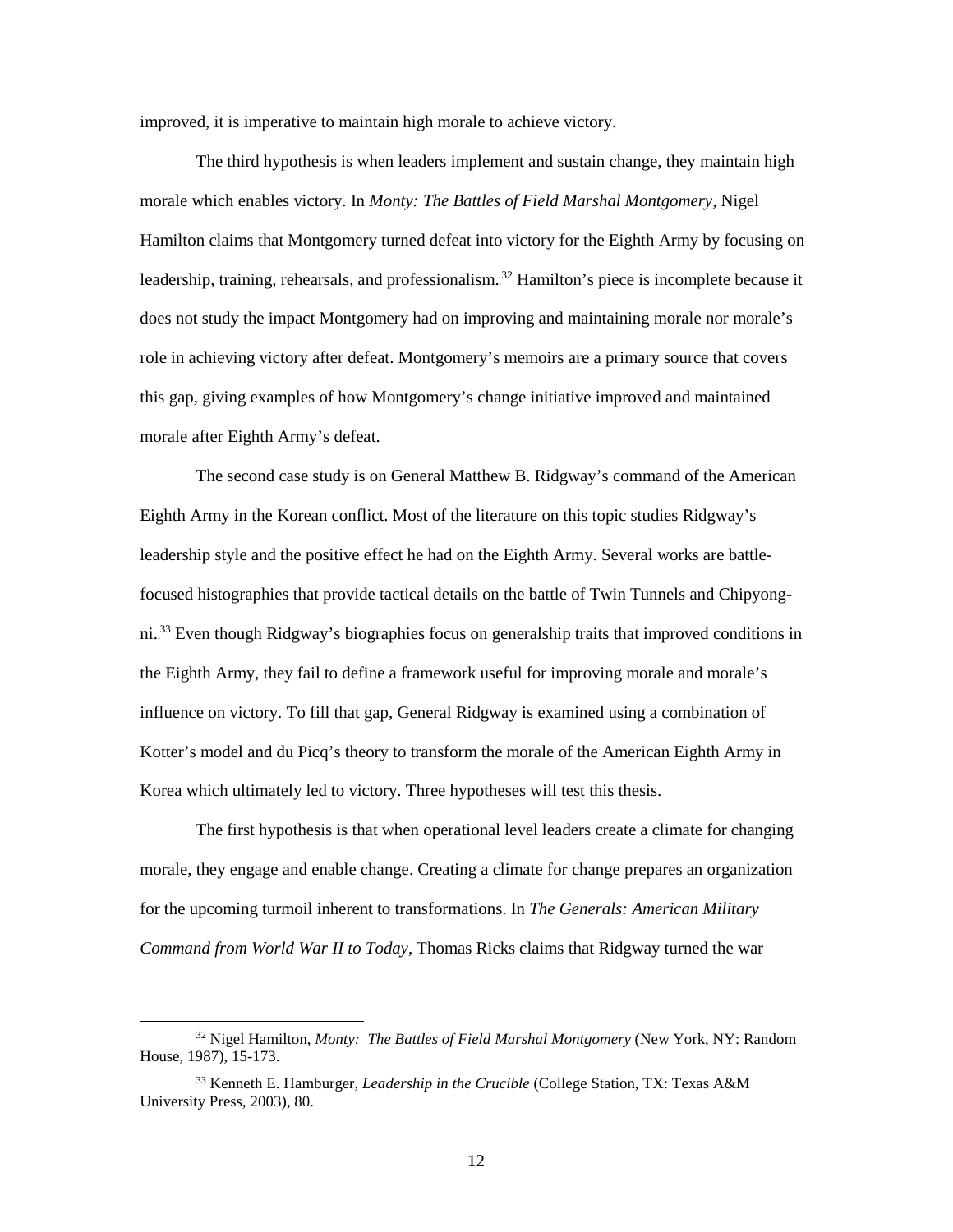around based on studying the terrain, visiting troops and relieving much of the current leadership within the Eighth Army.<sup>34</sup> Ricks' work touches on some ways Ridgway created a climate for change but it lacks the effect Ridgway had on morale. Matthew B. Ridgway's book, *The Korean War*, attempts to fill this gap by describing the methods he used to prepare his unit for change and the impact that had on morale.<sup>35</sup> Once the conditions for change have been set, leaders can execute the change required to improve morale.

The second hypothesis states that when operational level leaders engage and enable change, then their organization's morale improves. Max Hastings wrote *The Korean War* that establishes Ridgway's leadership as a key factor in improving the morale of the Eighth Army.<sup>36</sup> Even though this work includes Ridgway's effect on morale, it fails to offer a specific description of what Ridgway did to generate the change. Stephen Taaffe attempts to close that gap in his work *MacArthur's Korean War Generals*, asserting that Ridgway improved morale by emphasizing an understanding of the terrain, replacing several subordinate commanders, and interacting with the Soldiers of the Eighth Army.<sup>37</sup> Once an organization's morale has improved, it is imperative to maintain high morale to achieve victory.

 The third hypothesis is when leaders implement and sustain change, they maintain high morale which enables victory. In his work *The Savior Generals,* Victor Hanson provides a political, strategic and tactical focus on how Ridgway turned defeat into victory by restoring morale and extending Chinese lines of communication.<sup>38</sup> Hanson's piece excels at connecting improved morale to victory; however, it lacks the framework Ridgway uses to implement and

 <sup>34</sup> Thomas E. Ricks, *The Generals: American Military Command from World War II to Today* (New York, NY: Penguin Press, 2012), 170-190.

<sup>35</sup> Matthew B. Ridgway, *The Korean War* (New York, NY: Da Capo Press, 1967), 79-91.

<sup>36</sup> Max Hastings, *The Korean War* (New York, NY: Simon and Schuster, 1987), 190.

<sup>37</sup> Stephen R. Taaffe, *MacArthur's Korean War Generals* (Lawrence, KS: University Press of Kansas, 2016), 149.

<sup>38</sup> Victor D. Hanson, *The Savior Generals* (New York, NY: Bloomsbury Press, 2013), 166.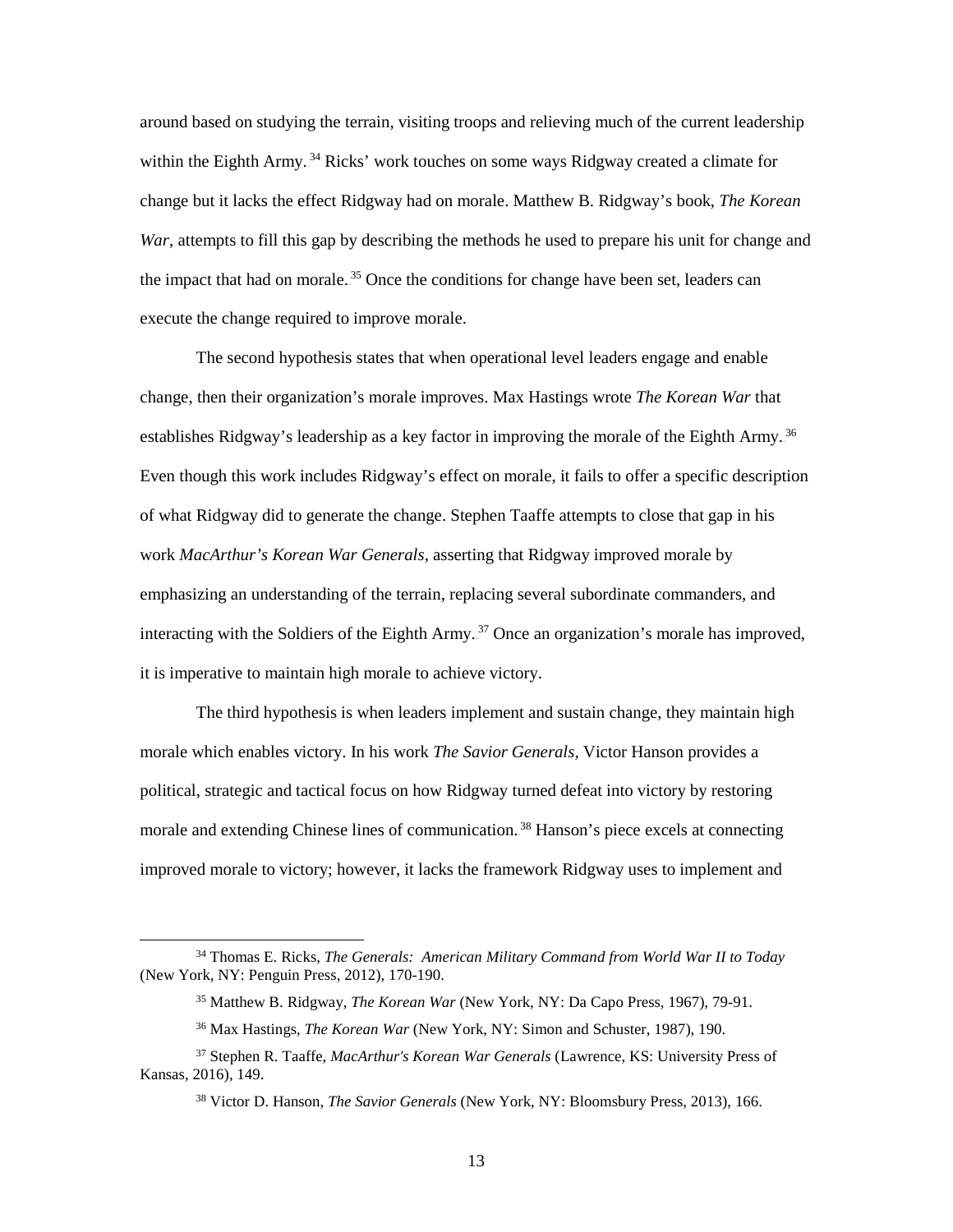sustain the change in morale. Kotter's model and du Picq's theory fills this gap by providing an outline for leaders to follow to maintain high morale.

### Summary

 The lens of change management and the theories of John Kotter and Ardant du Picq determine how Field Marshal Montgomery and General Ridgway improved morale in their units and turned defeat into victory. The existing literature focuses on the leadership qualities and battle-focused histographies of Montgomery in WWII and Ridgway in Korea but fails to provide a specific framework for improving morale. This monograph aims at filling this gap by providing a step-by-step framework for operational level leaders to improve the morale of their organizations and turn a defeated unit into a victorious one.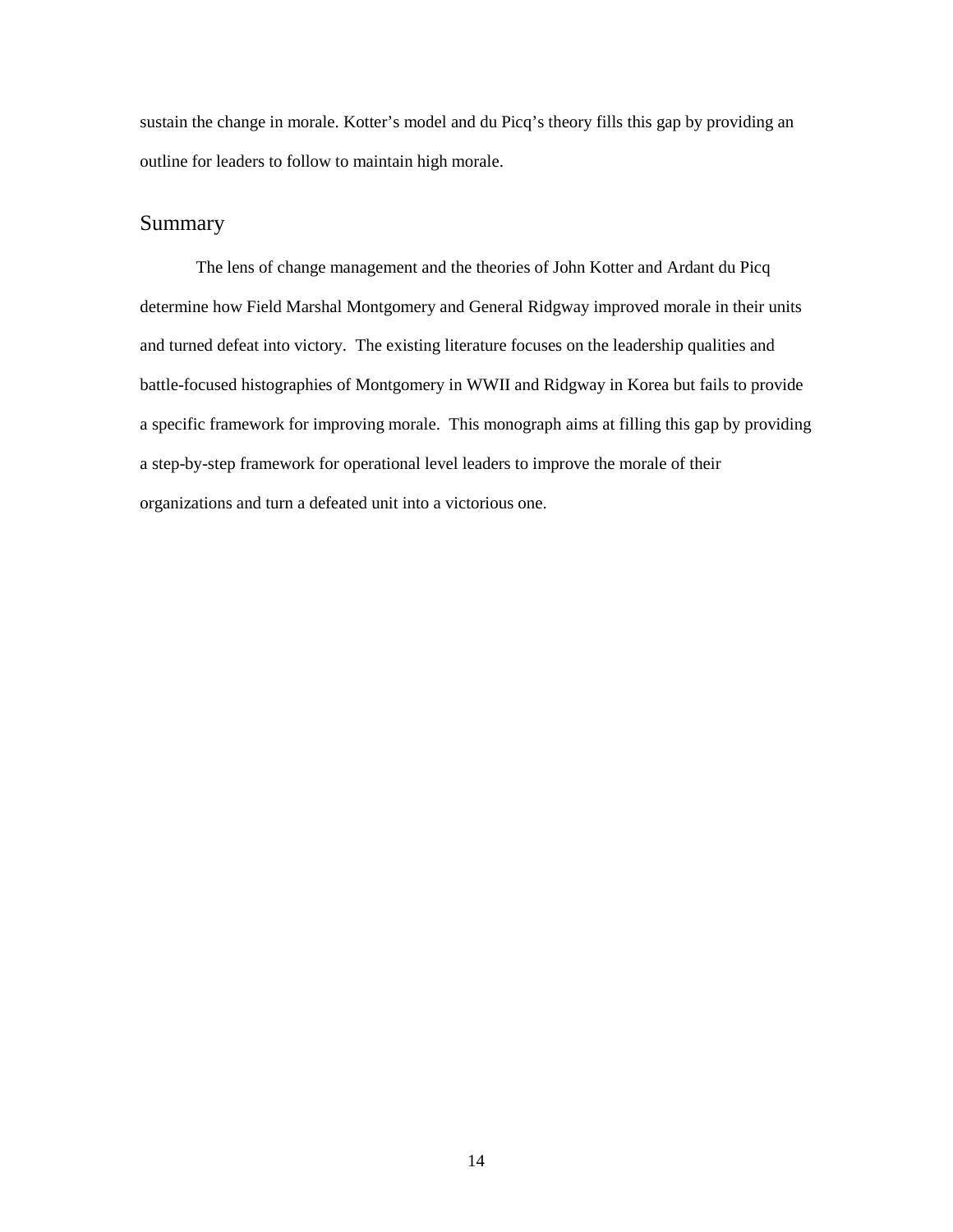#### Methodology

#### Introduction

This section presents the methodology used to analyze the British Eighth Army's North African campaign from August 1942 to December 1943 and the American Eighth Army's Korean Campaign from December 1950 to April 1951. It begins with explaining the structured, focused comparison approach, then introduces the historical case studies, followed by the research questions, and finally the expected outcomes. This method will test the hypotheses and confirm the thesis that operational level leaders can quickly improve the morale of their organizations during LSCO by creating a climate for change, engaging and enabling change, and implementing and sustaining change to enable victory.

 Structured, focused comparison logic works by asking a standard list of questions for each historical case, concentrating on specific aspects of each example.<sup>39</sup> The North African and Korean campaigns compare leadership attributes across armies of different nations and within diverse time periods encompassing changes in leadership at the operational level during times of defeat in LSCO. The structure is based on ten research questions to provide qualitative analysis on whether the leadership enabled change in their organizations with a focus on positively effecting morale. Comparing two separate case studies validates the thesis and provides future leaders with a proposed framework to improve morale in times of defeat emphasizing Kotter's eight-steps and du Picq's theory as a basis for transformation.

#### Case Studies

The British Eighth Army's experience in North Africa is an excellent case study because the unit suffered major defeats against Axis forces during the early summer months of 1942 and

 <sup>39</sup> Alexander George and Andrew Bennett, *Case Studies and Theory Development in the Social Sciences* (Cambridge, MA: MIT Press, 2005), 67.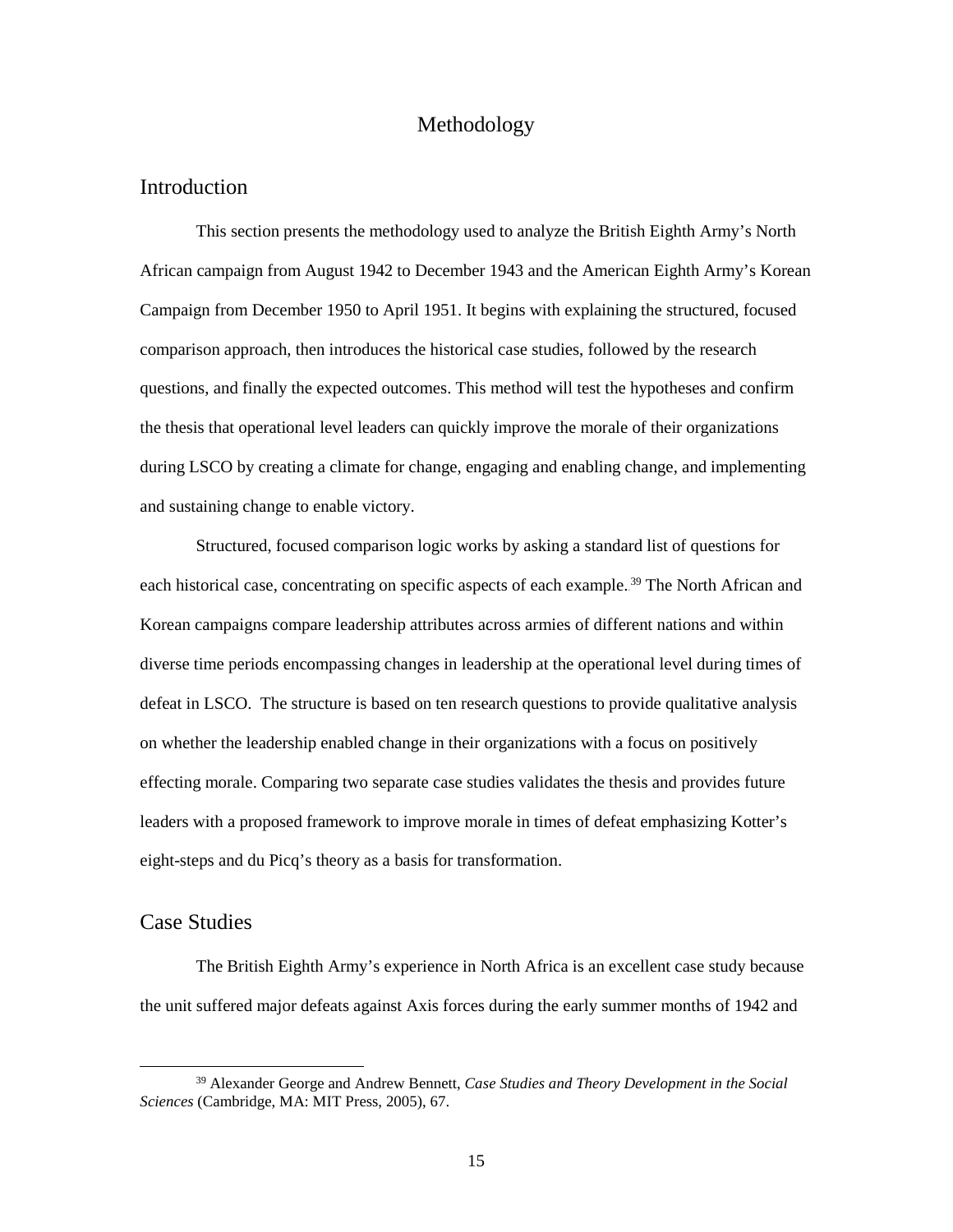after a change in command in August, regained the initiative that caused the Germans to surrender in March of 1943. In August 1942, Field Marshal Montgomery took command of the British Eighth Army, assessed his organization and determined their lack of fighting spirit caused the failures on the battlefield. Montgomery quickly established his action plan to improve morale which focused on leadership, equipment and training.<sup>40</sup> Several of his initiatives resemble Kotter's eight-steps and du Picq's approach to morale improvement, making Montgomery an ideal general to assess. Montgomery's command of the British Eighth Army in North Africa is a significant example to understand how operational level leaders transform their organizations to become victorious through morale improvement.

 General Ridgway's command of the American Eighth Army in Korea is a second example of leadership changes during times of defeat that improved morale. In October 1950, China entered the war to support the North Korean effort and forced the United Nations (UN) ground troops to retreat south across the thirty-eighth parallel. General Ridgway assumed command of the Eighth Army after Lieutenant General Walton Walker died in a vehicle accident in late December. Immediately, Ridgway realized that the continual retreats had negative effects on the Eighth Army's morale and he implemented his improvement strategy focused on building confidence.<sup>41</sup> Ridgway is a relevant example for future operational level leaders confronting morale issues after retreats or withdraws because his change efforts mirrored Kotter's eight-steps and du Picq's approach.

#### Questions

Ten focused research questions drive data collection for the examination of the case studies and the findings and analysis section presents the results. The research questions that

 <sup>40</sup> Viscount Bernard Law Montgomery of Alamein, *The Memoirs of Field Marshal Montgomery* (Barnsley, UK: Pen and Sword Military, 2007), 1925.

<sup>41</sup> Ridgway, *The Korean War*, 101.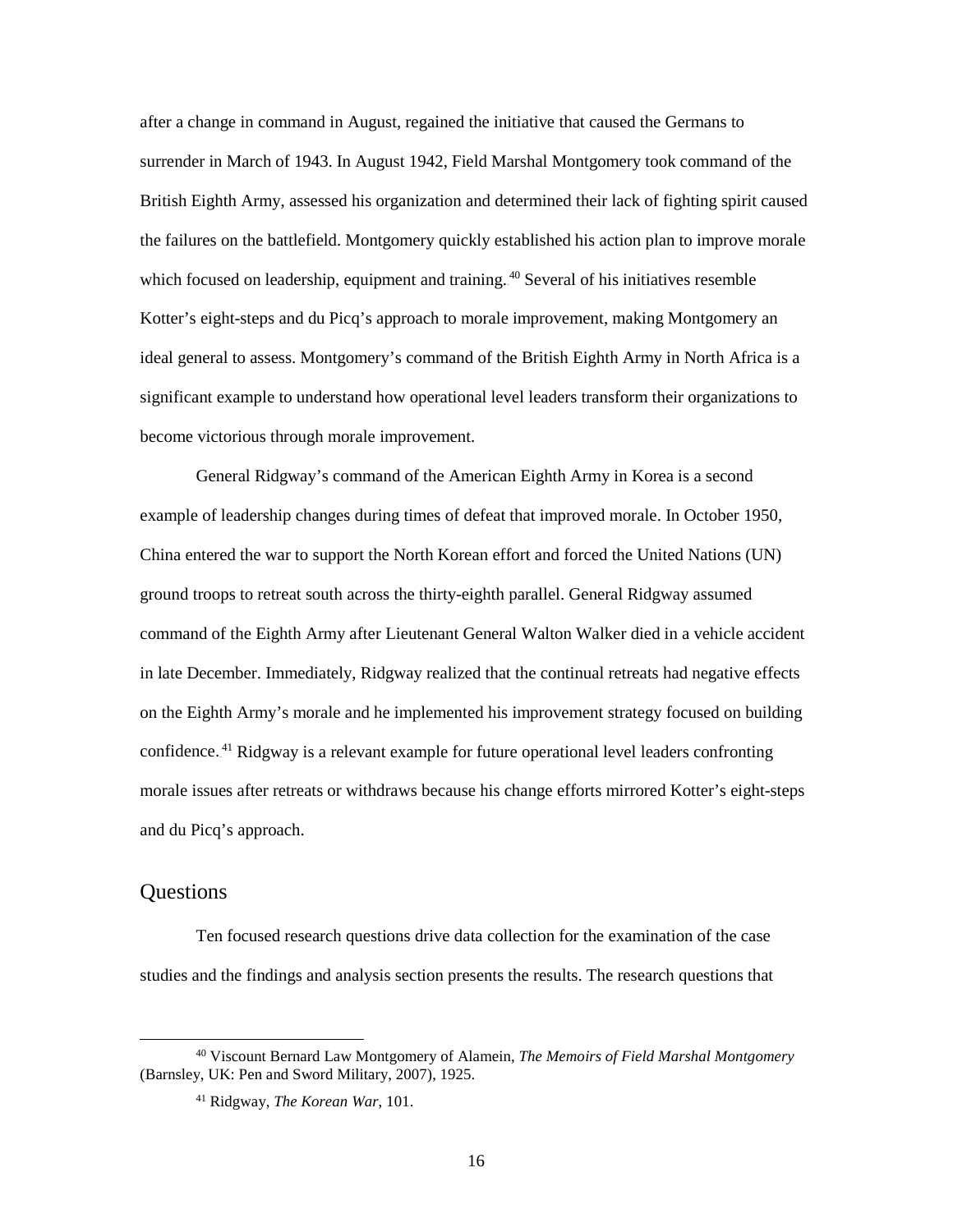serve to confirm or contradict the hypotheses focus on generating change and improving morale. The first hypothesis asserts that when operational level leaders create a climate for changing morale, then they engage and enable change. The second argues that when operational level leaders engage and enable change, then their organization's morale improves. The third states that when operational level leaders implement and sustain change, then their organization maintains high morale and enables victory.

Relating to the first hypothesis, questions one through three ask how do operational level leaders instill discipline, establish a sense of urgency, and form a guiding coalition? The answer to these questions will determine if Montgomery and Ridgway created a climate conducive to changing morale. Questions four through seven refer to the second hypothesis and ask how do operational level leaders develop and communication their vision for change, empower subordinates to action their vision, create a sense of unity to enable change, and capitalize on short-term wins? These questions answer whether Montgomery and Ridgway engage and enable change with the intention of improving morale. The final three questions apply to the third hypothesis and ask how do operational level leaders consolidate gains towards their vision, institutionalize change, and what does improved morale look like? The answers confirm if Montgomery and Ridgway sustained morale improvement that led to future victories.

#### Expected Outcomes

 The empirical evidence suggests that Montgomery and Ridgway did create a climate for change, engaged and enabled change, and implemented and sustained change that improved the morale of their organizations in times of defeat. This rapid transformation in fighting spirit contributed to future success on the battlefield. It is expected that Montgomery's and Ridgway's approaches to improving morale followed the steps of Kotter's model and du Picq's ideas regarding instilling discipline and establishing unit cohesion.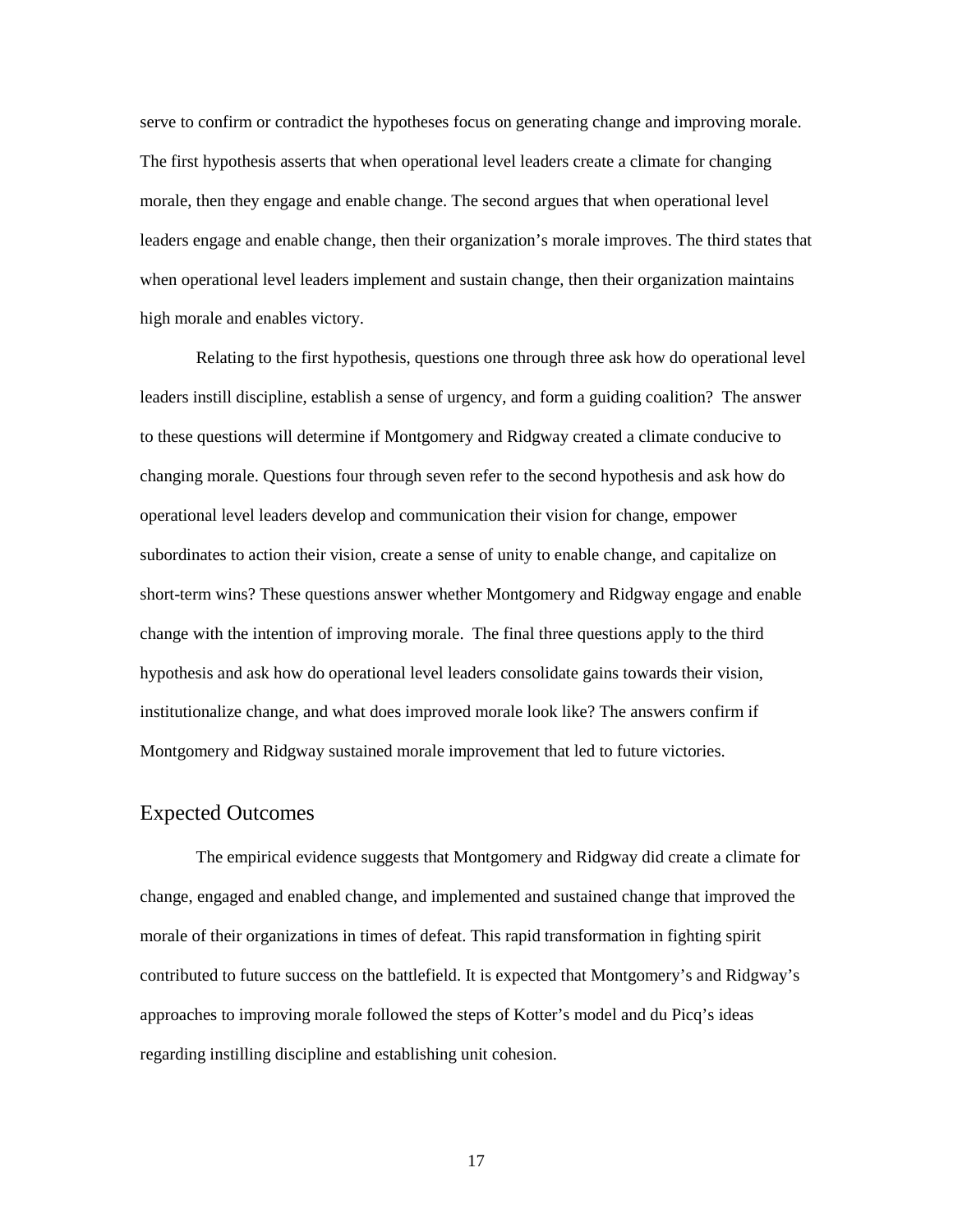# Summary

 This section outlined the methodology used to qualitatively assess Montgomery's and Ridgway's approaches for implementing change to improve unit morale. Ten research questions develop the structure, focused comparison of the two historical case studies to prove the hypotheses. Kotter's eight-steps and du Picq's theory form the basis for data collection from primary and secondary sources. The next section examines the British Eighth Army in the North African campaign of WWII from August 1942 to December 1943 and the American Eighth Army in Korea from December 1950 to April 1951.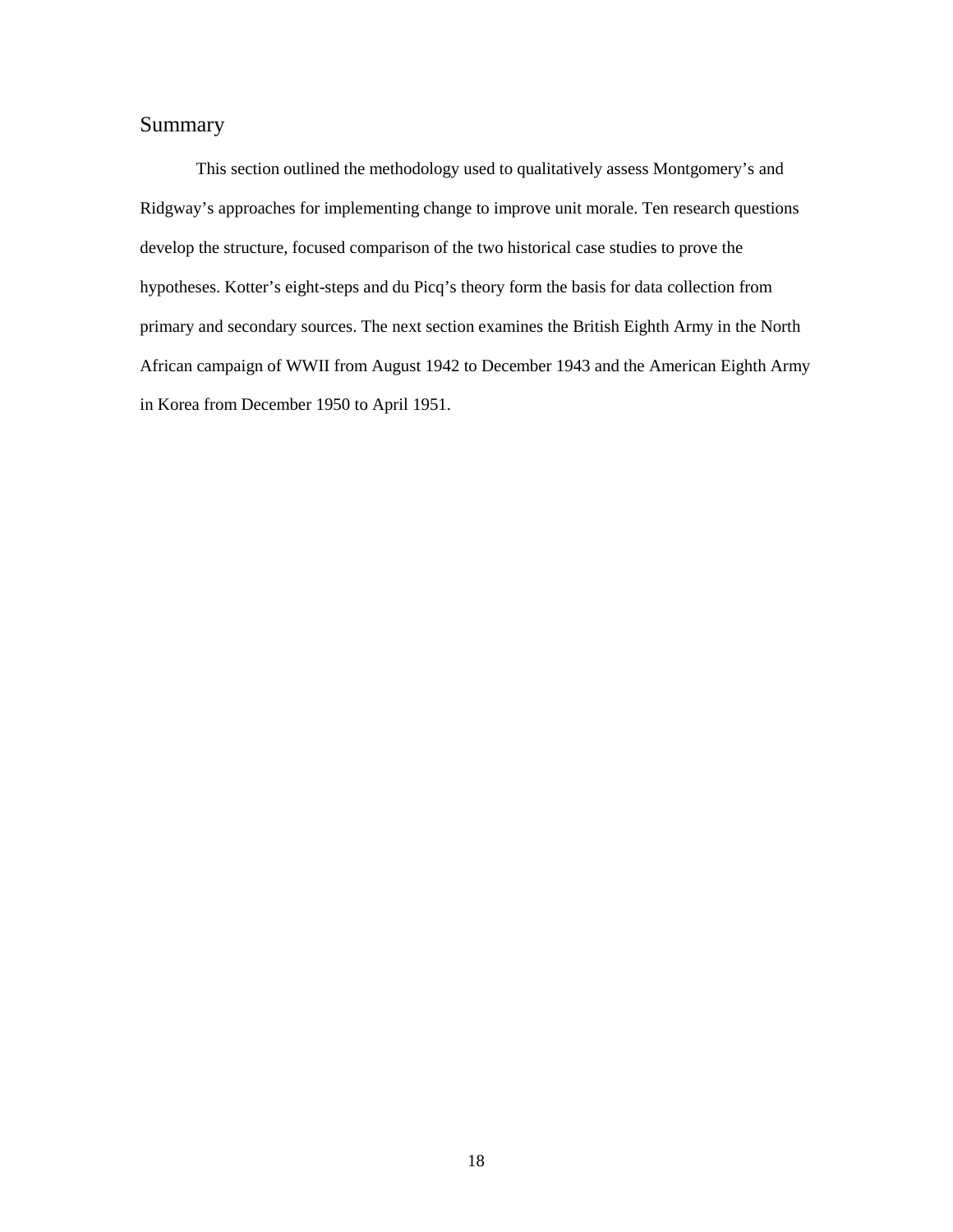#### Case Studies

#### Introduction

This section includes two case studies and is divided into five subsections. The first case study is Field Marshal Montgomery's command of the British Eighth Army in the North African campaign of World War II (WWII). The second case study covers the command of the American Eighth Army in Korea by General Ridgway. The first subsection provides a general overview of the British Eighth Army in North Africa, followed by the structured questions for Field Marshal Montgomery's command. The third subsection delivers a broad overview of the American Eighth Army in the Korean War, followed by the structured questions for General Ridgway's command. The final subsection concludes with a summary and the evidence presented in this section forms the basis for determining the findings for analysis.

#### Overview of Case Study 1

 The British involvement in the North African campaign of WWII began on June 10, 1940 when Italy aligned with Germany to form the Axis Powers and declared war on France and Britain, the Allied Powers. Italy's goal was to protect its Libyan colony and expand by invading Egypt while Germany hoped North Africa would be a spring board to controlling the entire Middle Eastern oil supply.<sup>42</sup> The Mediterranean Sea and Suez Canal were vital to Britain because they provided a strategic line of communication with India and Australia. The British Western Desert Force in Egypt, along with elements from the Royal Navy and Royal Air Force, constituted the Middle East Command assigned to protect key terrain in the Mediterranean and secure the allies' Middle Eastern oil resources.<sup>43</sup>

Italy gained the initiative by invading Egypt on September 13, 1940 and advancing sixty-

 <sup>42</sup> James Lucas, *War in the Desert* (New York, NY: Beaufort Books, 1982), 15.

<sup>43</sup> Glyn Harper, *The Battle for North Africa* (Bloomington, IN: Indiana University Press, 2017, 8.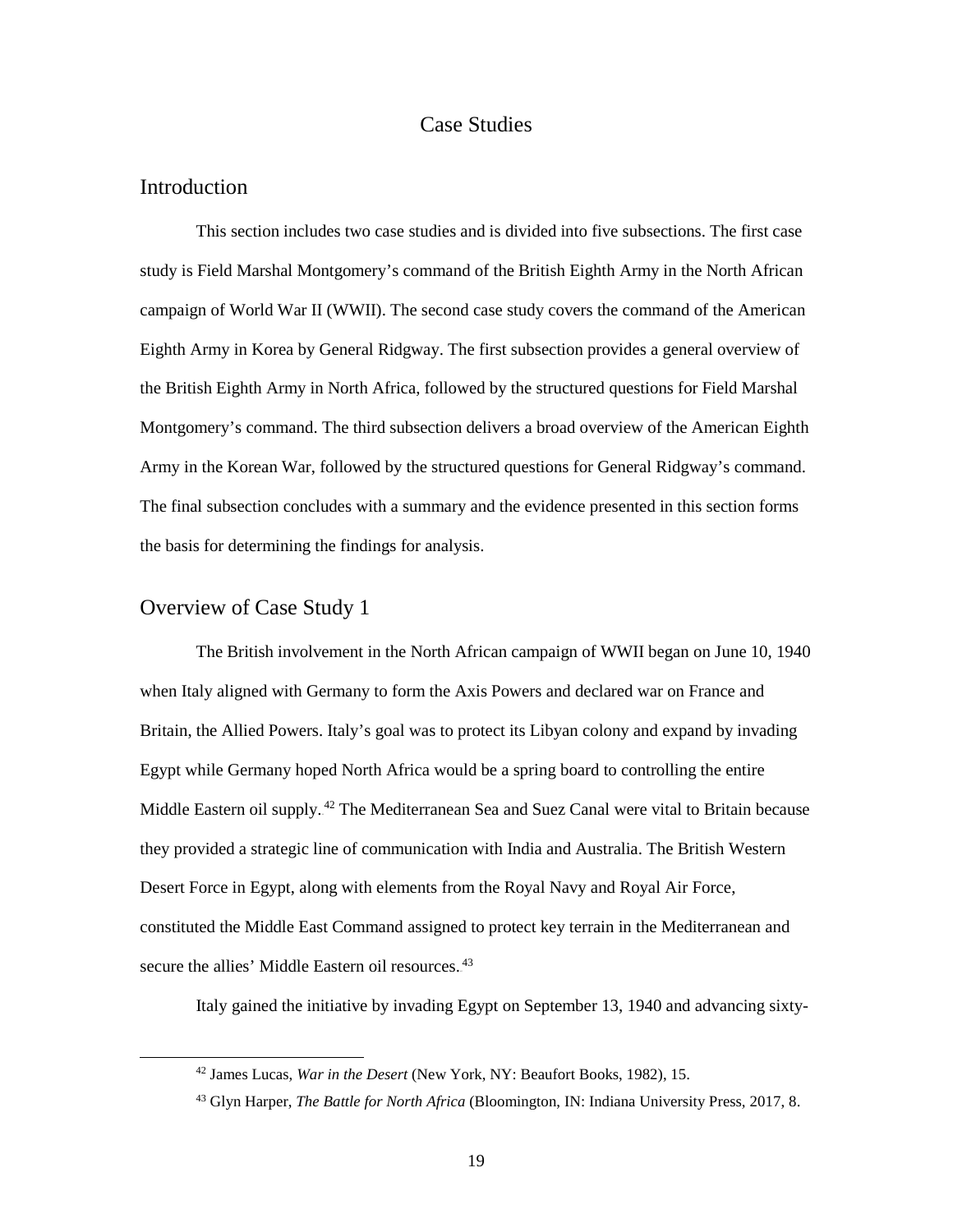five miles to Sidi Barrani. However, the British force launched Operation Compass on December 9, 1940 and defeated the Italian Tenth Army in Libya, reaching El Agheila two months later.<sup>44</sup> With the Italians no longer a significant threat in North Africa, Winston Churchill sent half of the Western Desert Force to protect Greece from Axis invasion while Germany directed General Erwin Rommel's Afrika Korps to reinforce Italy in Libya. Between January and July 1942, Rommel conducted several offensives that drove the British forces east to their defensive line at El Alamein, Egypt (see Figure 2).<sup>45</sup> The Western Desert Force, now known as the British Eighth Army, suffered defeat, high casualties, and a retreat mentality that contributed to a morale crisis.<sup>46</sup> Additionally, the Eighth Army was a multinational force comprised of British, New Zealand, Indian, Polish, South African, and other Allied nations creating a lack of unity.<sup>47</sup> The British Eighth Army was in dire need of substantial changes to improve operations.



Figure 2. Rommel's Offensives Between 21 January and 7 July 1942. US Military Academy West Point, *World War II European Theater, Atlas* (West Point, NY: 1956), map 35b.

This first major change was when British Prime Minister Winston Churchill relieved General Claude Auchinleck from the Middle East Command and replaced him with General

 <sup>44</sup> Harper, *The Battle for North Africa*, 9.

<sup>45</sup> Lucas, *War in the Desert*, 19-29.

<sup>46</sup> Harper, *The Battle for North Africa*, 68.

<sup>47</sup> Ibid, 16.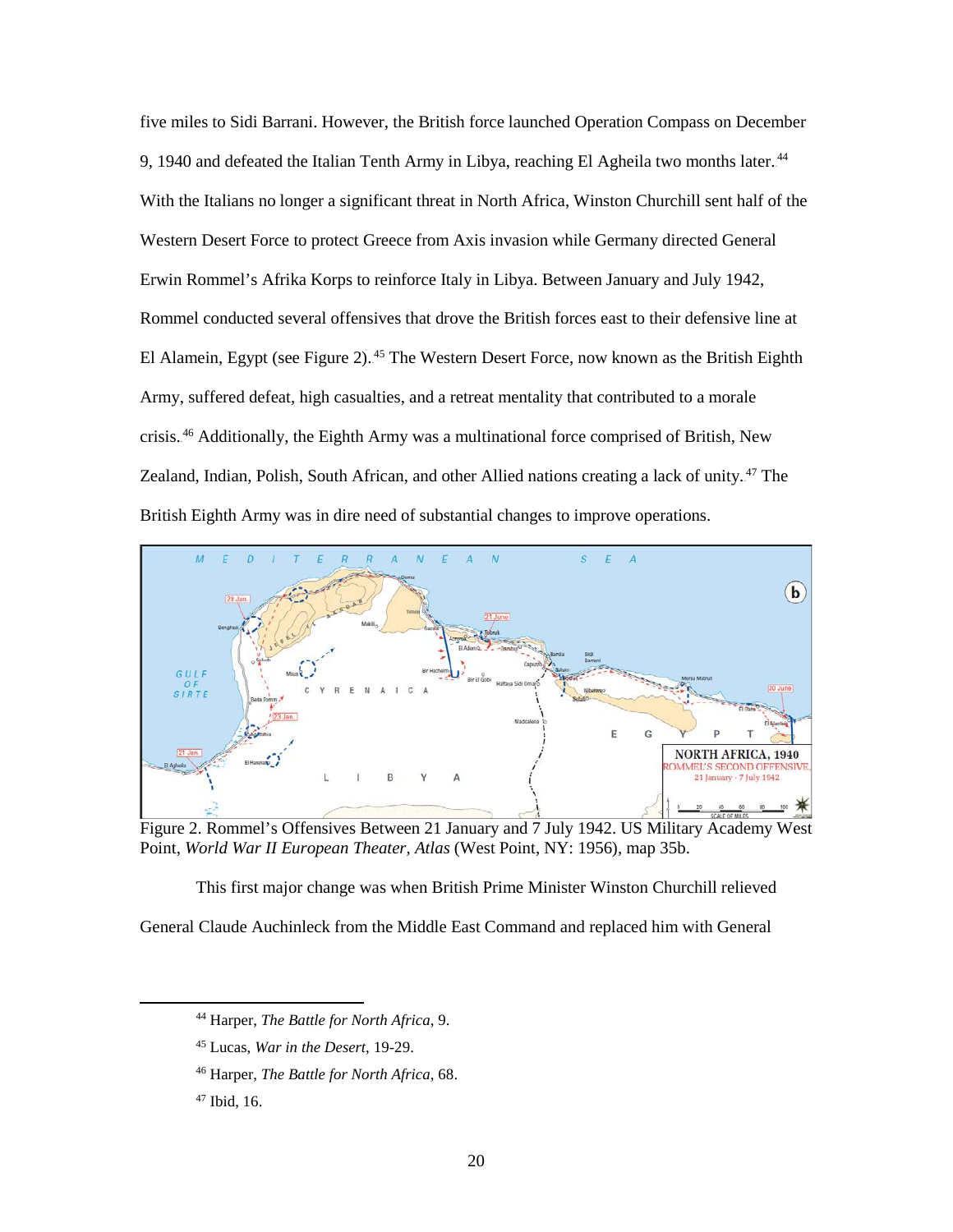Harold Alexander, the current Eighth Army commander. Initially, General William Gott would take command of the Eighth Army but he died when his plane was shot down in August 1942 and Lieutenant General Bernard Law Montgomery took his place.<sup>48</sup> The focus is on Montgomery's command of the British Eighth Army between August 1942 and December 1943 with key events at the battle of Alam Halfa, the second battle of El Alamein, and the Battle of El Agheila. After the Eighth Army's victory at the Mareth Line in March 1943, the Axis Powers began withdrawing in April and the North African campaign ended once Tunis fell on May 13, 1943.<sup>49</sup>

#### Structured Questions

In his lecture on military leadership given in 1945 to the University of St. Andrews, Field Marshal Montgomery stated that "The biggest single factor making for success in war is morale. A high morale is based on discipline..."<sup>50</sup> The first research questions is how did Montgomery instill discipline? Montgomery instilled discipline in the British Eighth Army by delivering orders that imposed strict military control over Soldiers' behavior, fitness, and environment. As soon as Montgomery took command of the Eighth Army in August 1942, he noticed that officers tended to question orders from higher. To break this habit, he informed his subordinate commanders that "orders no longer formed 'the base for discussion,' but for action."<sup>51</sup> Montgomery stressed that he would not tolerate resistance to his authority. Secondly, he emphasized the importance of mental and physical fitness for his troops by issuing orders on September 14, 1942 demanding his troops become "really fit; ordinary fitness is not enough, they must be made tough and hard."<sup>52</sup> Montgomery also believed that mentally and physically fit Soldiers needed an environment

 <sup>48</sup> Harper, *The Battle for North Africa*, 83-86.

<sup>49</sup> Trevor Royle, *Montgomery: Lessons in Leadership from the Soldier's General* (New York, NY: Palgrave Macmillan, 2010), 84-85.

<sup>&</sup>lt;sup>50</sup> Field-Marshal Viscount Montgomery of Alamein, "Military Leadership" (lecture, University of St. Andrews, Fife, Scotland, November 15, 1945).

<sup>51</sup> Montgomery of Alamein, *The Memoirs of Field Marshal Montgomery*, 98.

<sup>52</sup> Montgomery of Alamein, *The Memoirs of Field Marshal Montgomery*, 112.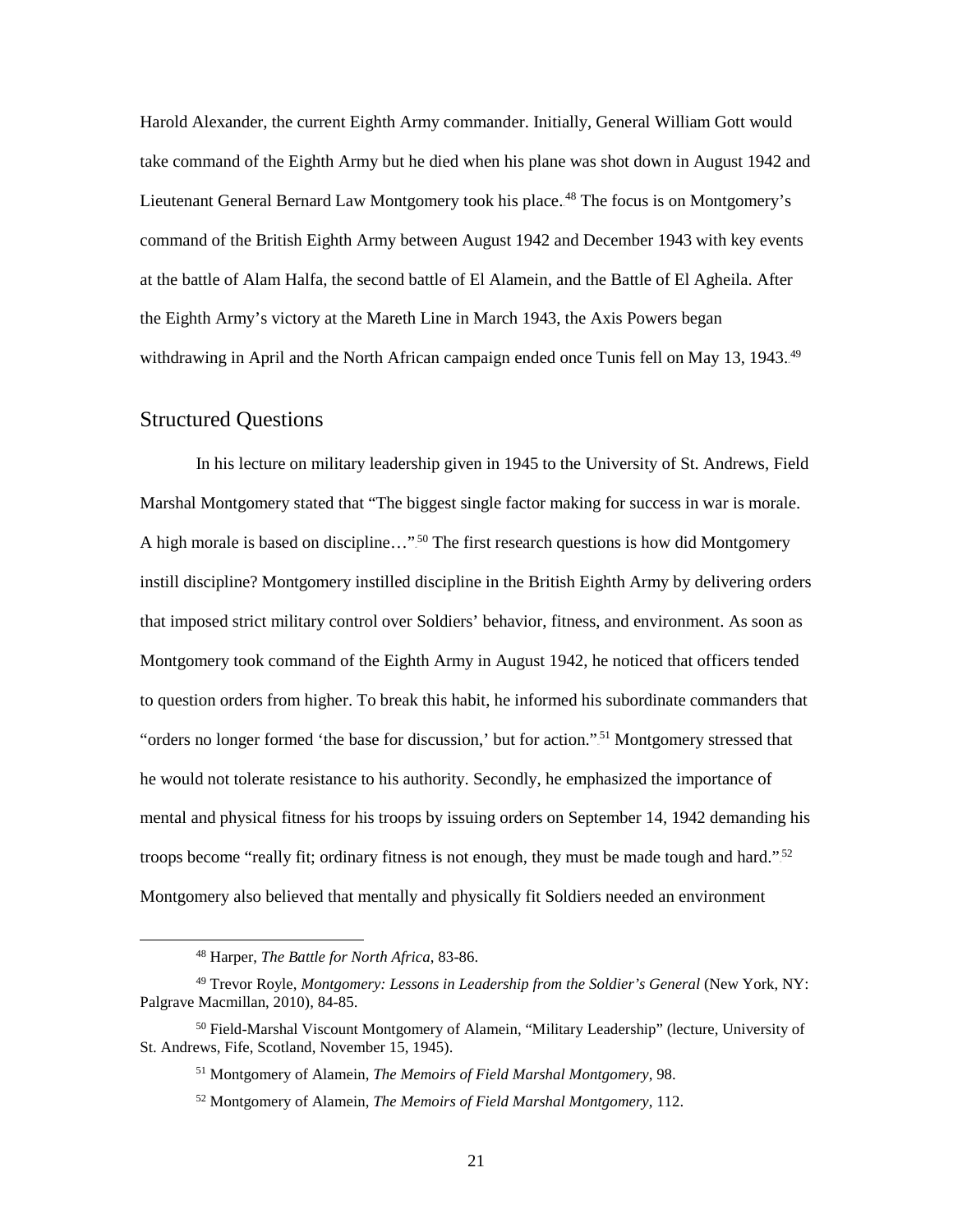conducive to strict discipline. After capturing Tripoli on January 23, 1943, Montgomery was afraid of the Eighth Army "getting soft" from the luxuries provided by a big city; therefore, he "forbade the use of houses, buildings, etc., for headquarters and troops; all would live in the fields and in the desert."<sup>53</sup> Montgomery regulated the Eighth Army's living conditions, fitness, and behavior to maintain discipline through battle toughness and avoiding complacency.

The second research question is how did Montgomery establish a sense of urgency? Montgomery drew attention to the Eighth Army's morale crisis by assuming command ahead of schedule, immediately changing policies, and threatening to relieve commanders that did not meet his expectations. Montgomery took bold measures to convey the seriousness of Eighth Army's problems when he assumed command two days early, against Auchinleck's wishes.<sup>54</sup> Immediately after he assumed command, Montgomery issued orders to every unit stating "there would be NO WITHDRAWAL and NO SURRENDER" and he summoned his staff officers for an urgent meeting to begin planning an offensive.<sup>55</sup> To stress the importance of the no withdrawal order, Montgomery sent "troop carriers seventy miles to the rear of the Alamein position," so if the Eighth Army wanted to retreat they would have to do so on foot.<sup>56</sup> Montgomery's third objective for establishing urgency was to remove what he called "dead wood."<sup>57</sup> He felt there "was an urgent need to stiffen the backbones of commanders" and he warned them that if they failed "they would be rapidly replaced."<sup>58</sup> In his first twenty-four hours in the desert, Montgomery shocked the Eighth Army into realizing how critical their situation had become. By

 <sup>53</sup> Montgomery of Alamein, *The Memoirs of Field Marshal Montgomery*, 140.

<sup>54</sup> Royle, *Montgomery: Lessons in Leadership from the Soldier's General*, 65.

<sup>55</sup> Hamilton, *Monty: The Battles of Field Marshal Montgomery*, 35.

<sup>56</sup> Harper, *The Battle for North Africa*, 87.

<sup>57</sup> Lewin, *Montgomery as Military Commander*, 62.

<sup>58</sup> Royle, *Montgomery: Lessons in Leadership from the Soldier's General*, 72.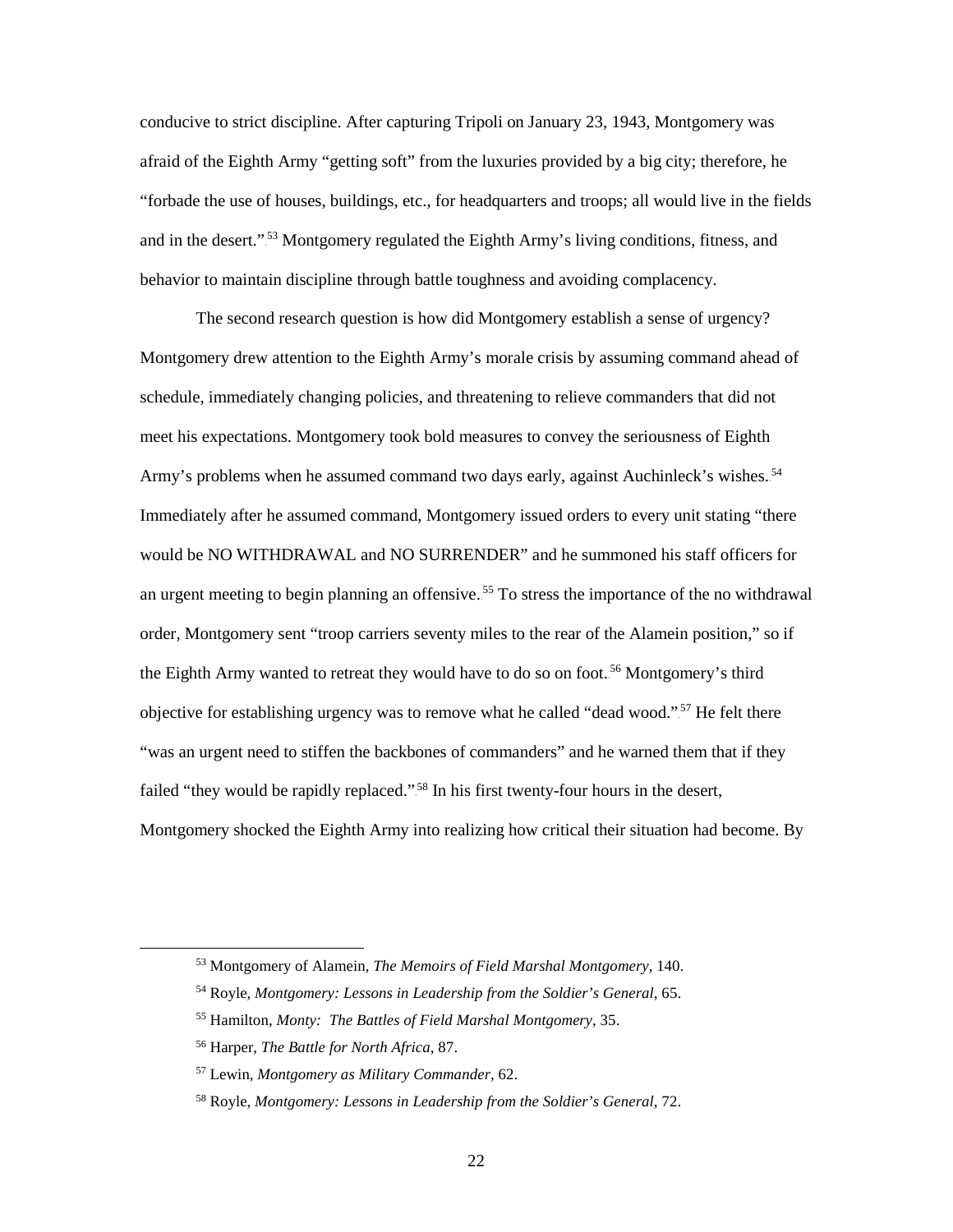taking command immediately, reversing withdrawal orders, and pressuring commanders to conform, Montgomery convinced the Eighth Army that change was necessary to improve morale.

The third research question asks how did Montgomery form a guiding coalition? Montgomery replaced subordinates with trusted advisors and he made himself visible among the troops to gain commitment and establish buy-in for his change initiatives. Montgomery believed a "clean sweep was required…new Commanders had to be brought in; Commanders who would NOT be influenced by past events."<sup>59</sup> He did not want commanders that had served under Auchinleck's withdrawal orders because he feared those commanders would resist change and revert back to defeatist tendencies. Therefore, Montgomery flew two commanders out from England that he previously served with to command his Thirteenth and Thirtieth Corps, Lieutenant General Sir Brian Horrocks and Major General Sir Oliver Leese.<sup>60</sup> Although externally hiring Corps commanders from England "irritated the Commonwealth divisional commanders…who saw themselves as being passed over for promotion," they were still impressed by Montgomery's determination and zeal.<sup>61</sup> Even though the British Army did not have a chief of staff system, Montgomery appointed his old friend Brigadier Francis de Guingand as his "trusted Chief of Staff" and they quickly re-established their former close friendship.<sup>62</sup> Montgomery assembled a reliable group of subordinate commanders and coworkers that would support his change initiative but he also needed confidence from his troops.

Gaining commitment from the Eighth Army Soldiers required that Montgomery establish trust by building relationships. He knew that he must "show himself to them, get among them and let them see his face and hear his words" so that his orders would carry credibility.<sup>63</sup> He believed

- <sup>60</sup> Montgomery of Alamein, *The Memoirs of Field Marshal Montgomery*, 96-103.
- <sup>61</sup> Hamilton, *Monty: The Battles of Field Marshal Montgomery*, 96.
- <sup>62</sup> Montgomery of Alamein, *The Memoirs of Field Marshal Montgomery*, 89-90.

 <sup>59</sup> Hamilton, *Monty: The Battles of Field Marshal Montgomery*, 44.

<sup>63</sup> Lewin, *Montgomery as Military Commander*, 61.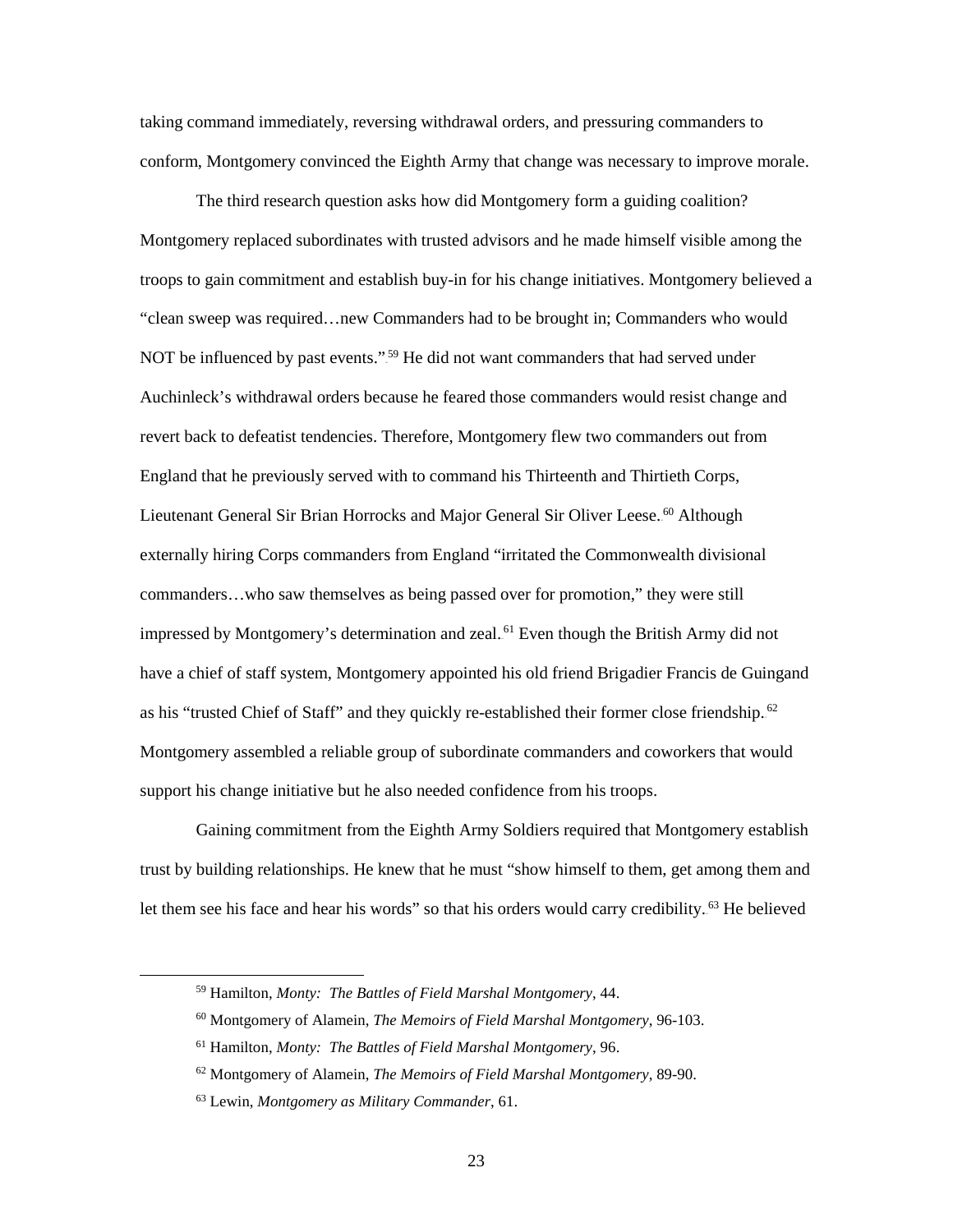that "to obey an impersonal figure was not enough. They must know who I was.".<sup>64</sup> He also made an effort to get to know his subordinates on a personal level since "he virtually knew everybody by name, down to the rank certainly of second-in-command of regiments and brigade-majors."<sup>65</sup> Developing personal relationships with the troops built their trust in Montgomery and caused Soldiers to endorse his new policies. This commitment was evident when his staff denied Auchinleck's request for planning defensive positions east of the defensive line one day after Montgomery had taken command.<sup>66</sup> The Eighth Army supported Montgomery's change in policy regarding no more withdrawals. Now that Montgomery had formed a guiding coalition of trusted subordinate commanders and troops inspired to follow his change initiatives, he needed to develop and communicate his vision.

The fourth research question is how did Montgomery develop a vision for change and communicate that vision to his subordinates? Montgomery's vision was victory over Rommel and the Axis forces in North Africa. He provided purpose, direction and motivation to the Eighth Army through his speeches, unit visits, and personal messages. In his inaugural speech upon taking command of the Eighth Army, Montgomery provided the troops a "sense of purpose and organization to an otherwise demoralized Eighth Army.".<sup>67</sup> He believed that visiting his subordinate headquarters to provide verbal orders before and during battle was the most effective means for communicating his vision.<sup>68</sup> He would "assemble commanders down to the lieutenantcolonel level and explain to them the problem, his intention, his plan, and generally how he is going to fight the battle and make it go the way he wants" to provide direction towards his goal.<sup>69</sup>

<sup>66</sup> Ibid, 47.

 <sup>64</sup> Montgomery of Alamein, *The Memoirs of Field Marshal Montgomery*, 101.

<sup>65</sup> Hamilton, *Monty: The Battles of Field Marshal Montgomery*, 90.

<sup>67</sup> Harper, *The Battle for North Africa*, 89.

<sup>68</sup> Montgomery of Alamein, *The Memoirs of Field Marshal Montgomery*, 82.

<sup>69</sup> Montgomery of Alamein, *The Memoirs of Field Marshal Montgomery*, 81.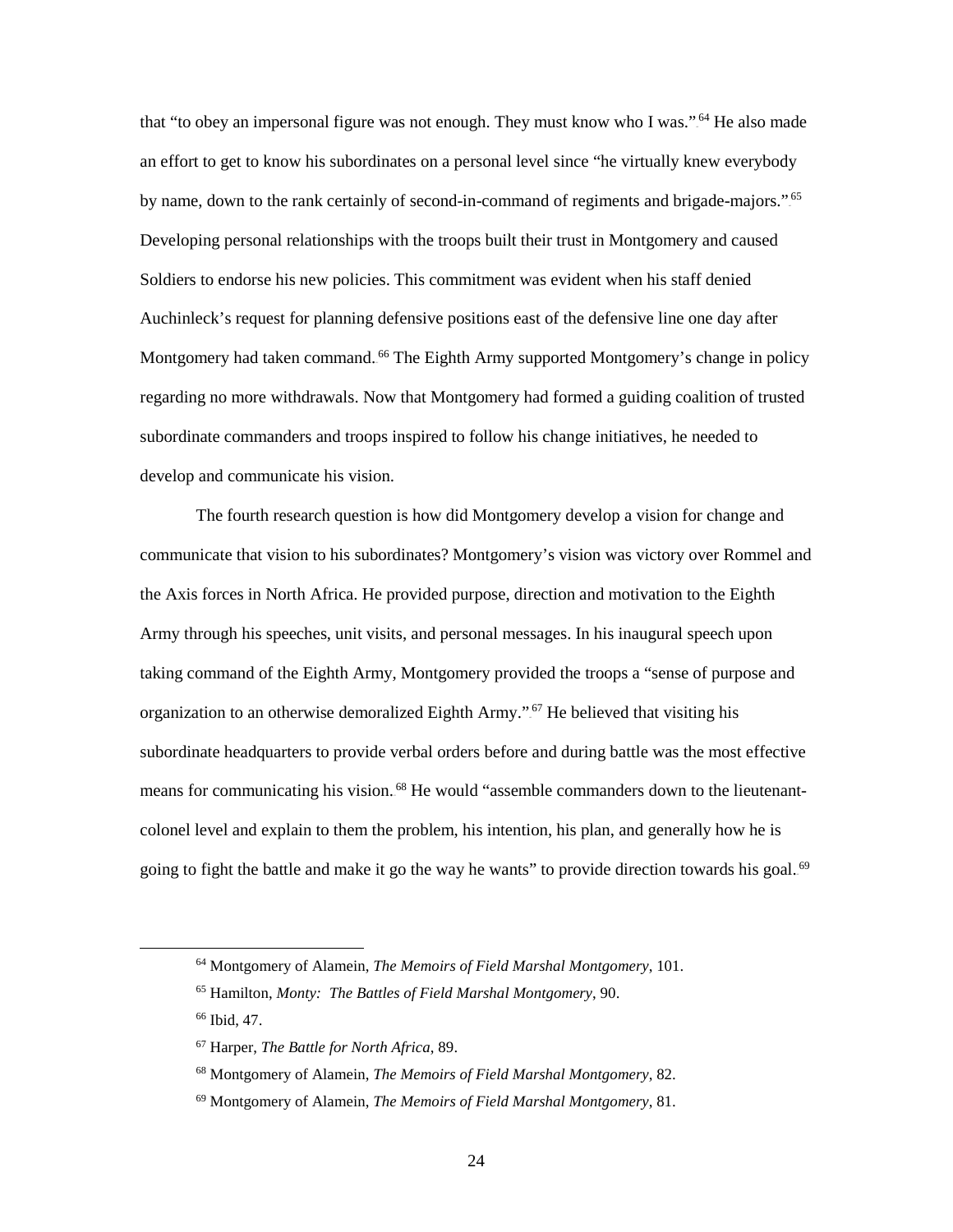He knew that if all the Soldiers knew what was wanted, "when they see it coming to pass there will be a surge of confidence throughout the Army."<sup>70</sup> In his plans for the Battle of El Alamein, he scheduled two days "devoted to the most intensive propaganda as regards to educating the attacking troops about the battle, and to getting them enthusiastic."<sup>71</sup> Accomplishing tasks towards Montgomery's vision generated motivation for Soldiers to continue towards that objective. On the eve of the Battle of El Alamein, Montgomery sent out a personal message to the entire Eighth Army "reminding them that their mission was to destroy Rommel's men and that they were now ready to do it" elaborating that the battle would be the turning point in the war.<sup>72</sup> This not only provided direction to reinforce his vision of victory, it also motivated the men that their previous training had prepared them to achieve success. Montgomery developed and communicated his vision by providing purpose, direction and motivation to the Eighth Army via speeches, unit visits and personal messages.

The fifth research question inquires how did Montgomery empower his subordinates to action his vision? Montgomery began by entrusting his Chief of Staff, de Guingand, to make decisions on his behalf. In his memoirs, Montgomery describes, "I gave him [de Guingand] full powers. If he couldn't get a hold of me he would give a major decision himself, and I never once questioned any such decision."<sup>73</sup> This showed de Guingand that Montgomery trusted him which gave de Guingand the confidence and authority to carry out Montgomery's vision. This also gave de Guingand legitimacy and power over the rest of the officers in the Eighth Army because Montgomery insisted "that every order issued by de Guingand must be accepted as coming direct from the Army Commander and obeyed *without demur*."<sup>74</sup>

 <sup>70</sup> Fennell, *Combat and Morale in the North African Campaign: The Eighth Army and the Path to El Alamein*, 211.

<sup>71</sup> Hamilton, *Monty: The Battles of Field Marshal Montgomery*, 109.

<sup>72</sup> Royle, *Montgomery: Lessons in Leadership from the Soldier's General*, 71.

<sup>73</sup> Montgomery of Alamein, *The Memoirs of Field Marshal Montgomery*, 150.

<sup>74</sup> Lewin, *Montgomery as Military Commander*,64.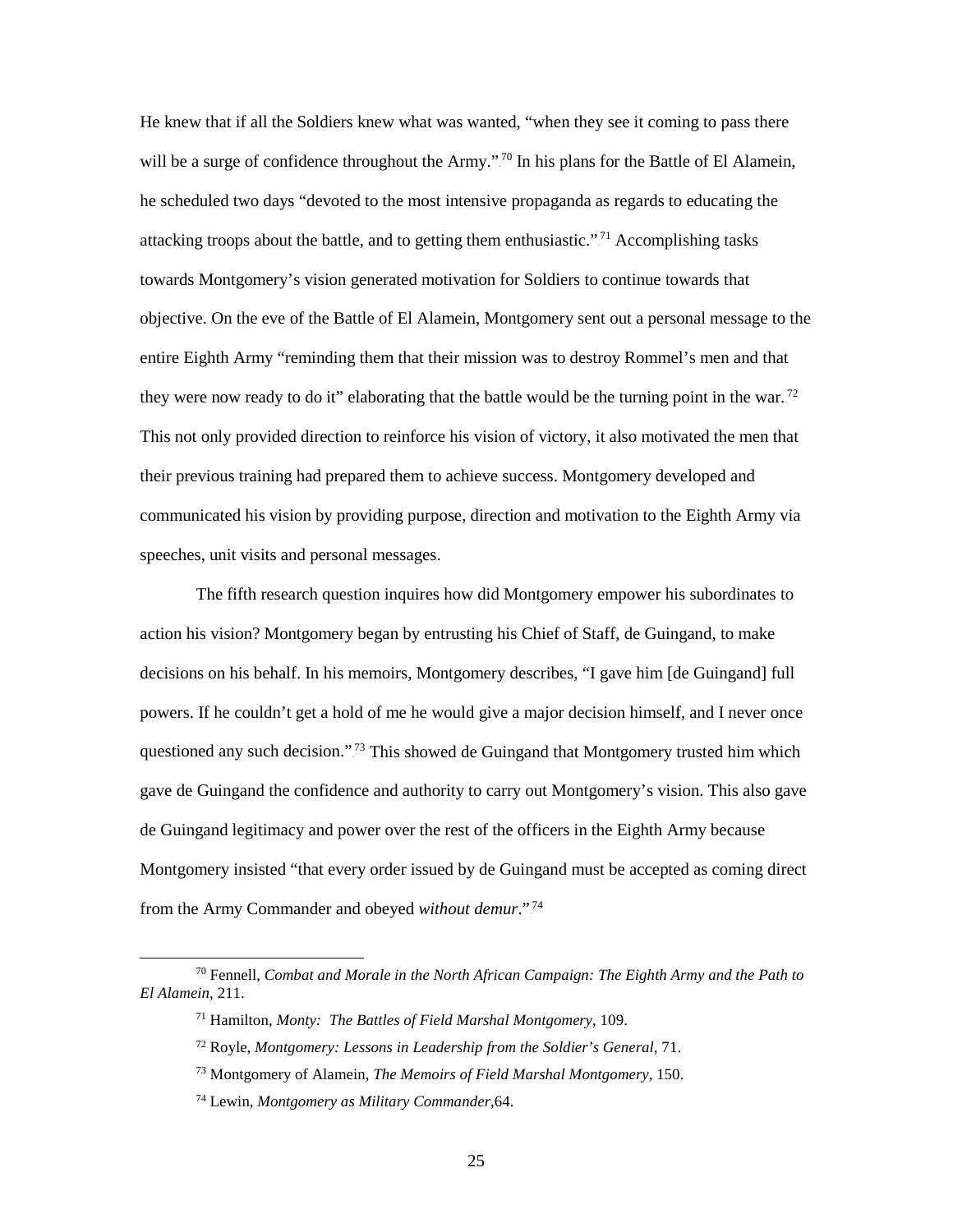Montgomery not only empowered his Chief of Staff but he also granted his subordinate commanders freedom of action. During the Battle of El Agheila on December 13, 1942 Montgomery gave Thirtieth Corps commander his orders and then left "all the details in his capable hands" showing that Montgomery trusted his subordinate commanders to carry out his vision.<sup>75</sup> After providing guidance to his officer in charge of Eighth Army field artillery, Major General Sidney Kirkman, "Montgomery never had to speak to Kirkman again about the importance of field artillery in the coming battle" which demonstrates that Montgomery allowed his subordinates to exercise initiative to carry out his concept for victory.<sup>76</sup> Although Montgomery preferred to maintain a "firm grip" or a "tight leash" on operations, he did not believe in "interference, or cramping the initiative of subordinates; indeed, it is by the initiative of the subordinates that the battle is finally won."<sup>77</sup> Montgomery trusted his subordinates and empowered them by encouraging initiative, which enabled them to realize his vision of victory.

The sixth research question investigates how did Montgomery create a sense of unity? When Montgomery assumed command, he realized that the Eighth Army was fractured. There was "friction between the men of the various arms of service [that] had developed in certain cases into mistrust and hostility" and Montgomery's goal was to "weld them into a whole" who saw themselves as "men of the Eighth Army, equal partners in battle."<sup>78</sup> He also "put an end to the practices of mixing and matching units. 'Divisions would fight as Divisions', he said 'and they were not to be split up into bits and pieces all over the desert."<sup>79</sup> Keeping formations together ensured that Soldiers fought with commanders and other Soldiers that they trained with, which would build trust and cohesion among units. Additionally, Montgomery moved his headquarters

 <sup>75</sup> Montgomery of Alamein, *The Memoirs of Field Marshal Montgomery*, 132.

<sup>76</sup> Harper, *The Battle for North Africa*, 126.

<sup>77</sup> Montgomery of Alamein, *The Memoirs of Field Marshal Montgomery*,75.

<sup>78</sup> Lucas, *War in the Desert*, 47.

<sup>79</sup> Fennell, *Combat and Morale in the North African Campaign: The Eighth Army and the Path to El Alamein*, 216-217.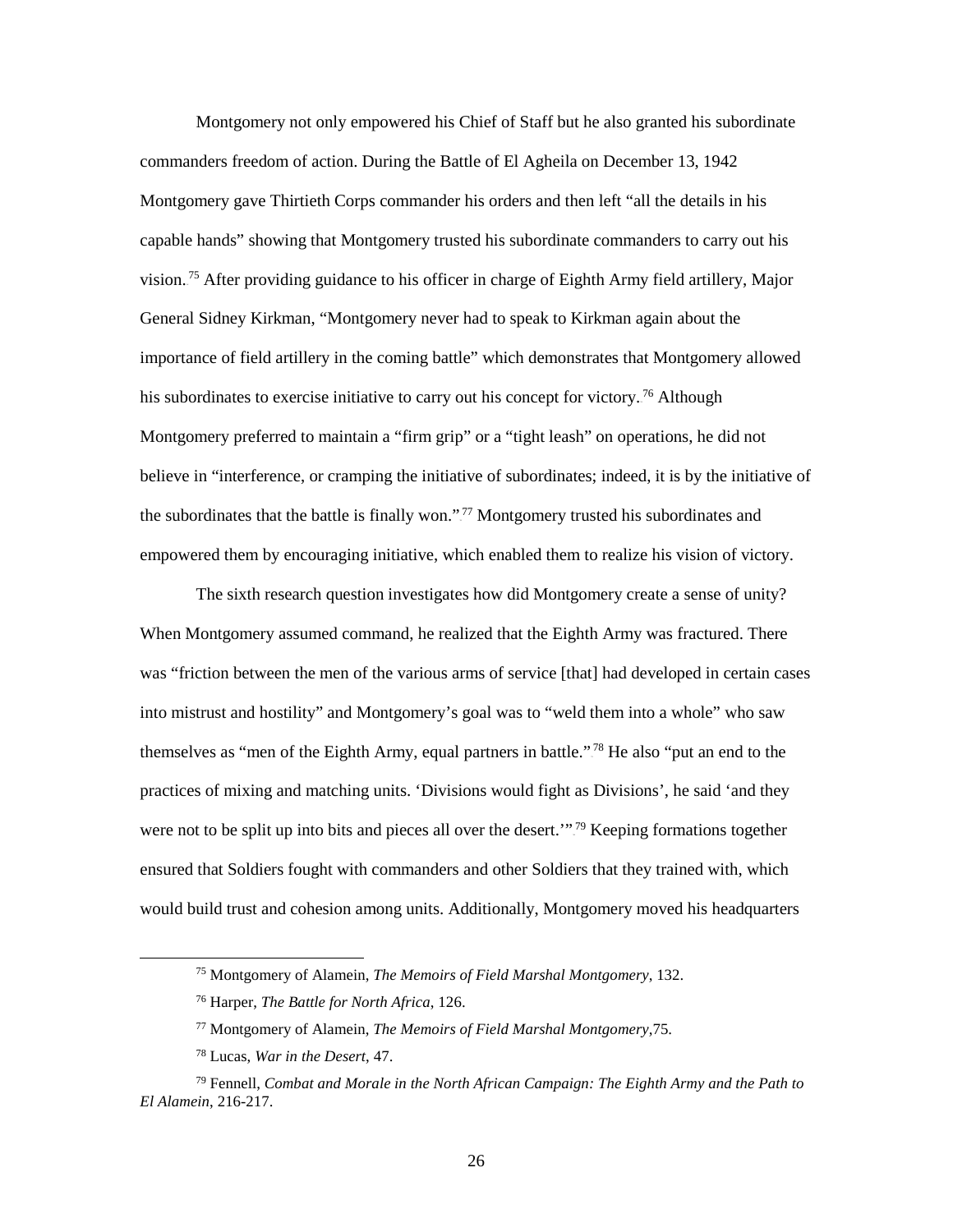next to the Desert Air Force so the Eighth Army staff could coordinate directly with their aerial counterparts. This synchronized close air support operations and provided improved relations between the Army and Air Force.<sup>80</sup> Some claim that Montgomery personally and physically separated himself from his troops and subordinate commanders, which had a negative impact on unifying the Eighth Army under his command.<sup>81</sup> However, this isolation was countered by Montgomery's personal messages and "his practice of wearing various unit badges on his headgear" showing his support for his multinational subordinate units.<sup>82</sup> Montgomery created unity across the Eighth Army by maintaining unit integrity during training and battle, collocating the Army and Air Force headquarters, and wearing multiple unit insignia.

The seventh research question is how did Montgomery capitalize on short-term wins? Montgomery knew that he needed a "clear-cut victory in his first battle" to ignite a morale fire in the heart of the Eighth Army; he could not afford another stalemate, or worse, a defeat.<sup>83</sup> The Battle of Alam Halfa on August 30, 1942 was a defensive battle against Rommel's Panzer Armee's attack in which the Eighth Army prevailed, giving the Soldiers the surge of confidence they needed. Alam Halfa "demonstrated that Rommel *had* been beaten once and could be beaten again."<sup>84</sup> Additionally, the victory at Alam Halfa "set the Eighth Army on the road to recovery from its bewilderment and from the many disasters of May through July 1942."<sup>85</sup> Not only did the defensive victory improve morale and build the Soldiers' trust in Montgomery as their

 <sup>80</sup> Hamilton, *Monty: The Battles of Field Marshal Montgomery*,42.

<sup>81</sup> Lucas, *War in the Desert*, 40.

<sup>82</sup> Fennell, *Combat and Morale in the North African Campaign: The Eighth Army and the Path to El Alamein*, 214.

<sup>83</sup> Lewin, *Montgomery as Military Commander*, 77.

<sup>84</sup> Lucas, *War in the Desert*, 41.

<sup>85</sup> Harper, *The Battle for North Africa*, 112.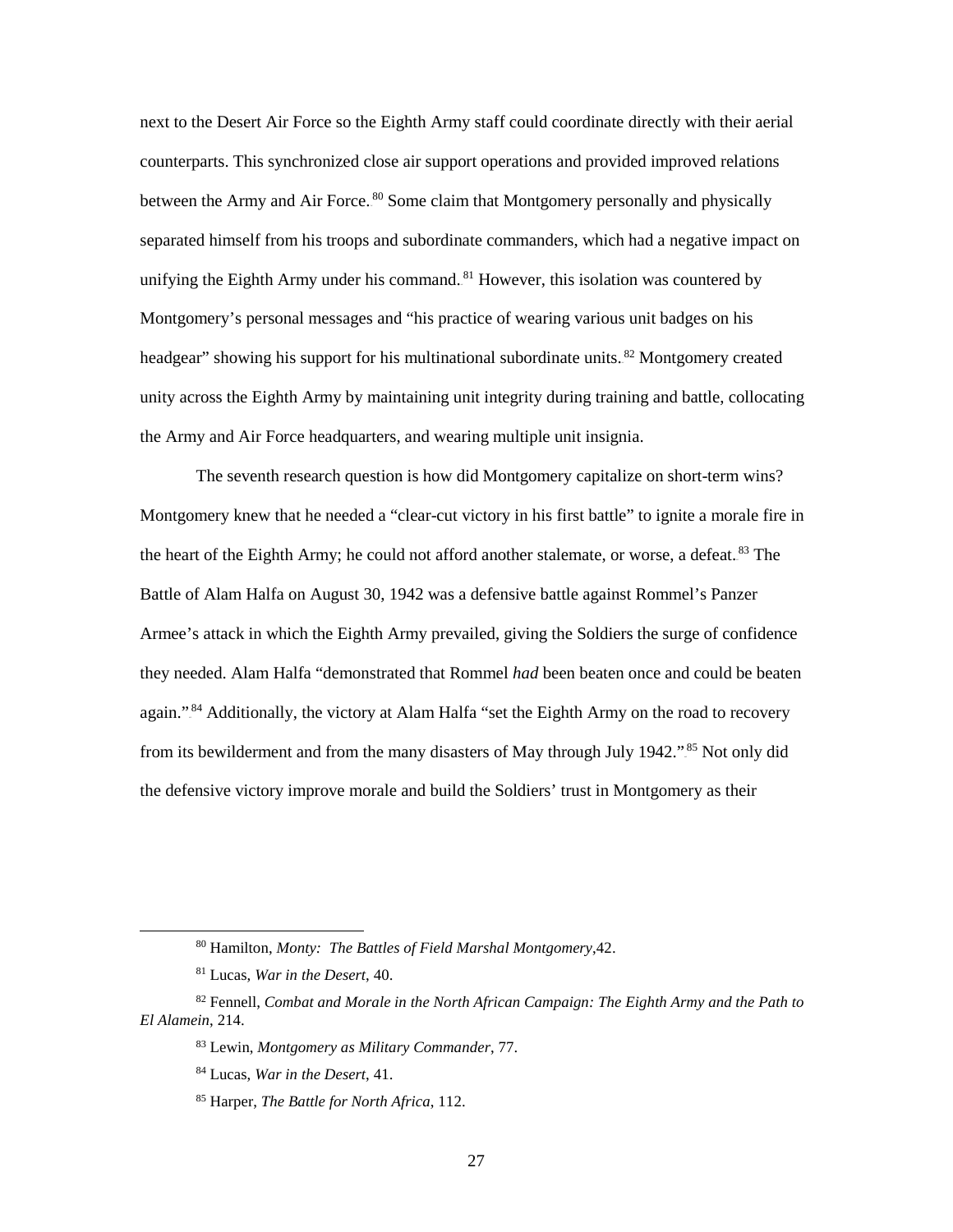commander, it also allowed Montgomery to request more time from Prime Minister Winston Churchill to train the Eighth Army in preparation for its fall offensive.<sup>86</sup>

The eighth research question is how did Montgomery consolidate gains towards his vision? Some may argue that Montgomery failed to exploit his victory at Alam Halfa by choosing not to pursue and destroy Rommel's Panzer Armee.<sup>87</sup> However, Montgomery explains that "I refused to exploit our success as such action did not suit my long-term plans."<sup>88</sup> He knew that the Eighth Army was not ready for such offensive action and required training before it could annihilate the Germans in North Africa. Montgomery used his victory at Alam Halfa to buy him time from Churchill to properly train the Eighth Army for offensive combined arms operations in desert terrain.<sup>89</sup> Montgomery set conditions for success at the second Battle of El Alamein by ensuring his army had sufficient training, was adequately equipped, and had the confidence it needed to achieve victory.<sup>90</sup> Montgomery's goal was clear, stop Rommel's thrust at Alam Halfa, build the morale of the Eighth Army so that it could achieve his long-term goal of smashing the Panzer Armee at El Alamein.<sup>91</sup> Montgomery was able to show his Soldiers that the defensive victory at Alam Halfa, combined with proper training and improved morale could produce a capable Eighth Army that achieved a strategic victory at El Alamein.

The ninth research question is how did Montgomery institutionalize change? Montgomery was able to transform Eighth Army's culture from defeatist into triumphant by establishing a sense of belonging, increasing confidence, and continuing to secure victories in battle. The Eighth Army pursued the Axis forces west across Egypt, Cyrenaica, Tripolitania, and

 <sup>86</sup> Harper, *The Battle for North Africa*, 117-118.

<sup>87</sup> Royle, *Montgomery: Lessons in Leadership from the Soldier's General*, 69.

<sup>88</sup> Montgomery of Alamein, *The Memoirs of Field Marshal Montgomery*, 102.

<sup>89</sup> Harper, *The Battle for North Africa*, 118.

<sup>90</sup> Royle, *Montgomery: Lessons in Leadership from the Soldier's General*, 69-71.

<sup>91</sup> Lucas, *War in the Desert*, 46.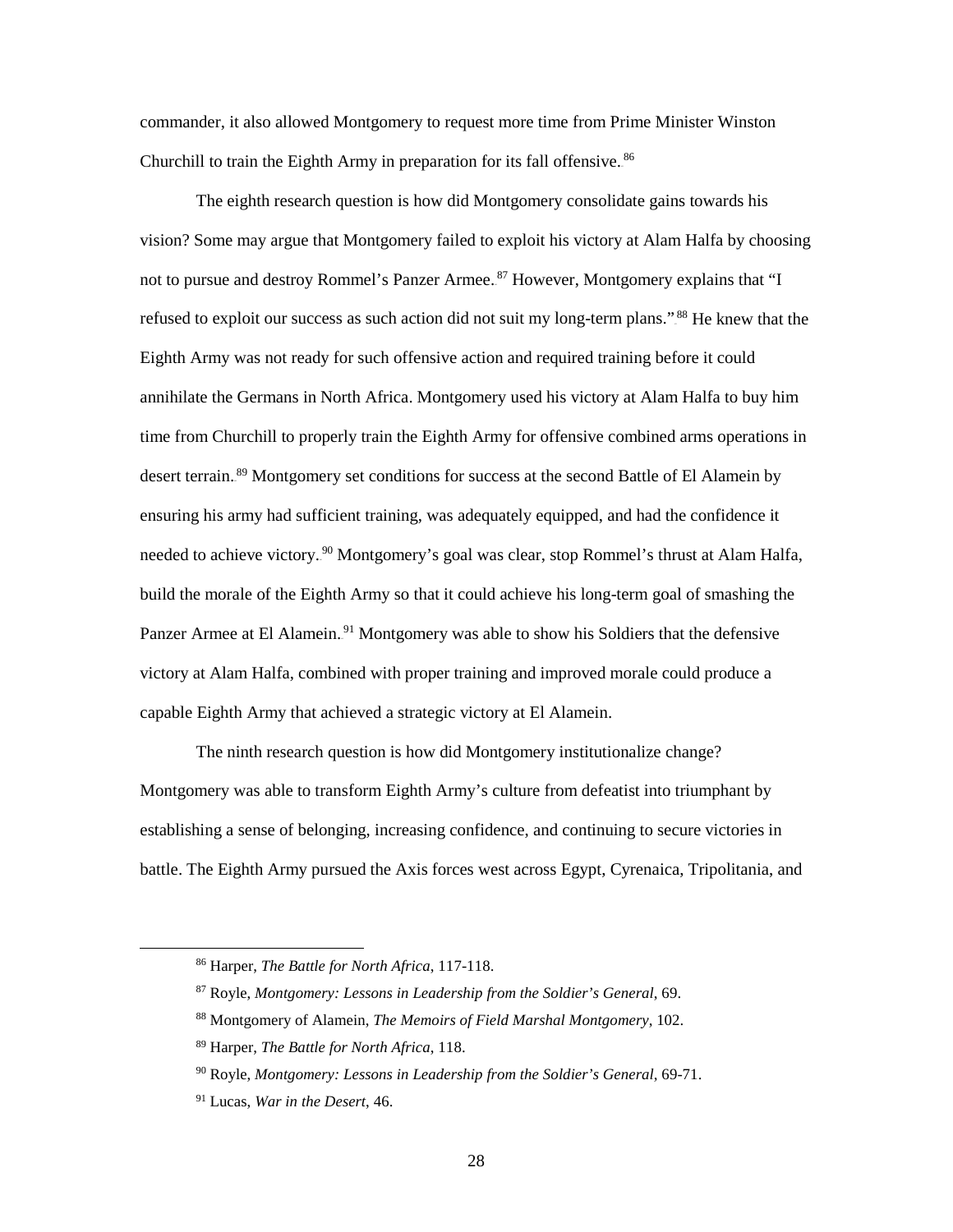completely destroyed Rommel's forces in Tunisia after linking up with the American First Army ending the war in North Africa on May 7, 1943 (see Figure 3).<sup>92</sup> Montgomery recalls in his memoirs, "we went from one success to another; the Eighth Army developed a crusading spirit, and the soldiers began to think it was invincible…they felt they were all partners in battle and that they themselves 'belonged,' and mattered."<sup>93</sup> The loyalty and team building began after their first victory at Alam Halfa and endured throughout the campaign. After Montgomery's reassignment to Twenty-first Army Group in Europe in December 1943, British Broadcasting Corporation correspondent Denis Johnston reported how Montgomery "turned the men of the Desert Army from the shoulder-shrugging cynics they used to be into the confident, self-advertising crowd they are now" demonstrating the sustained improvement in the Eighth Army's morale over a year later.<sup>94</sup> Montgomery's objective was "to make Eighth Army a winning team to which all his soldiers would take pride in belonging. He produced that feeling and it endures today, more than four decades removed from the desert battles" confirming that Montgomery's morale legacy persisted well beyond his time commanding the Eighth Army in North Africa.<sup>95</sup>



Figure 3. Eighth Army's Pursuit to Tunisia November 1942 to February 1943. US Military Academy West Point, *World War II European Theater, Atlas* (West Point, NY: 1956), map 38b.

 <sup>92</sup> Montgomery of Alamein, *The Memoirs of Field Marshal Montgomery*, 149.

<sup>93</sup> Ibid, 150.

<sup>94</sup> Hamilton, *Monty: The Battles of Field Marshal Montgomery*, 201.

<sup>95</sup> Lucas, *War in the Desert*, 41.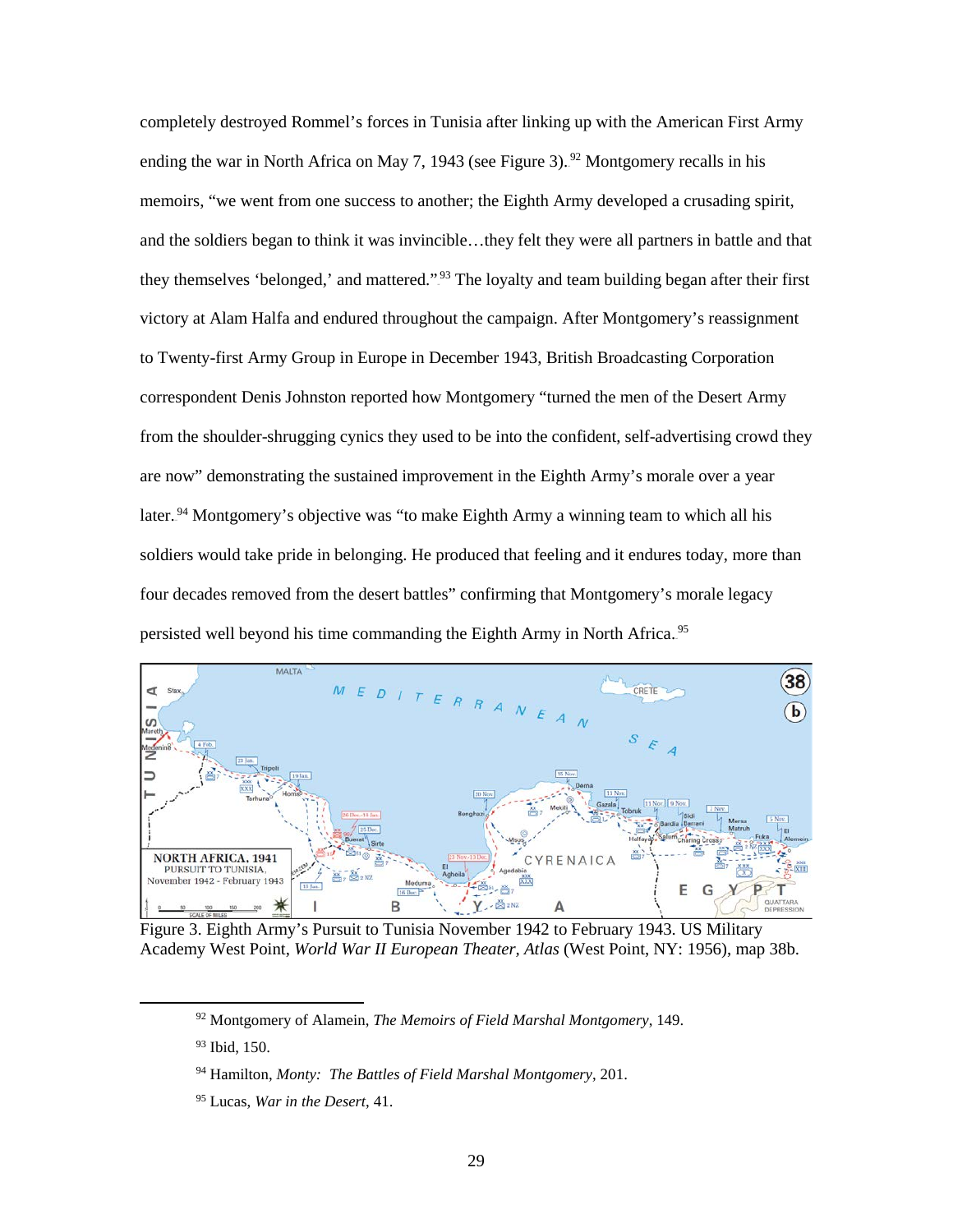The final research question asks what does morale improvement look like in an organization? Morale is difficult to quantifiably measure but easy to identify as low or high based on attitudes and beliefs of organization members. Upon meeting with Montgomery in August 1942, the Ninth Australian Division reported "general relief and satisfaction were felt...confidence and morale increase rapidly."<sup>96</sup> Winston Churchill witnessed the change Montgomery brought with him after meeting with several soldiers in Egypt, "Churchill sensed 'the reviving ardour of the Army.' He cabled to his War Cabinet on August 21 that 'a complete change of atmosphere has taken place."<sup>97</sup> It is evident that the Eighth Army soldiers and British politicians recognized morale improvement but a more difficult task is measuring increased or decreased morale.

Jonathan Fennell recommends quantifying morale by measuring desertion, sickness, and surrender rates.<sup>98</sup> Fennell's report reveals sick admission rates dropped after Montgomery took command and continued to decline throughout the campaign. In August 1942, the sickness monthly rate was seventy-five sick per one thousand soldiers and by November 1942 it was fortyseven sick per one thousand soldiers. By April 1943, the sickness monthly admission rate was as low as eighteen sick per one thousand soldiers. According to Fennell, "the incidence of surrender and desertion also dramatically decreased." During the summer of 1942, the rate of surrender or desertion was eighty-eight percent and that declined to seventeen percent after the second Battle of El Alamein.<sup>99</sup> If sickness, surrender and desertion rates are appropriate measures of morale improvement, then the Eighth Army's morale certainly improved after Montgomery took command.

 <sup>96</sup> Harper, *The Battle for North Africa*, 88.

<sup>97</sup> Ibid, 89.

<sup>98</sup> Fennell, *Combat and Morale in the North African Campaign: The Eighth Army and the Path to El Alamein*,10.

<sup>99</sup> Fennell, *Combat and Morale in the North African Campaign: The Eighth Army and the Path to El Alamein*,48.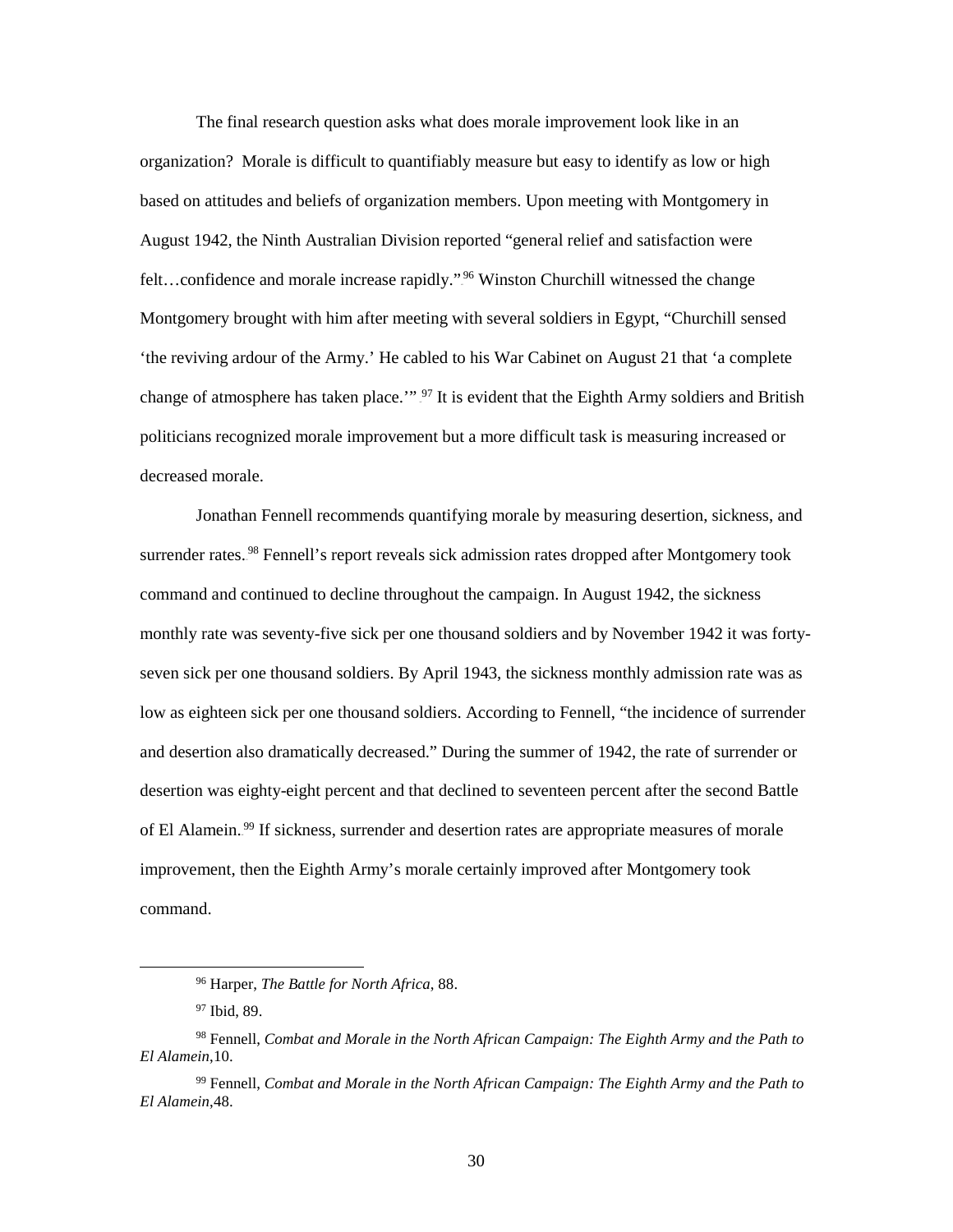#### Overview of Case Study 2

WWII expanded to the Pacific when the Japanese attacked Pearl Harbor in December 1941, bringing the United States into the war. After the United States dropped the atomic bombs on Japan in August 1945, Japan surrendered and gave up their occupation of Korea. To assist in Korea's independence, America and the Soviet Union agreed to divide the country at the thirtyeighth parallel. The United States wanted to sponsor a democratic government in South Korea under President Syngman Rhee, while the Russians planned to promote Communism in the North.<sup>100</sup> Although the United States and Soviet military occupations would end in June 1949, the fall of China to Communism and the Soviet's detonation of an atomic bomb that same year would ignite the Cold War backdrop for American involvement in the Korean conflict.<sup>101</sup>

 The North Korean regime sought to unify the peninsula under Communist rule and, with the approval and material support from China and the Soviets, invaded South Korea on June 25, 1950. The South Korean military was no match for the invading force and within two days, the North Korean's took the capital of Seoul. <sup>102</sup> By this time, the United Nations (UN) Security Council passed a resolution for member nations to provide assistance to the Republic of Korea (ROK) with the United States in the lead, naming General Douglas MacArthur as the UN force commander.<sup>103</sup> American President Harry S. Truman authorized portions of the Eighth Army, commanded by General Walton H. Walker and garrisoned in Japan, to deploy to Korea in support of the UN cause. However, these troops were poorly trained, ill equipped, and unprepared to combat the Soviet-armed North Korean People's Army (NKPA).<sup>104</sup>

The NKPA had initial success and overwhelmed the fatigued UN and ROK forces,

 <sup>100</sup> Taaffe, *MacArthur's Korean War Generals*, 5.

<sup>101</sup> Lief A. Gruenberg, *Defining Moments: The Korean War* (Detroit, MI: Omnigraphics, 2004), 26.

<sup>102</sup> Taaffe, *MacArthur's Korean War Generals*, 8-9.

<sup>103</sup> Hasting, *The Korean War*, 60-61.

<sup>104</sup> Taaffe, *MacArthur's Korean War Generals*, 17.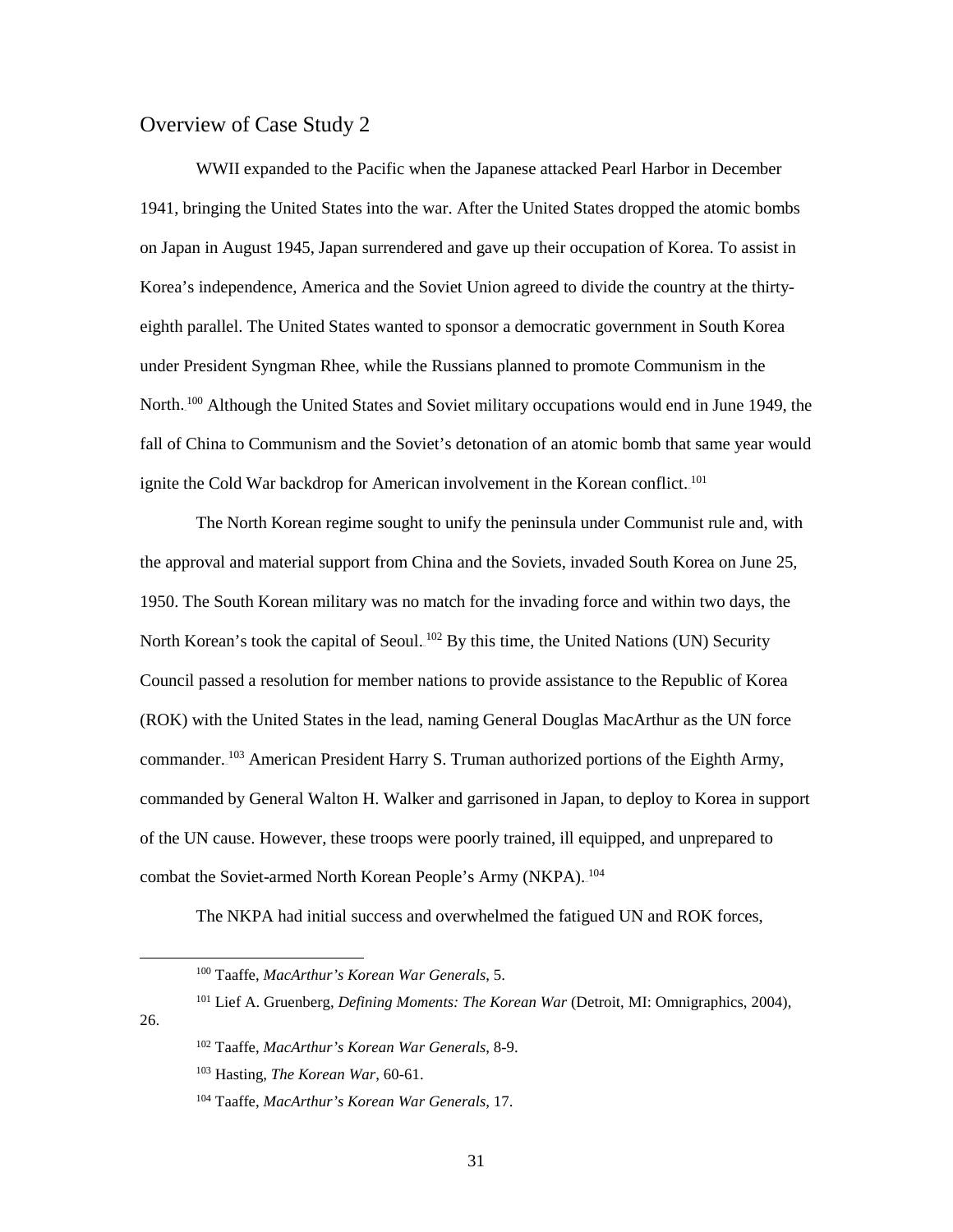pushing them to the south-eastern edge of the peninsula. The defeated Eighth Army defended the Pusan perimeter (see Figure 4) until reinforcements from Britain and the United States could arrive in late August.<sup>105</sup> General MacArthur launched the first UN offensive with X Corps landing at Inchon coordinated with an Eighth Army break out of the Pusan Perimeter that enabled the UN forces to liberate Seoul and expel the NKPA north of the thirty-eighth parallel by the end of September 1950.<sup>106</sup> Although the UN resolution's initial goal was met, the American Joint Chiefs of Staff authorized General MacArthur to pursue the NKPA north, completely destroy their offensive capability, and unify Korea under anti-communist government.<sup>107</sup> Unbeknownst to the Americans, this capitalist aggression provoked the Chinese Communists to enter the war. $108$ 

47.

 <sup>105</sup> Maurice Isserman, *Korean War*, ed. John S. Bowman (New York, NY: Facts on File, 2003),

<sup>106</sup> Ibid, 45.

<sup>107</sup> Ibid, 61.

<sup>108</sup> Gruenberg, *Defining Moments: The Korean War*, 71.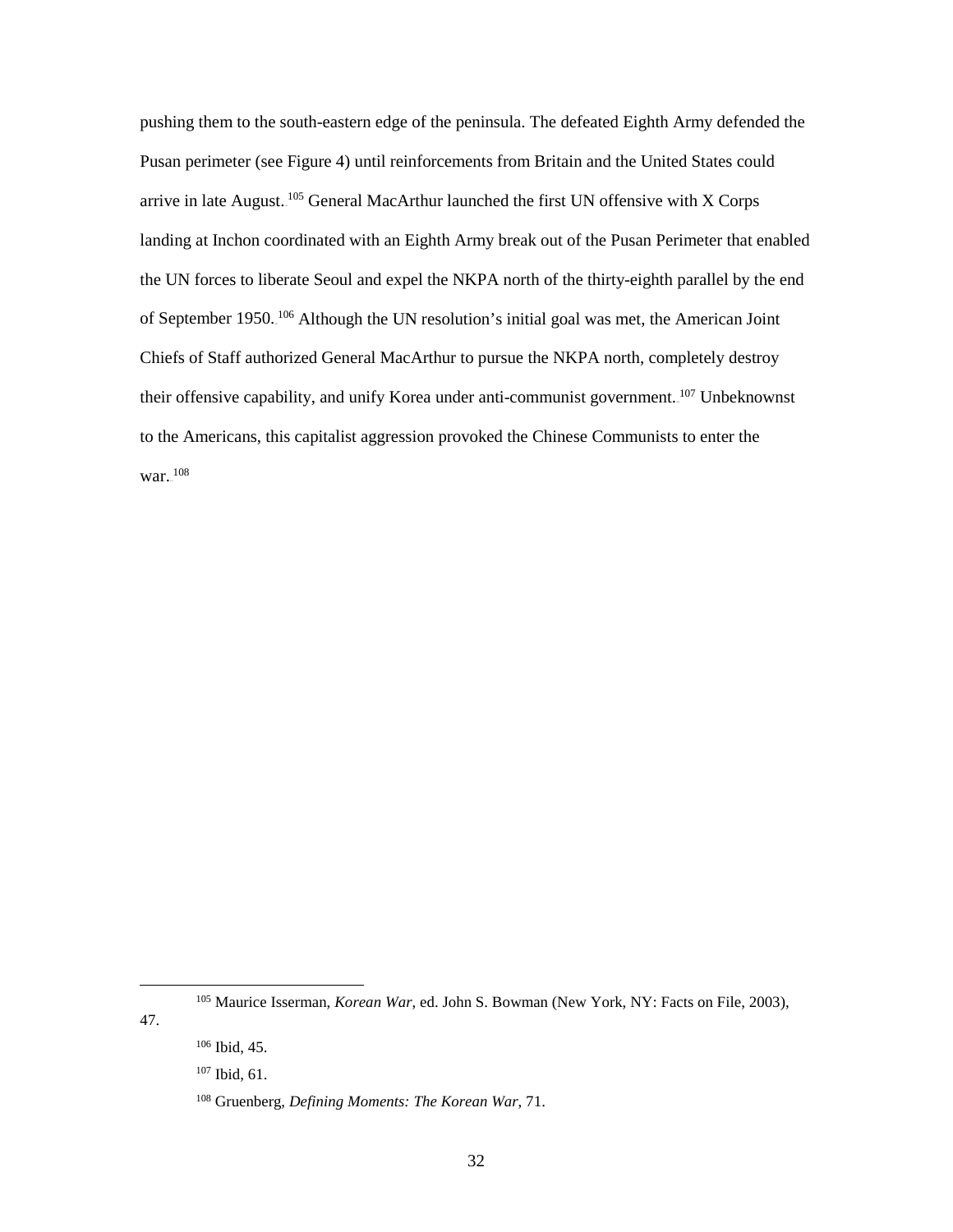

Figure 4. Pusan Perimeter 10 September 1950. US Military Academy West Point, *The Korean War, Atlas* (West Point, NY: 1956), map 11b.

 On October 19, 1950 the North Korean capital of Pyongyang fell and the ROK and UN forces continued to drive the NKPA north towards the Yalu River (see Figure 5).  $109$  The ROK troops were the first to encounter the Chinese in late October 1950 and General MacArthur dismissed the reports, believing the Chinese troops to be volunteer fighters and not the professional Chinese Communist Forces (CCF). <sup>110</sup> However, by November 1950 the Chinese had approximately 200,000 troops in North Korea and launched several offensives forcing the Eighth Army and X Corps to retreat 275 miles south back over the thirty-eighth parallel. The Eighth Army suffered from exhaustion, extreme cold weather, and defeat but the war was far from

 <sup>109</sup> Hasting, *The Korean War*, 124.

<sup>110</sup> Gruenberg, *Defining Moments: The Korean War*, 75.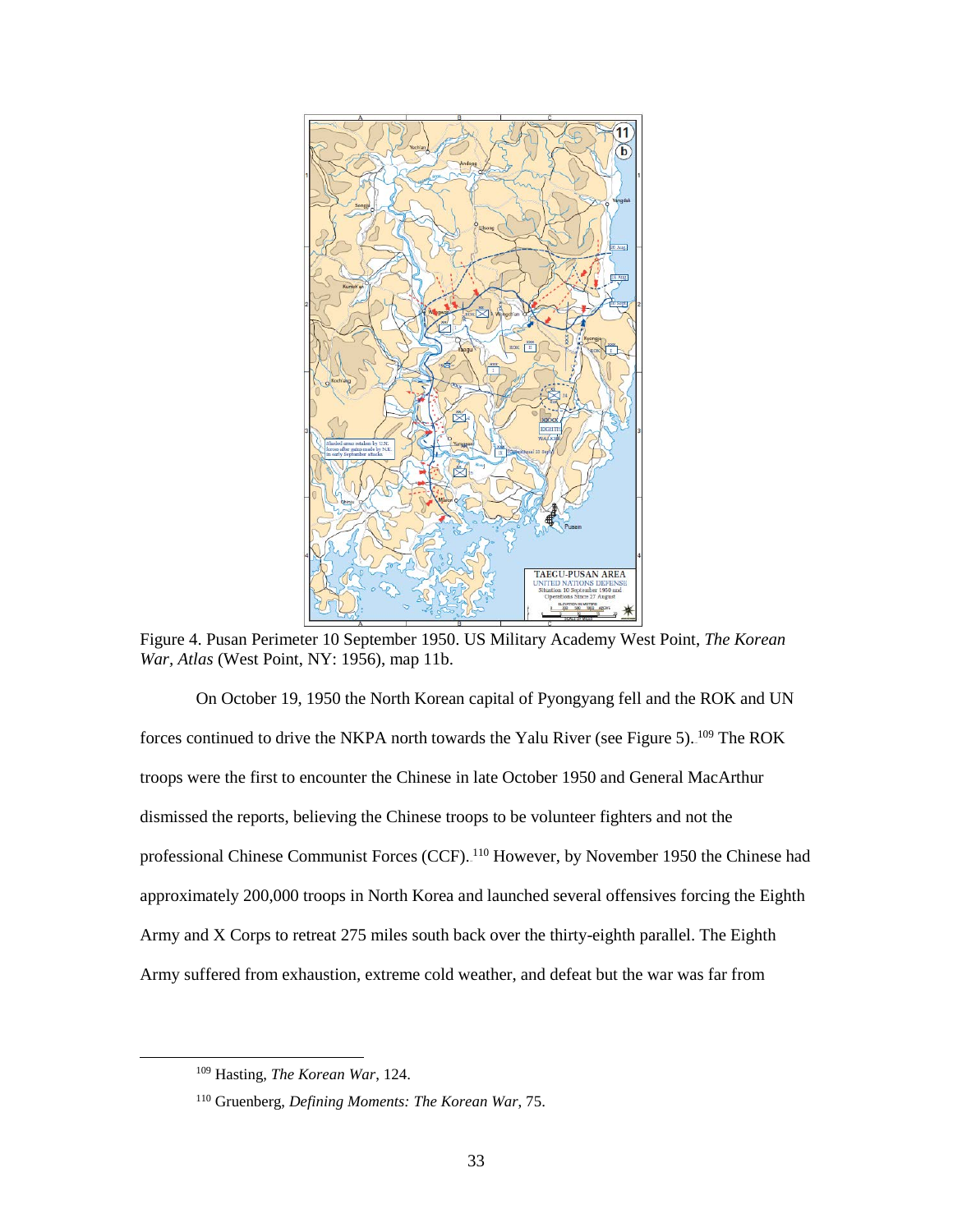over.<sup>111</sup> To add to this despair, Eighth Army's Commanding General Walker died in a tragic jeep accident on December 23, 1950. General MacArthur hoped that General Matthew B. Ridgway's appointment as the new commander would be Eighth Army's salvation.<sup>112</sup> The focus is on General Ridgway's command of the Eighth Army from December 1950 to April 1951 with emphasis on the Battle of Twin Tunnels, the Battle of Chipyong-ni, Operation Killer, Operation Ripper and Operation Rugged. In mid-April, 1950 General Ridgway replaced General MacArthur as the Supreme Commander in the Far East while the war continued for three more years. <sup>113</sup> Even though peace negotiations began in July 1951, it took two years for the North Korean and UN officials to settle on dividing the country at the thirty-eighth parallel by signing the armistice on July 27, 1953..<sup>114</sup>



Figure 5. United Nations Advance to the Yalu River 26 October 1950. US Military Academy West Point, *The Korean War, Atlas* (West Point, NY: 1956), map 13.

 <sup>111</sup> Isserman, *Korean War*, 77-81.

<sup>112</sup> Hasting, *The Korean War*, 188-189.

<sup>113</sup> Matthew B. Ridgway, *Soldier: The Memoirs of Matthew B. Ridgway* (New York, NY: Harper & Brothers, 1956), 220.

<sup>114</sup> Isserman, *Korean War*, 102.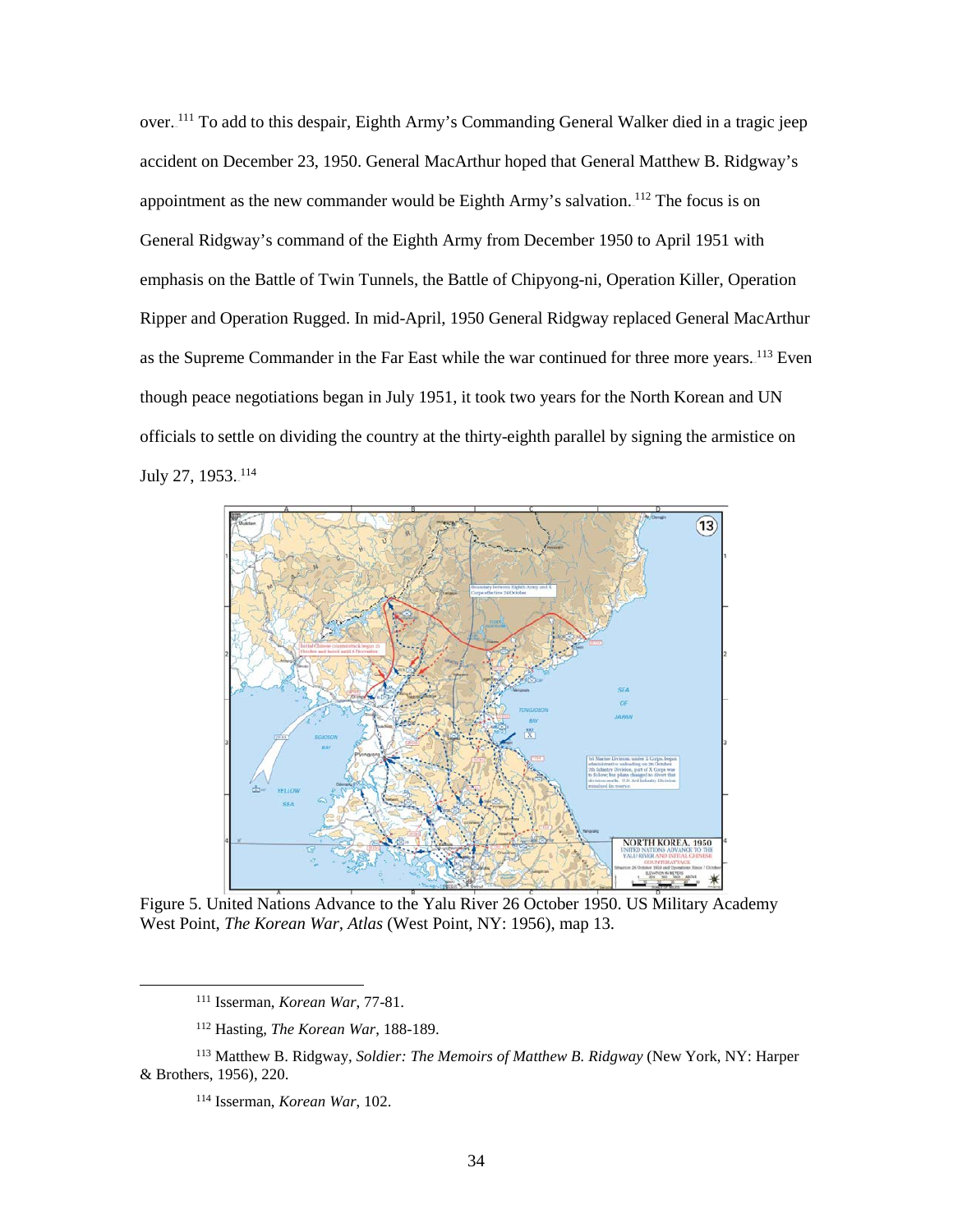## Structured Questions

The first research question asks how did General Ridgway instill discipline? Upon his arrival to Korea, Ridgway visited units of the Eighth Army to gain understanding of their situation. During these inspections, he found division commanders that did not know the terrain, battalion commanders that were road bound, soldiers that were confused, and disorganized ROK units.<sup>115</sup> Ridgway corrected this by imposing orders to increase troop alertness, build pride in their units, and develop confidence in their abilities. Ridgway "would permit no jeep with the top up to operate in the combat zone" to increase troop vigilance because he believed riding in a closed vehicle "gives him an erroneous sense of warmth, of safety." <sup>116</sup> He also "bore down hard on the need for prompt launching of attacks, and for immediate reporting" to make sure that the Eighth Army avoided complacency. $117$ 

Ridgway also instilled discipline by fostering pride in the organization when he "insisted that soldiers be resupplied far more rapidly with warm clothing, hot food, regular mail service, and up-to-date weapons" as well as ordering new linen and tableware for the mess halls.<sup>118, 119</sup> He also ordered that "any man who lost or threw away or needlessly damaged any piece of equipment or property was going to be court-martialed" to impress upon the troops the importance of supply discipline.  $120$  Finally, he instilled discipline with the ROK soldiers by establishing "straggler posts" to regain control of the retreating ROK units during the first Chinese offensive near Seoul.<sup>121</sup> Ridgway was able to instill discipline, build unit pride and avoid

 <sup>115</sup> Ricks, *The Generals: American Military Command from World War II to Today*, 181.

<sup>116</sup> Ridgway, *Soldier: The Memoirs of Matthew B. Ridgway*, 204.

<sup>117</sup> Ridgway, *The Korean War*, 118.

<sup>118</sup> Hanson, *The Savior Generals*, 173.

<sup>119</sup> Ridgway, *The Korean War*, 103.

<sup>120</sup> Ridgway, *Soldier: The Memoirs of Matthew B. Ridgway*, 206.

<sup>121</sup> Ridgway, *The Korean War*, 94.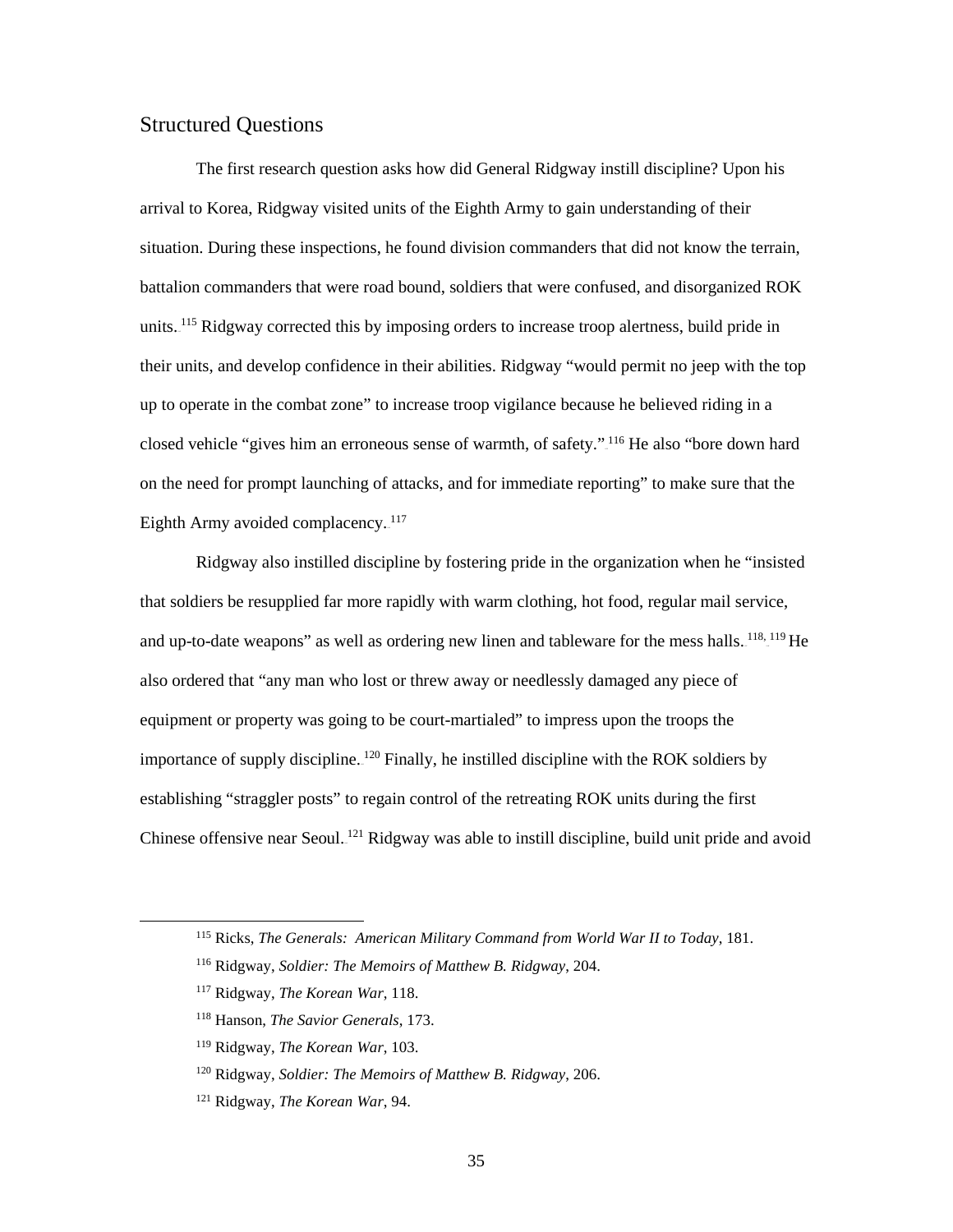complacency by enacting orders to increase alertness, providing troops the resources they needed, and gaining control of retreating units.

The next research question is how did Ridgway establish a sense of urgency? Ridgway communicated the necessity for change by relieving commanders, rescinding orders, focusing on offensive operations, and building support for the war from the American public. After assessing his corps and division commanders, Ridgway told the Chief of Staff of the Army, General Joe Collins, "Let's be ruthless with our general officers if they fail to measure up" and he "replaced half of his division and corps commanders.".<sup>122</sup> This let the remaining leadership know that they would be removed from command if they did not possess a command philosophy in line with Ridgway's change initiative. After Ridgway learned that corps commanders had ordered their divisions' positions held at all cost, he "ordered the immediate rescinding of that portion of the directive" and insisted that only he would give such a directive once he has personally reconnoitered the terrain.<sup>123</sup> This order revocation demonstrated that the command's emphasis had shifted from defensive, terrain focused to offensive, enemy focused.

Another method Ridgway used for establishing urgency for an offensive spirit is demanding his subordinates prepare plans for offensive operations. When visiting the Second Infantry Division headquarters, Captain William Guthrie remembers General Ridgway saying, "I don't want to hear your withdrawal plans  $-$  I want to hear your attack plans.".<sup>124</sup> When addressing the Eighth Army staff, Ridgway explained "throw away all your defense plans, I'm not interested in listening to them, I'm not going to listen to them. We're through going backwards, and we're going to kill them right here" thus emphasizing the requirement for change from a defeatist attitude to an aggressive mindset.<sup>125</sup> Ridgway also believed Americans at home needed to possess

 <sup>122</sup> Taaffe, *MacArthur's Korean War Generals*, 151, 162.

<sup>123</sup> Ridgway, *The Korean War*, 90.

<sup>124</sup> Hamburger, *Leadership in the Crucible*, 82.

<sup>125</sup> Taaffe, *MacArthur's Korean War Generals*, 150.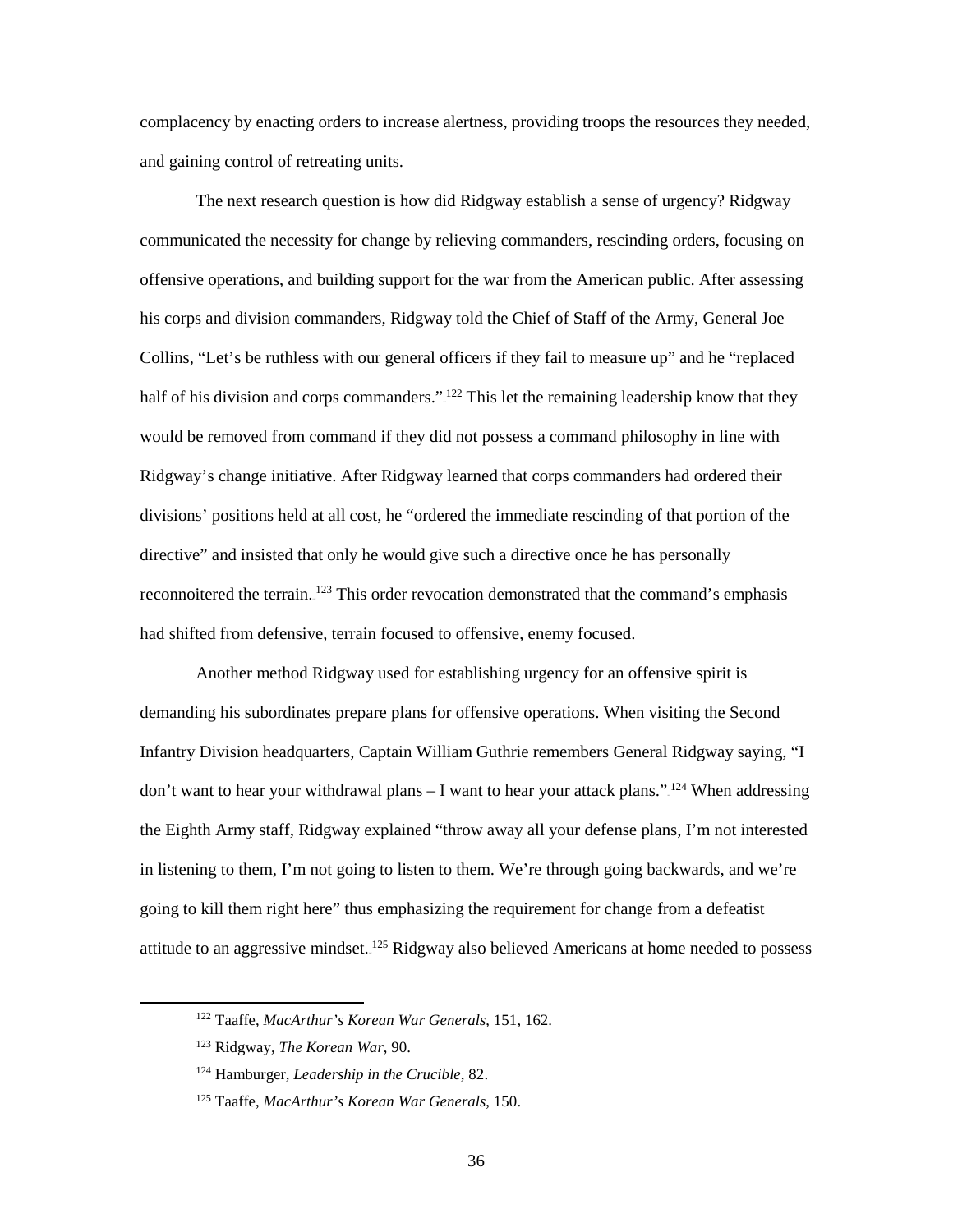this same aggressive mentality. He wrote to General Collins in Washington "urging the need to awaken Americans both in government and across the land to what was taking place in Korea, the demand for 'a toughness of soul as well as body."<sup>126</sup> Domestic support for offensive operations would assist in pressuring the Eighth Army towards an aggressive spirit. New commanders, revocation of previous orders, and an offensive mindset both at home and in combat established the sense of urgency Ridgway needed to initiate change.

The third research question asks how did Ridgway form a guiding coalition towards his change initiative? Ridgway developed his team to champion his new ideas by meeting with key leaders and placing those he trusted in command positions. Ridgway first met his subordinate commanders and his Chief of Staff to improve lateral communication and provide his intent.<sup>127</sup> Providing guidance to his subordinates enabled them to carry out Ridgway's goal of improving the Eighth Army's combat potential. After the ROK's disorganized retreat following the first Chinese offensive, Ridgway met with South Korean President Syngman Rhee to denounce the ROK troops' performance. This meeting "prompted Rhee to visit ROK troops at the front, along with Ridgway, and to launch his own 'housecleaning' of officers."<sup>128</sup> Ridgway's presence during the ROK leadership turnover enabled him to assist in selecting commanders that would support future offensive operations. Ridgway did the same with the US soldiers by working "subtly to create a more skilled leadership team that could wreak the kind of damage on the enemy necessary to achieve his objectives."<sup>129</sup> For example, at the corps level he replaced Major General Breitling Coulter with Major General Bryant Moore who served under Ridgway in WWII.<sup>130</sup> Additionally, he kept Lieutenant General Frank Milburn in command of First Corps

 <sup>126</sup> Hastings, *The Korean War*, 190.

<sup>127</sup> Ridgway, *The Korean War*, 85.

<sup>128</sup> Gruenberg, *Defining Moments: The Korean War*, 90.

<sup>129</sup> Taaffe, *MacArthur's Korean War Generals*, 200.

<sup>130</sup> Ibid, 154.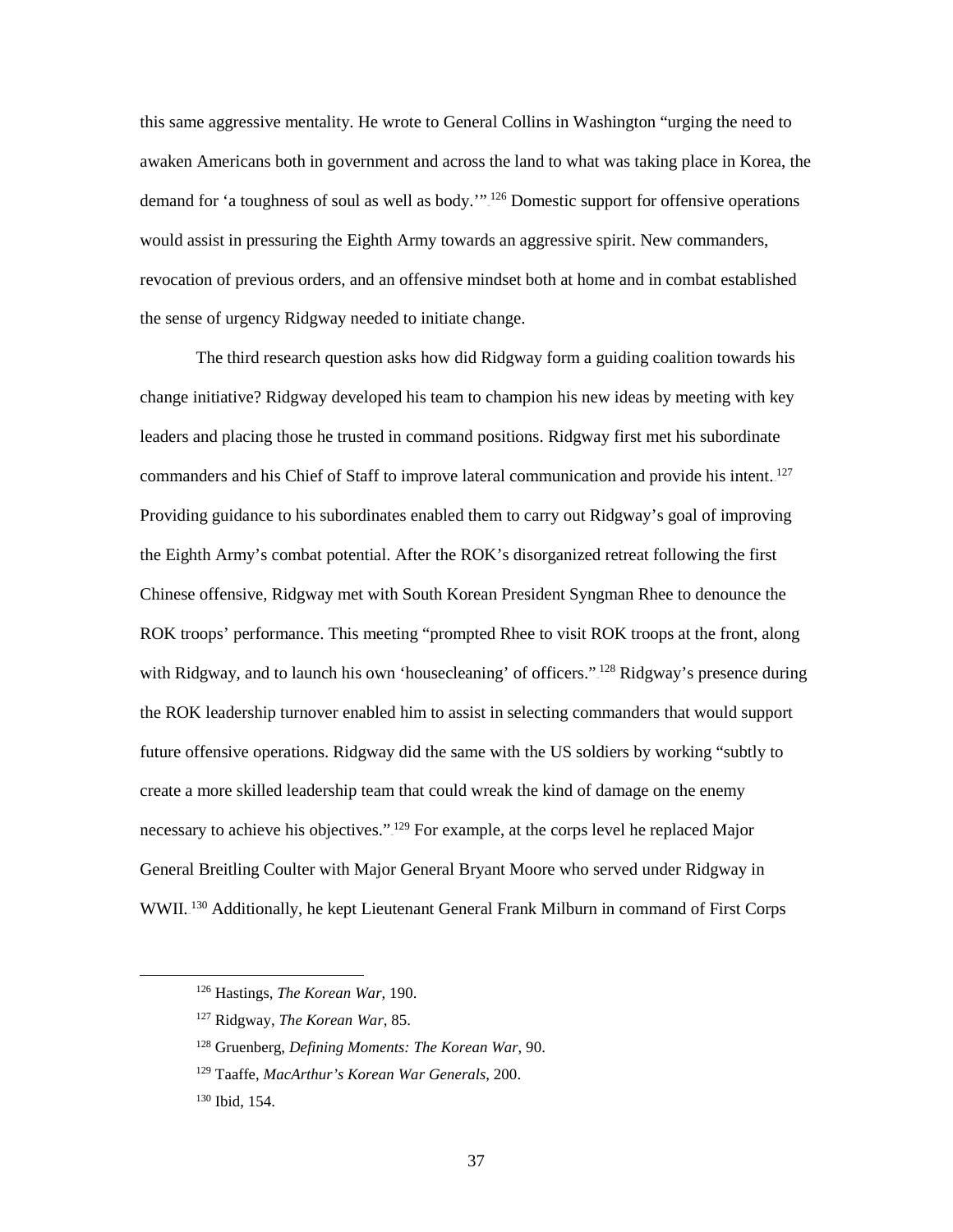because "Milburn was an old friend" even though Ridgway was disappointed in his performance during the Chinese New Year offensive. <sup>131</sup> Meeting with important American and South Korean leadership and placing those Ridgway trusted in command positions enabled him to form a guiding coalition to promote his change effort.

The fourth research question explores how did Ridgway develop and communicate his vision? Ridgway "made his views known to everyone from his senior commanders to the lowliest private, thus providing certitude that improved the Eighth Army's effectiveness."<sup>132</sup> In order to make his strategy of annihilation simple and easy for anyone in the Eighth Army to understand, "Ridgway summed it up by stating, 'Find them! Fix them! Fight them! Finish them!"<sup>133</sup> Although this motto provided an offensive spirit, it lacked purpose. Therefore, on January 21, 1951 Ridgway developed and published his "Why We Are Here?" directive to convey to every member of the Eighth Army their reason for being in Korea and their purpose for fighting (see Appendix A). Ridgway's answer to "why are we here?" was based on the military's loyalty to support governmental decisions. His answer to "what are we fighting for?" was based on not only fighting for the freedom of the South Korean Allies but also "a fight for our own freedom, for our own survival, in an honorable, independent national existence" against Communism. <sup>134</sup> Ridgway developed a vision that was simple to understand, provided purpose and motivation, and instilled nationalism. He communicated his vision either directly to the Eighth Army in written orders or indirectly through verbal communication with his subordinate commanders.

The fifth research question is how did Ridgway empower his subordinates to action his vision? Ridgway empowered Soldiers of the Eighth Army by having confidence in their collective ability and he enabled his subordinate commanders by giving them autonomy and

 <sup>131</sup> Taaffe, *MacArthur's Korean War Generals*, 155.

<sup>132</sup> Ibid, 199.

<sup>133</sup> Taaffe, *MacArthur's Korean War Generals*, 164.

<sup>134</sup> Ridgway, *The Korean War*, 264-265.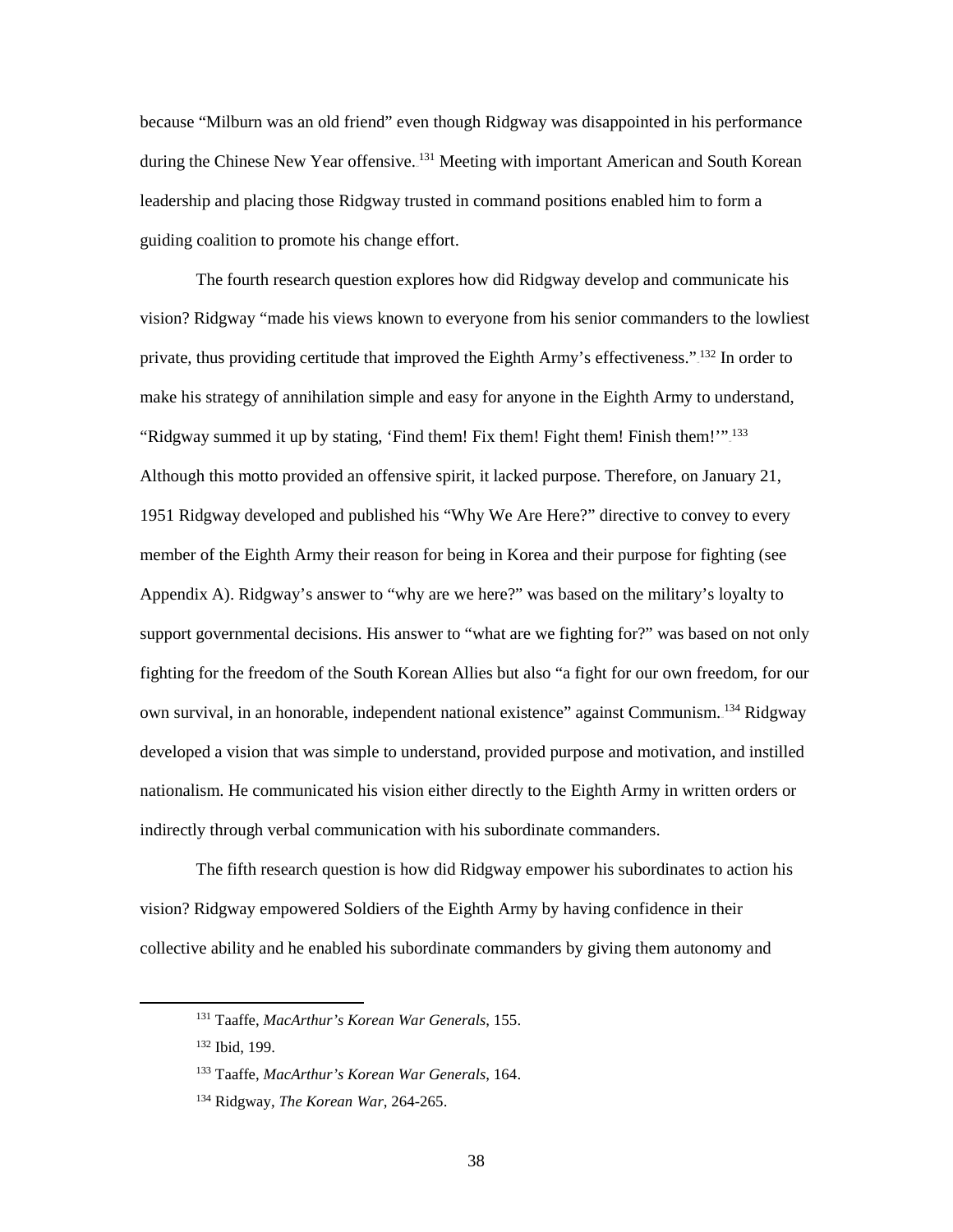authority. During the February battles of the Twin Tunnels and Chipyong-ni, Ridgway recollects in his memoirs "I never had the slightest doubt over the outcome of this battle…I felt confident they would hold. And I believe the troops shared my conviction.".<sup>135</sup> Even though the Chinese outnumbered the UN forces, "he reminded them that their superior firepower and materiel could compensate for enemy numbers."<sup>136</sup> Ridgway believed in the Eighth Army's capacity to defeat the enemy and this certainty from the Commanding General empowered all Soldiers to have confidence in their abilities.

To enable his subordinate commanders, Ridgway described his command philosophy as "give them full authority for individual action, but check relentlessly to see they speed the main job."<sup>137</sup> This viewpoint was evident in Ridgway's selection of Brigadier General C. D. Palmer as traffic control officer of the Han River crossing. In his memoirs, Ridgway recounts, "[I] gave him full authority to act in my name, and made him personally responsible for the safety of the bridges."<sup>138</sup> Some critics may claim that Ridgway micro-managed battles when he frequented the front lines; however, Ridgway believed "I think the commander should be where the crisis of action is, where the going is the toughest. He is not there to trespass on the sphere of his subordinates. He is there to drink in, by his senses and all his experience, the actual situation, the human element above all else." <sup>139</sup> Although Ridgway was present on the battlefield, he empowered his subordinates to champion his vision by having confidence in their abilities and providing subordinates autonomy and authority.

The sixth research question asks how did Ridgway create a sense of unity to enable improved morale? Ridgway stressed cohesion not only within the Eighth Army but also with the

 <sup>135</sup> Ridgway, *The Korean War*, 107.

<sup>136</sup> Taaffe, *MacArthur's Korean War Generals*, 150.

<sup>137</sup> Ricks, *The Generals: American Military Command from World War II to Today*,187.

<sup>138</sup> Ridgway, *Soldier: The Memoirs of Matthew B. Ridgway*, 212.

<sup>139</sup> Taaffe, *MacArthur's Korean War Generals*, 151.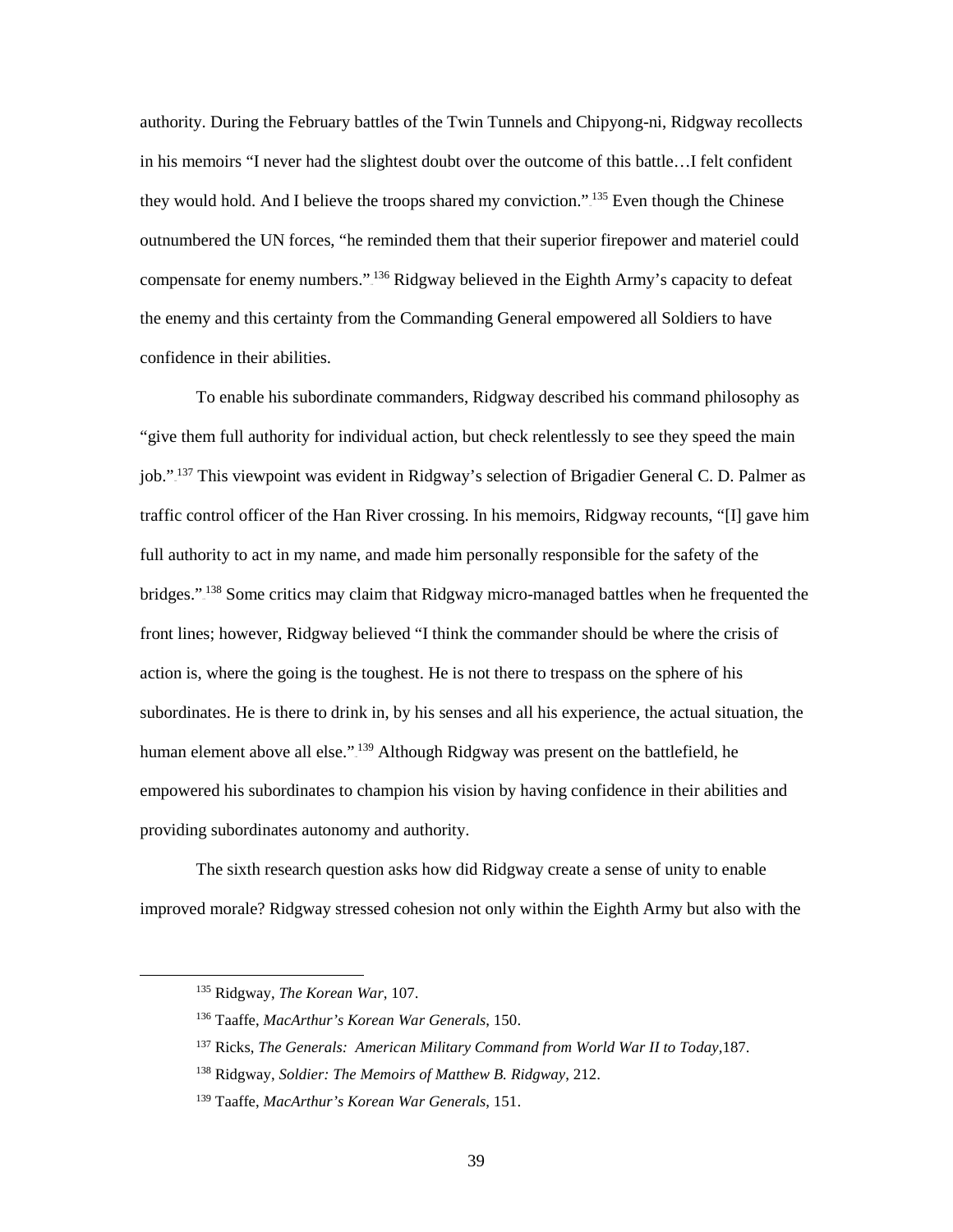ROK forces. On his first day in Korea, Ridgway sent a letter to Lieutenant General Chung Il Kwon, the Republic of Korea Army Chief of Staff, "reassuring our ROK Army allies that we were not going to pull out suddenly and leave them to cope with the Communist alone (see Appendix B)."<sup>140</sup> This letter conveys Ridgway's view of a united Allied Army with a single, common objective that established unity of effort. His next step was to unify the Eighth Army internally by changing the command structure, moving his headquarters, and racially desegregating his units. On 27 December, 1950 X Corps came under Eighth Army control by Ridgway's request and "for the first time in Korea all UN forces were under Eighth Army command in unified control" allowing Ridgway complete authority to orchestrate operations.<sup>141</sup> Additionally, Ridgway collocated the Eighth Army command post with the First Corps command post because he believed its previous location "tends to separate the headquarters men and the men in troop units – mentally as well as physically." $142$  His final push for Eighth Army cohesion included "integrating African Americans in the Korean theater into previously segregated units under his command" which permeated throughout the Army and by the end of the war most US armed forces were desegregated.<sup>143</sup> Ridgway created a sense of cohesion across the Eighth Army by reassuring the ROK allies of the UN forces' commitment, aligning task organizations and command posts, and racially integrating units to generate unity of effort.

The seventh research question is how did Ridgway capitalize on short-term wins towards his change vision to improve morale? Ridgway celebrated the wins at Twin Tunnels and Chipyong-ni to improve the morale and combat effectiveness the Eighth Army needed to launch their own offensives. When his staff presented him with a withdrawal plan for the spring of 1951,

 <sup>140</sup> Ridgway, *The Korean War*, 84.

<sup>141</sup> Roy E. Appleman, *Ridgway Duels for Korea* (College Station, TX: Texas A&M University Press, 1990), 13.

<sup>142</sup> Ridgway, *The Korean War*, 97.

<sup>143</sup> Hanson, *The Savior Generals*, 177.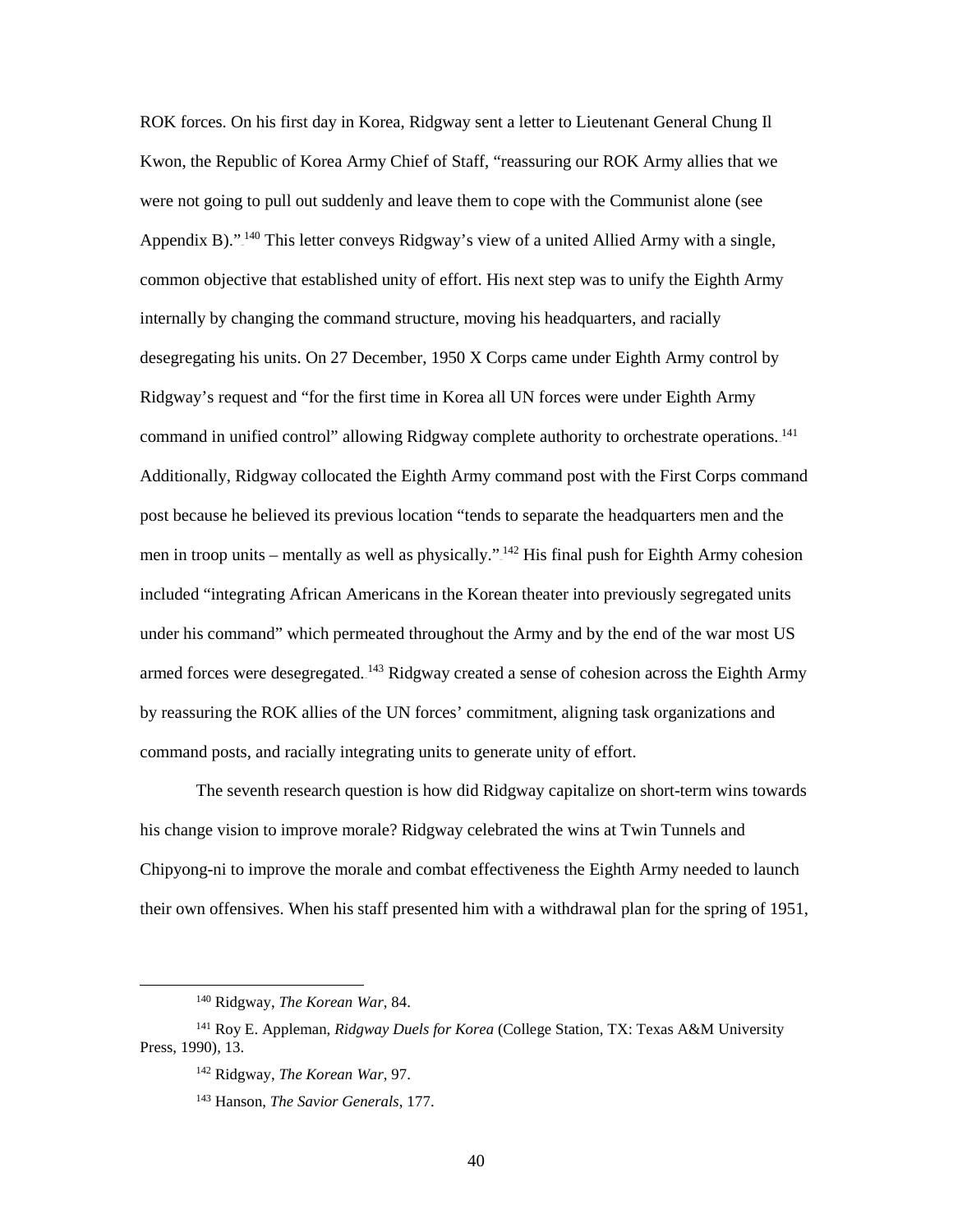Ridgway knew "he needed a victory over the communists to show the rest of the U.N. forces and his own staff that the Reds were not supermen."<sup>144</sup> To portray the importance of the limited victory at the Twin Tunnels, "Ridgway presented the Presidential Unit Citation to the regimental headquarters, the 3<sup>d</sup> Battalion, and the French Battalion for their victory at Twin Tunnels. He also decorated Colonel Freeman with the Distinguished Service Cross."<sup>145</sup> Celebrating successes and rewarding leaders improves unit morale because their achievements are recognized. After the Twin Tunnels victory, Ridgway "had realized the  $23<sup>rd</sup>$  Infantry Regiment was a unit that would stay and fight. He refused Almond's request [for withdrawal] and issued a direct order to the 23<sup>rd</sup> Infantry" thus initiating the Battle of Chipyong-ni.<sup>146</sup>

During the battle of Chipyong-ni, UN forces had driven back one of the strongest Chinese offensives and it represented "an important stage in the rehabilitation and revival of morale."<sup>147</sup> Morale improved because "it was the first time an Eighth Army unit had stopped an all-out Chinese offensive cold. Ridgway hoped it was a harbinger of things to come." <sup>148</sup> If the Eighth Army could do it once, they could do it again. To recognize their success and capitalize on their victory, Ridgway "endorsed Almond's promotion to lieutenant general."<sup>149</sup> Ridgway was inspired by these victories and refused to surrender the initiative, so he launched a series of broad-front offensives throughout March and April 1951.<sup>150</sup> Ridgway celebrated the wins at Twin Tunnels and Chipyong-ni to improve the morale and combat effectiveness the Eighth Army in order to prepare for additional spring offensives to consolidate gains.

 <sup>144</sup> Leo Barron, *High Tide in the Korean War* (Mechanicsburg, PA: Stackpole Books, 2015), 63.

<sup>145</sup> Hamburger, *Leadership in the Crucible*, 127.

<sup>146</sup> Barron, *High Tide in the Korean War*, 136.

<sup>147</sup> Hastings, *The Korean War*, 196.

<sup>148</sup> Taaffe, *MacArthur's Korean War Generals*, 172.

<sup>149</sup> Ibid, 172.

<sup>150</sup> Ibid, 174.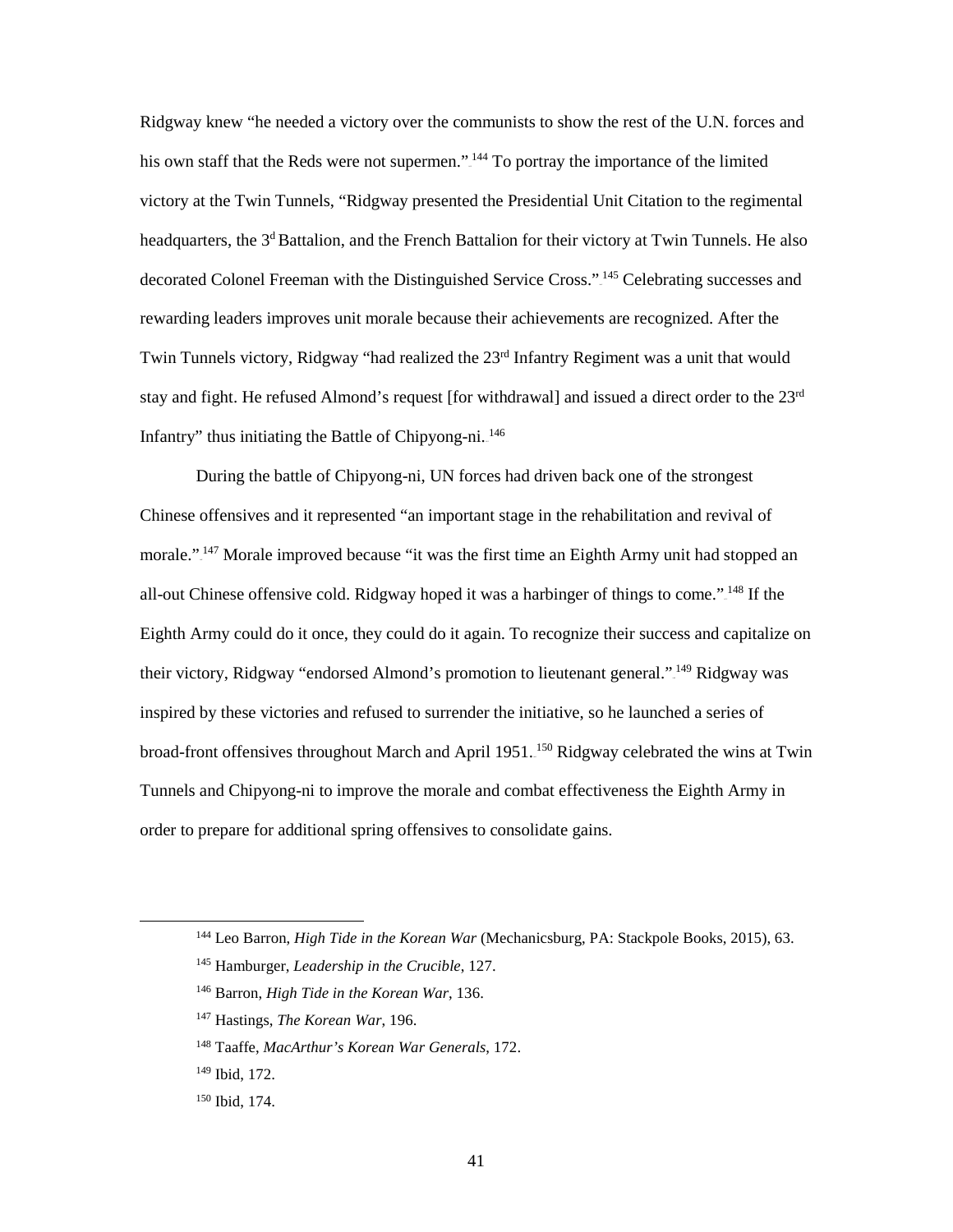The eighth research question is how did Ridgway consolidate gains towards his vision of improved fighting spirit? Ridgway produced victorious synergy by planning systematic offensives to cross the thirty-eighth parallel and coerce the Chinese and North Koreans to negotiate for peace. Ridgway's offensive formula was simple, "careful, mutually supporting, and methodical advances that relied on massive firepower to overcome enemy defenses.".<sup>151</sup> His intent was not to seize territory but to kill as many North Korean and Chinese forces as possible while preserving UN forces' lives.<sup>152</sup> Operations Killer (February 1951), Ripper (March 1951) and Rugged (March 1951) were great successes that pushed the Chinese back across the Han River, forced them to abandon the capital of Seoul, and "by early April, UN forces once again held territory north of the 38<sup>th</sup> parallel" establishing a defense along the Kansas line (see Figure 6).<sup>153</sup> These victories achieved Ridgway's goal of improving the Eighth Army's fighting spirit because they "had proved time and again that they could take the hardest blows the Chinese could deliver, and then strike back with devastating effect."<sup>154</sup> Even though these victories failed to immediately bring the Chinese and North Koreans to the bargaining table; the successes "had given the Truman administration a viable middle option between MacArthur's vision of a Sino-American conflagration or a humiliating withdrawal from Korea.".<sup>155</sup> By methodically designing offensives to push across the Han River, recapture Seoul, and cross the thirty-eighth parallel, Ridgway consolidated gains towards his vision of improving the Eighth Army's fighting spirit.

 <sup>151</sup> Taaffe, *MacArthur's Korean War Generals*, 174.

<sup>152</sup> Barron, *High Tide in the Korean War*, 241.

<sup>153</sup> Isserman, *Korean War*, 89.

<sup>154</sup> Isserman, *Korean War*, 90.

<sup>155</sup> Taaffe, *MacArthur's Korean War Generals*, 182.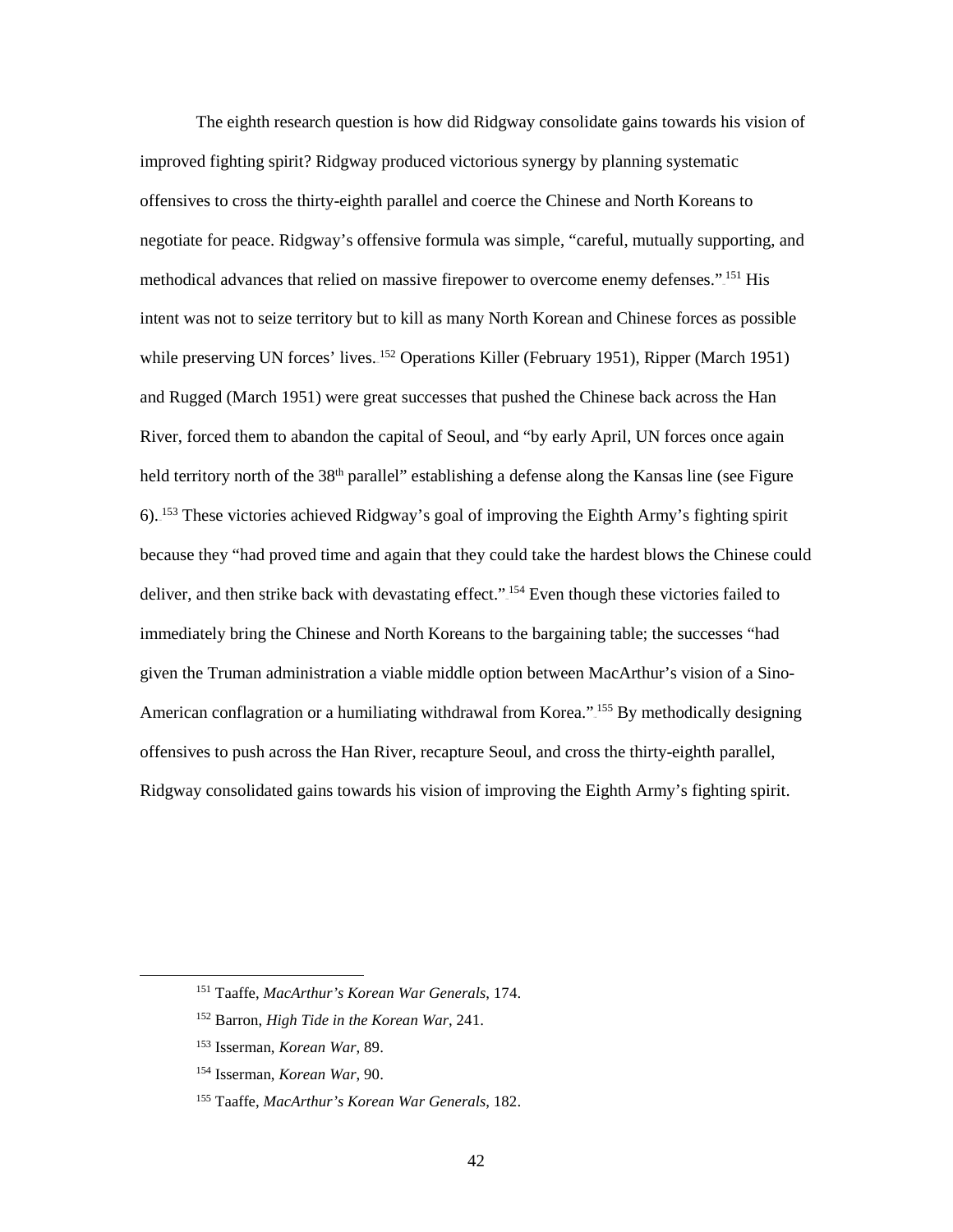

Figure 6. The Kansas Line 30 April 1951. US Military Academy West Point, *The Korean War, Atlas* (West Point, NY: 1956), map 19.

The ninth research question asks how did Ridgway institutionalize change? It is difficult to imagine Ridgway having long-lasting effects on the Eighth Army considering he was only in command for approximately four months before General James Van Fleet assumed command on April 14, 1951. However, Stephen Taaffe claims "of the Eighth Army's three commanders during the war's first year, Ridgway was undoubtably the most proficient. He took over a beaten and retreating army, and through sheer will power, he got it fighting effectively in a matter of weeks."<sup>156</sup> After assessing the Eighth Army and continuing Ridgway's planned spring offensives, Van Fleet told Ridgway, "I am confident we'll hold" showing the new commander's faith in the morale of the organization. <sup>157</sup> Van Fleet was concerned about complacency and low morale while fighting defensive trench warfare so he initiated several limited offensives in the summer of 1951 that resulted in successes for the UN forces, but also high casualty rates. By November, the offensive ground to a halt and the UN would not launch another ground attack for the remainder

 <sup>156</sup> Taaffe, *MacArthur's Korean War Generals*, 215.

<sup>157</sup> Ibid, 191.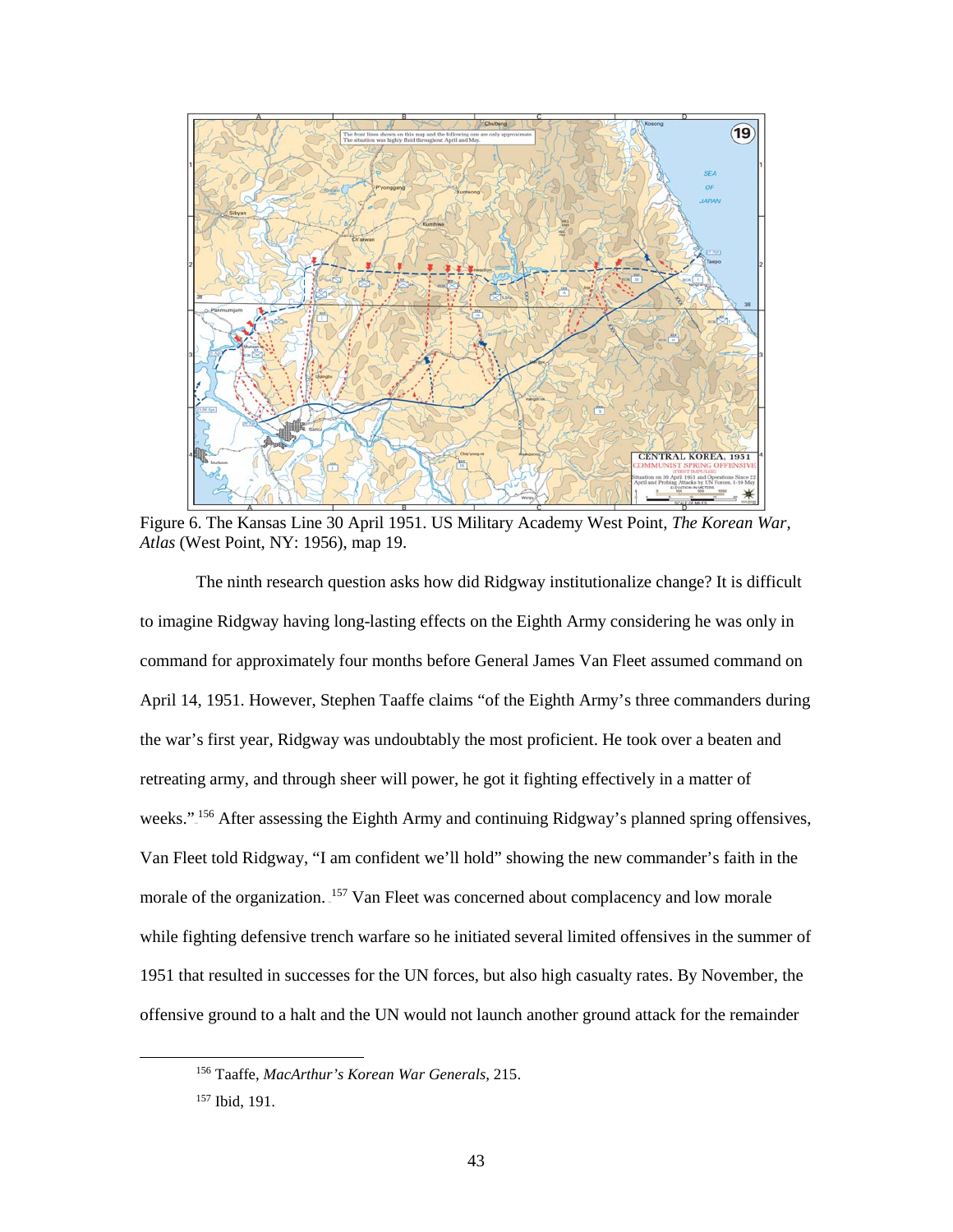of the war.<sup>158</sup> Negotiations for peace began on July 10, 1951 and continued on for two years before both sides could reach an agreement. In the interim, static fighting continued along the Kansas line, while "the Eighth Army morale and public support for the conflict ebbed in the face of continuing communist intransigence at the peace talks.".<sup>159</sup> Although morale dipped due to delayed negotiations, Ridgway recalled in his memoirs that the Eighth Army "had fought for General James A. Van Fleet, as valiantly as it had fought under my command." <sup>160</sup> While some may argue that Ridgway did not have an enduring effect on the Eighth Army's morale, the unit's fighting spirit remained lifted under Van Fleet until the postponed peace agreement subverted Ridgway's efforts.

The tenth and final research question is what does improved morale look like for the Eighth Army? A sense of pride, confidence, and aggressive spirit signaled to Ridgway that morale improved in the Eighth Army. By the end of January, Ridgway's pilot told him "You've certainly got this army fighting for you General," which caused Ridgway to reflect, "and they were indeed fighting again, but not for me. They were fighting for themselves, with pride rekindled, and with a determination that they would never again take the sort of licking they had accepted a month before."<sup>161</sup> In his memoirs, Ridgway writes "the American flag never flew over a prouder, tougher, more spirited and more competent fighting force than was the Eighth Army as it drove north beyond the Parallel. It was a magnificent fighting organization, supremely confident that it could take any objective assigned to it."<sup>162</sup> Ridgway was not the only leader that recognized improved morale in the Eighth Army, "the Seventh Division chief of staff Herb Powell noted, 'Our division is at its peak, with experienced confident officers and men with high

 <sup>158</sup> Isserman, *Korean War*, 103-6.

<sup>159</sup> Taaffe, *MacArthur's Korean War Generals*, 198-199.

<sup>160</sup> Ridgway, *Soldier: The Memoirs of Matthew B. Ridgway*, 222.

<sup>161</sup> Ridgway, *The Korean War*, 106.

<sup>162</sup> Ridgway, *Soldier: The Memoirs of Matthew B. Ridgway*, 219.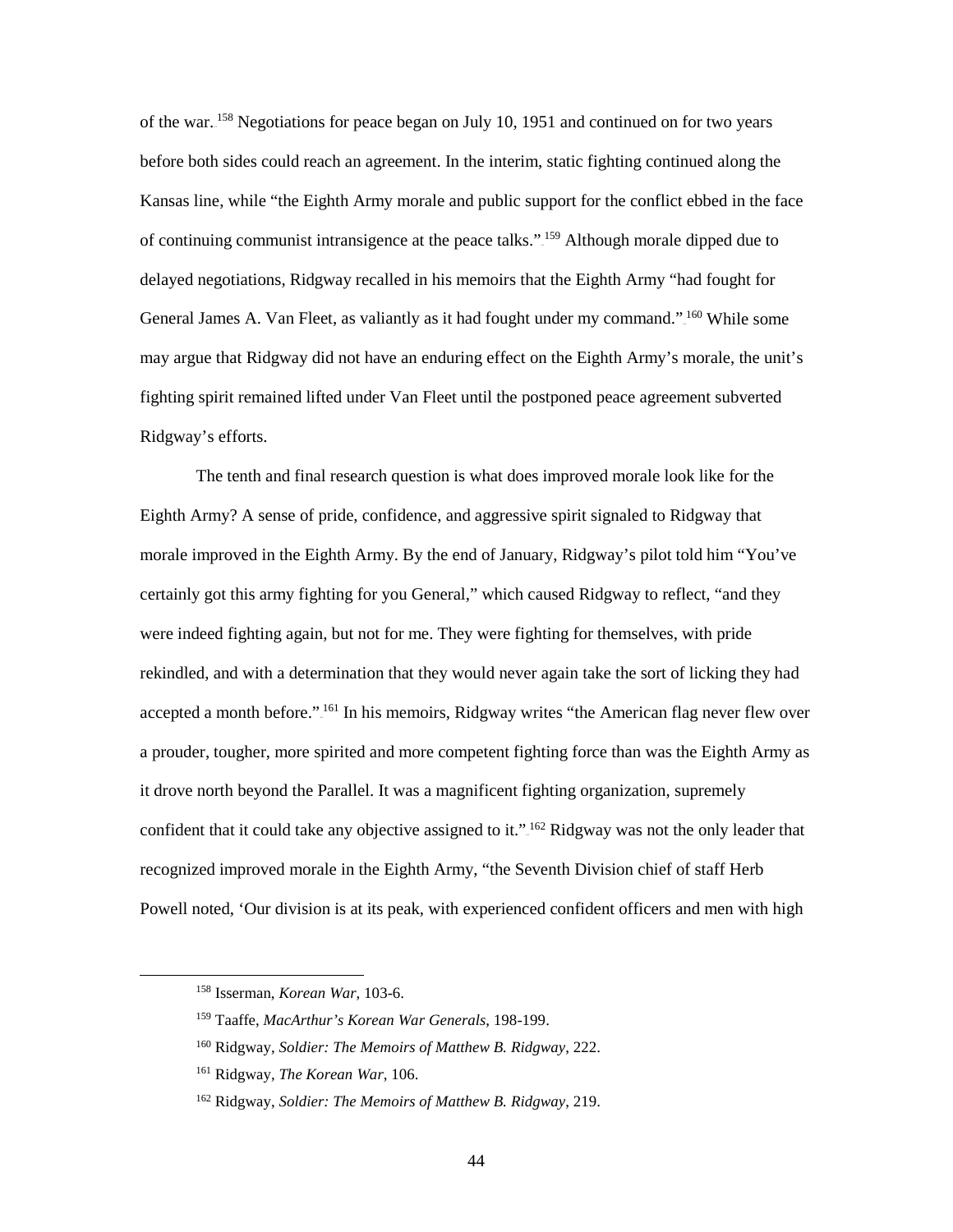morale."<sup>163</sup> Indeed, by the end of March 1951 Ridgway and others noticed the increased sense of pride, confidence and aggressive spirit that spread throughout the Eighth Army representing its improved morale.

## Summary

This section presented a general overview of the case studies followed by evidence for the structured research questions on Field Marshal Montgomery's command of the British Eighth Army in the North African campaign of WWII and the command of the American Eighth Army in Korea by General Ridgway. The data offered forms the basis for determining the findings and analysis, which will compare the results of the two case studies and apply those results to the three hypotheses.

 <sup>163</sup> Taaffe, *MacArthur's Korean War Generals*, 190.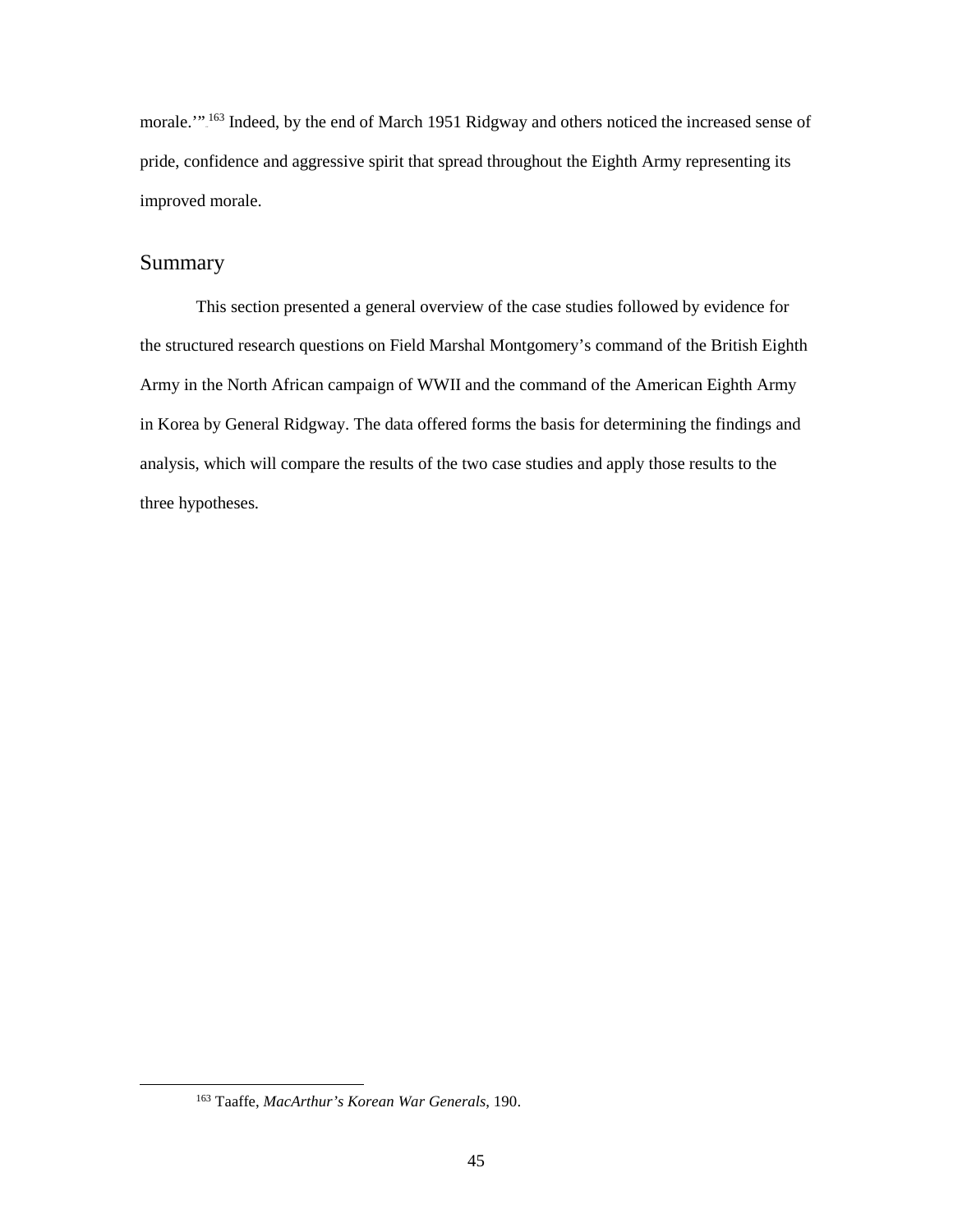#### Findings and Analysis

#### Introduction

This section is a structured-focused comparison of the Field Marshal Montgomery and General Ridgway case studies and is divided into two subsections. The first subsection is findings that compares the empirical evidence in response to the research questions. The second subsection is analysis of the data to test the three hypotheses. The goal of this section is to determine the validity of the thesis by demonstrating whether Field Marshal Montgomery's and General Ridgway's change initiatives improved morale.

#### Findings

 The first research question is how do operational level leaders instill discipline? Both cases found that the commanders established discipline through implementing orders that changed unit behavior. Montgomery mandated that his units become physically and mentally fit to encourage toughness while Ridgway directed that no jeep would drive with its top up in order to increase alertness and avoid complacency. Montgomery also demanded that no one question his orders to deter insubordination and required all troops to live in tents instead of buildings to harden their spirit. Alternatively, Ridgway inspired pride in the American Eighth Army by ordering new tableware for the mess halls and insisting on supply discipline. He also regained control of the retreating ROK units by establishing straggler posts. The two commanders' approach to instilling discipline is similar because toughening their soldiers, regaining control over their units, and evoking confidence in their organizations set conditions for improved morale.

 The second research question asks how operational level leaders establish a sense of urgency? Both cases found that relieving commanders and canceling existing withdrawal orders emphasized the need for change. Montgomery also drew attention to the necessity for change by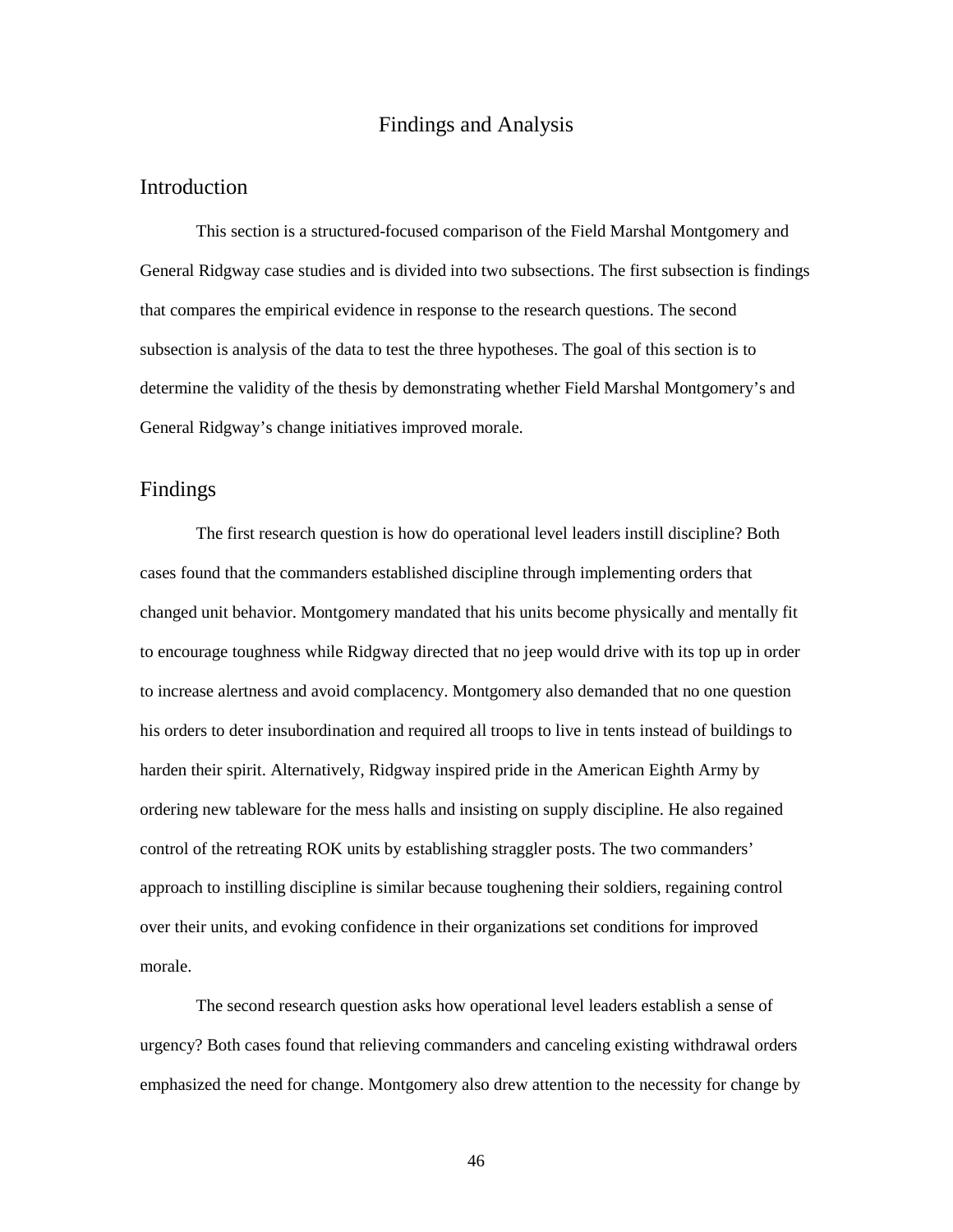assuming command two days early and moving all vehicles to the rear of his formations to support his order of no withdrawal. Ridgway reinforced his urgency on the home front by gaining domestic support for offensive operations through messaging to Washington. A sense of urgency was required to shock the defeated organizations into the realization that change was necessary. The steps Montgomery and Ridgway took to convey the seriousness of their situation to their troops created an offensive mindset that enabled their change initiative.

The third research question explores how operational level leaders form guiding coalitions? Both cases found that replacing subordinates with trusted agents and fostering relationships with key leaders developed groups that supported the commanders' change efforts. Montgomery not only gained commitment from his subordinate commanders, but he also established trust with all soldiers in the British Eighth Army by making himself visible and developing personal relationships with the lower enlisted. Ridgway's close relationship with South Korean President Rhee allowed Ridgway to assist in selecting ROK commanders that supported offensive operations. Relationships are key to building trust and creating an alliance of subordinates committed to a commander's vision of improved morale.

 The fourth research question asks how operational level leaders develop and communicate their vision for change? Both cases found that the commanders used verbal speeches, written messages to troops, and physical visits with units to communicate purpose, direction and motivation towards their vision of victory through improved morale. Montgomery gathered leaders down to lieutenant colonel to describe his intent before each battle. Ridgway produced verbal orders that were easily understood down to the lowest level and inspired nationalism. Distributing verbal and written orders that outline purpose, direction and motivation ensures soldiers understand why they are fighting, how they should fight, and what they are fighting for which induces confidence and improves morale.

 The fifth research question inquires how operational level leaders empower subordinates to action their vision? Both cases found that the commanders relied on confidence, autonomy and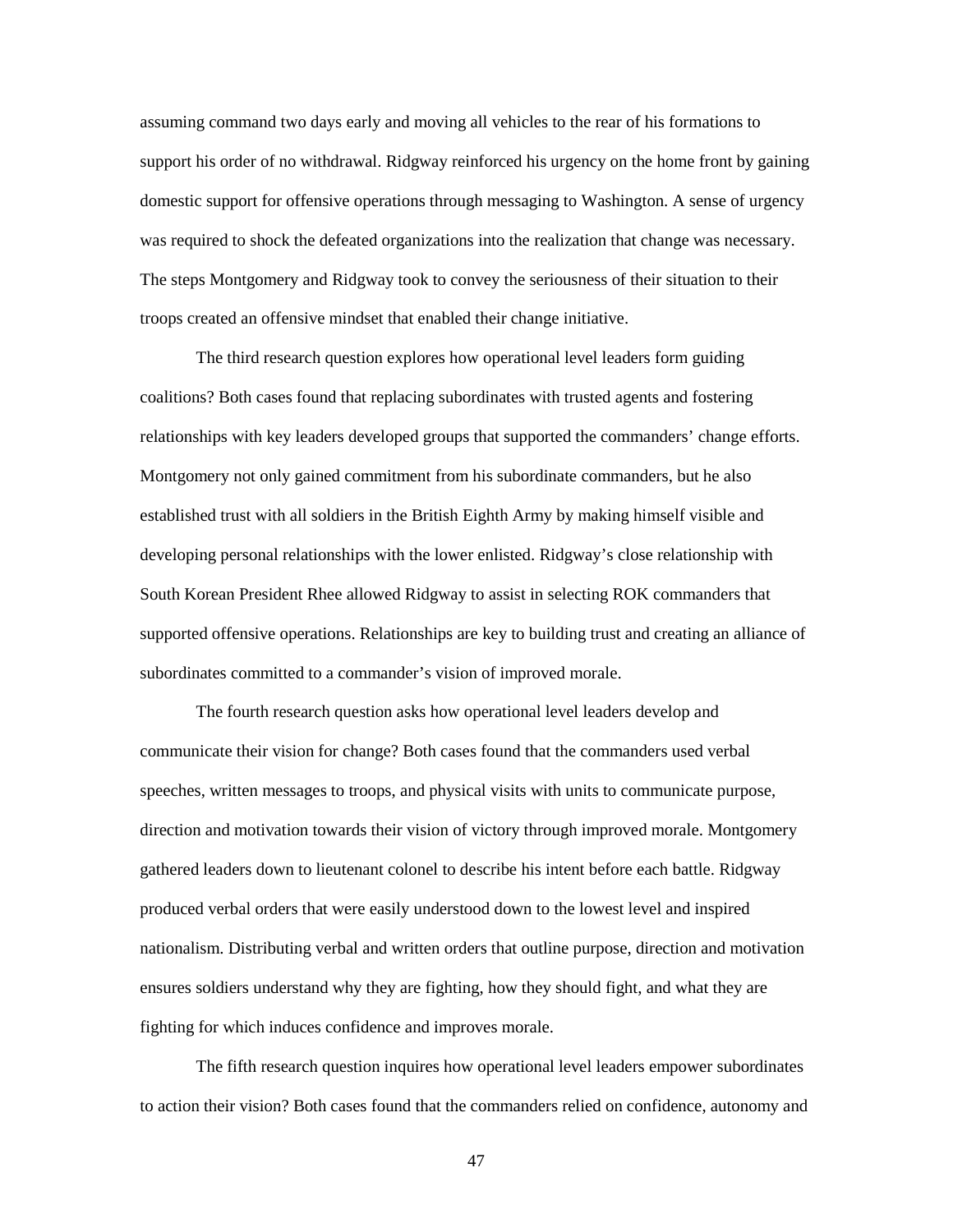authority to empower their subordinates. Montgomery gave his chief of staff full control to make decisions in Montgomery's absence, allowed his Corps commanders freedom of action, and supported initiative within the commander's intent. Ridgway consistently told units he had confidence in their ability to hold against the Chinese forces and gave his subordinate commanders authority to act while checking on them continuously to ensure their actions aligned with his vision. Subordinates will feel empowered to action a commander's vision if they know the commander is confident in their ability, they are allowed independent action, and their control is legitimized across the organization.

 The sixth research question is how operational level leaders create a sense of unity to enable change? The first case study found that Montgomery maintained organic task organizations, moved the Eighth Army headquarters near the Royal Air Force for synchronization, and wore multiple unit insignia to represent his multinational force structure. The second case study found that Ridgway emphasized the Eighth Army's commitment to the ROK army, unified his command structure and headquarters, and racially desegregated his forces. These actions established cohesion by ensuring unity of effort and shared understanding of the common mission.

The seventh research question asks how operational level leaders capitalize on short-term wins? Montgomery used a defensive victory against the Axis forces at Alam Halfa to improve morale, increase soldier confidence in their equipment and training, and buy time for an offensive. Ridgway, on the other hand, used offensive operations at the Twin Tunnels and Chipyong-ni to celebrate success by recognizing units with awards and leaders with promotion. Whether a defensive or offensive victory, commanders must exploit success by emphasizing achievements over mistakes.

 The eighth research question investigates how operational level leaders consolidate gains towards their vision? The first case study reveals that Montgomery deliberately delayed his offensive at El Alamein until his organization was properly trained, adequately equipped, and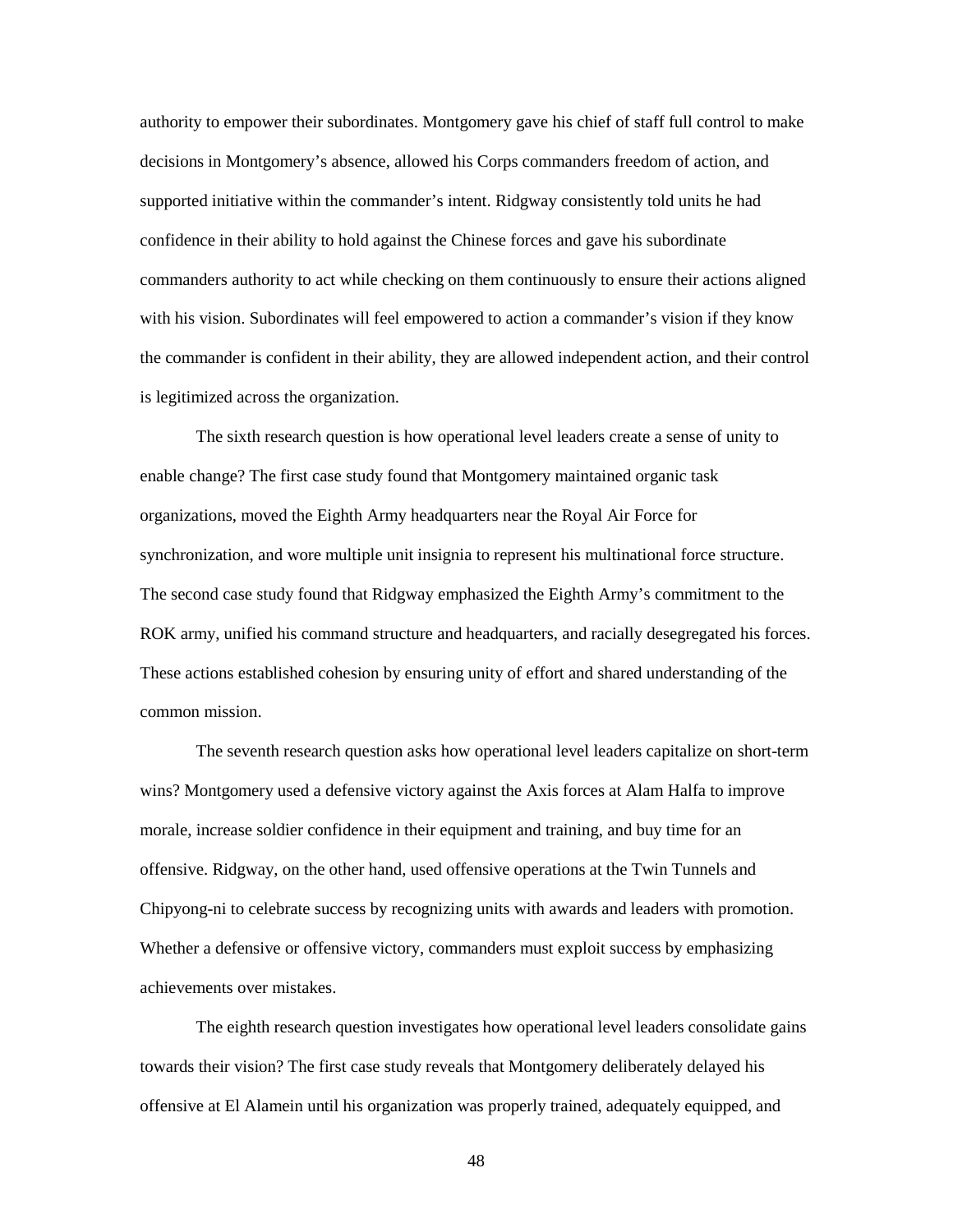mentally ready to achieve victory. Ridgway chose a methodical approach to gradual offensives first crossing the Han River, followed by recapturing the capital of Seoul, and ultimately pushing the Chinese north across the thirty-eight parallel. In order to consolidate gains towards their vision, commanders must develop a systematic method to achieving victory one step at a time.

The ninth research question explores how operational level leaders institutionalize change? Montgomery's morale improvement initiative endured because he developed a sense of belonging that permeated throughout the British Eighth Army and increased his soldiers' confidence in their ability to achieve success. Ridgway only had four months in command to institutionalize changes in the American Eighth Army and, although the fighting spirit persisted under General Van Fleet, the prolonged peace negotiations subverted morale efforts. Improving morale in a defeated organization can happen quickly; however, the long-term effects are vulnerable to future operations and political decisions.

 The tenth research question asks what does morale improvement look like? The first case study found a sense of relief, satisfaction, confidence and change in atmosphere indicated improved morale in the British Eight Army. Additionally, dramatic decreases in sickness, surrender, and desertion rates suggest enhanced fighting spirit under Montgomery's command. Ridgway described improved morale in the American Eighth Army expressed as pride in the organization, confidence in leaders and soldiers, as well as an aggressive spirit focused on offensive operations. An organization that is prepared to fight, is enthusiastic about their future, and confident in their unit's ability is evidence of high morale.

#### Analysis

The first hypothesis asserts when operational level leaders create a climate for changing morale, then they engage and enable change. The empirical evidence suggests that this hypothesis is supported. Once Montgomery and Ridgway assumed command, it was necessary to regain control over the defeated organizations, demonstrate a necessity for change, and gain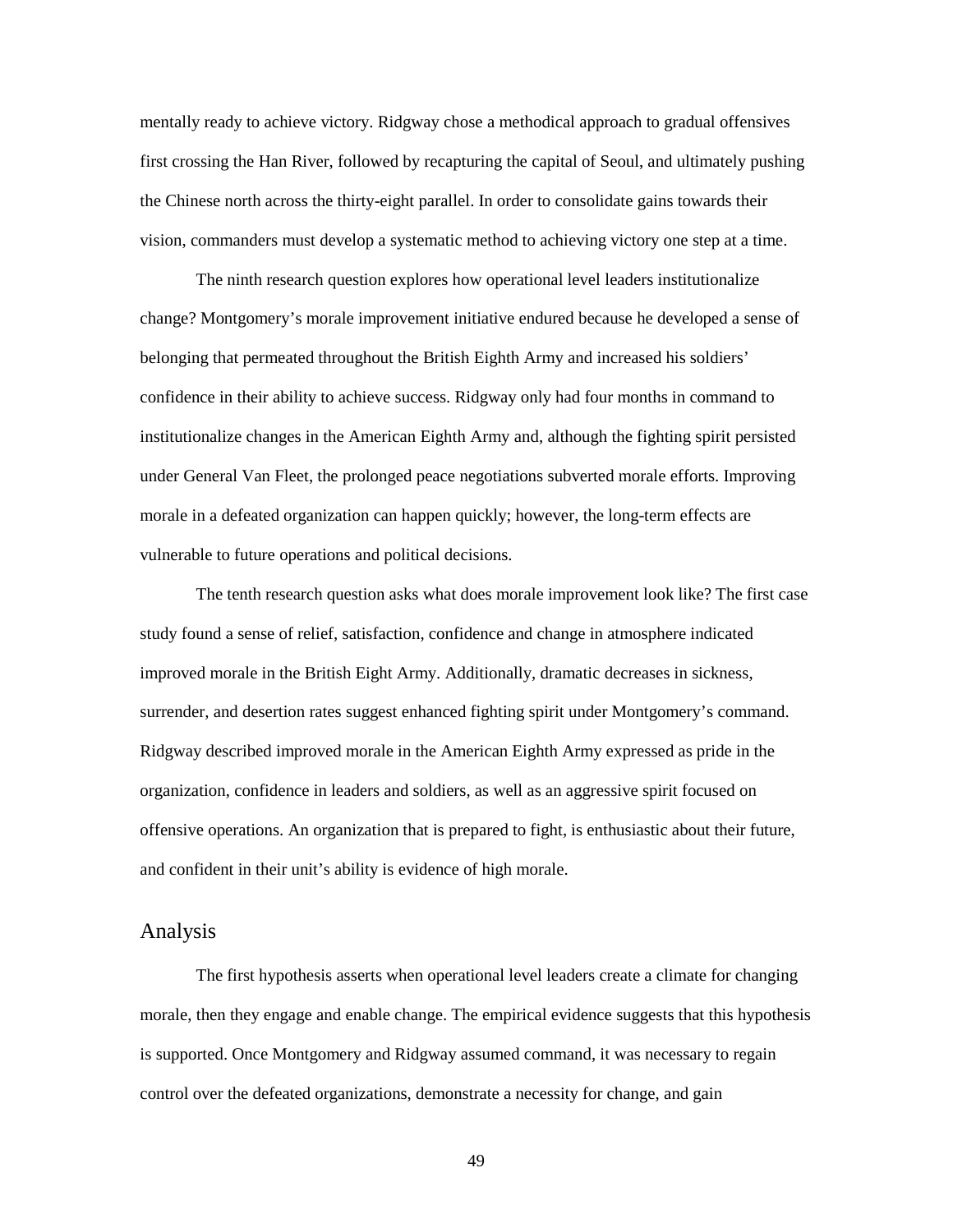commitment from the unit to adapt. Accomplishing these actions set conditions for the units to accept new policies and trust the new commander's change efforts. Organizations are inherently resistant to change but upholding standards for acceptable behavior, convincing individuals that the status quo is debilitating, and building relationships that support innovation creates an environment open to a new approach to morale.

 The second hypothesis claims when operational level leaders engage and enable change, then their organization's morale improves. The evidence suggests that this hypothesis is supported. Morale improved in both the American and British Eighth Armies once Montgomery and Ridgway communicated their vision of victory, empowered their subordinates to champion this vision, created a sense of unity around the vision, and celebrated short-term success towards the vision. Both commanders' visions were simple and communicated written and verbally to provide purpose, direction and motivation for their units. The easily understood visions afforded subordinate leaders the confidence, autonomy, and authority required to engage their fighting spirit. Unity of effort and cohesion enabled change by establishing trust across the organization while capitalizing on short-term victories demonstrated that improved morale was possible.

The third hypothesis states when operational level leaders implement and sustain change, then their organization maintains high morale enabling victory. The empirical evidence suggests a mixed result for this hypothesis. Although both Montgomery and Ridgway improved morale and achieved victory, Montgomery's was the only change effort that endured. Montgomery focused on significant training objectives to build confidence before offensive operations, while Ridgway concentrated on building trust in leaders' ability to care for soldiers. While both approaches successfully improved morale, Ridgway's efforts were undermined by political decisions regarding peace negotiations. This suggests that sustaining improved morale in combat may be out of the operational level leader's control and influenced by external factors such as dynamic political aims and domestic support.

The research indicates hypotheses one and two are supported, while hypothesis three has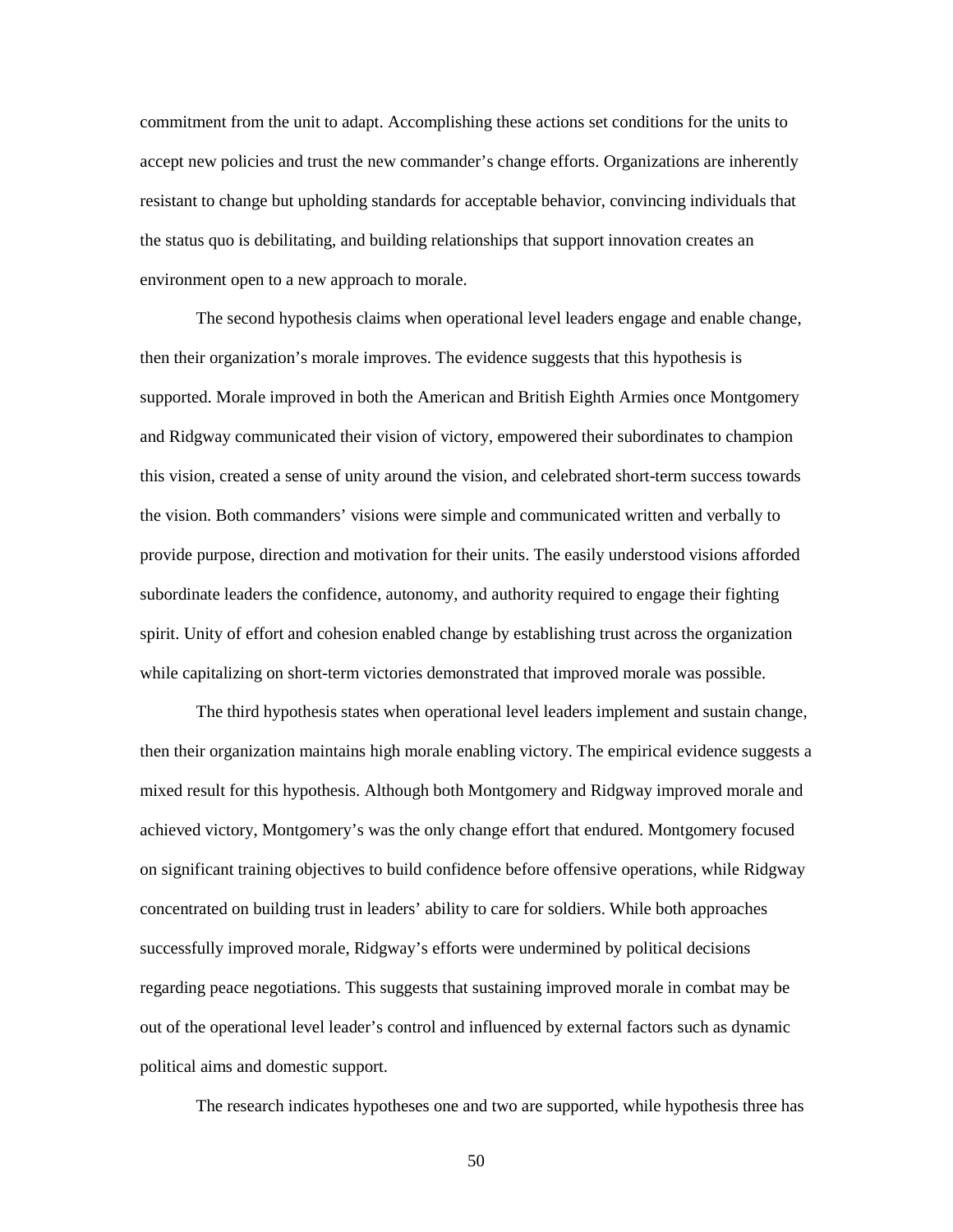a mixed outcome. Therefore, Montgomery's ability to create a climate for change, engage and enable change, and implement and sustain his change efforts resulted in improved morale and British victory in North Africa. Ridgway also created a climate for change and engaged and enabled change to improve morale for the American Eighth Army but he failed to sustain his change efforts due to delayed peace talks. Montgomery's and Ridgway's approaches to improving morale followed Kotter's eight step change model and du Picq's theory of instilling discipline and establishing unit cohesion to change their organizations from defeated to victorious. This validates the thesis that leaders quickly improve the morale of their defeated organizations during large scale combat operations by creating a climate for change, engaging and enabling change, and implementing and sustaining change.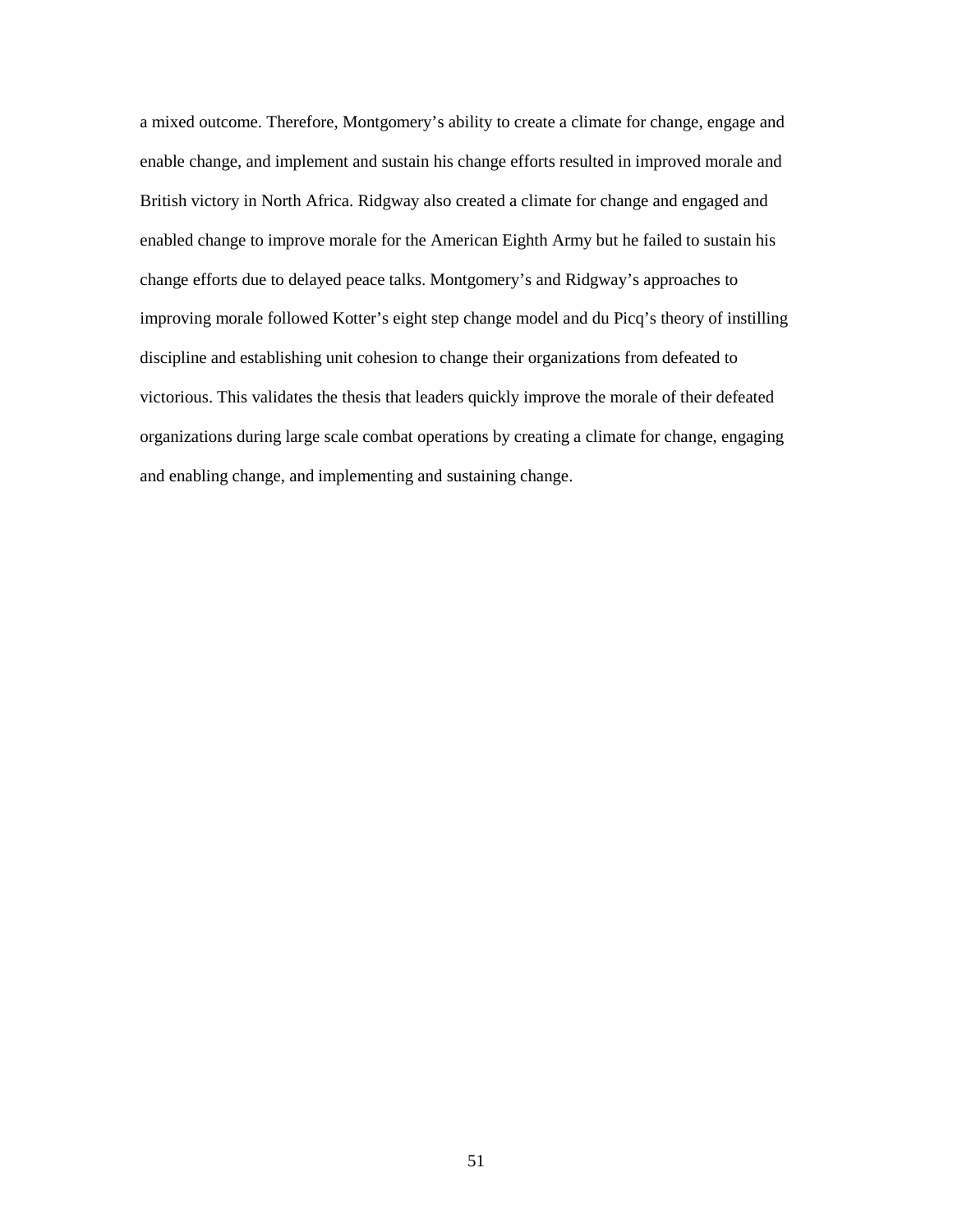#### Conclusion

 Leaders can manage the adverse reactions LSCO has on morale by transforming their organizations during times of defeat and ultimately achieve victory. The lens of change management and the theories of John Kotter and Ardant du Picq determine how Field Marshal Bernard Law Montgomery and General Matthew B. Ridgway improved morale in their units and turned defeat into victory. The extensive literature review highlighted a gap in providing a specific model for improving morale. This monograph filled the gap by providing a systematic framework for operational level leaders to improve the morale of their organizations. The empirical evidence and analysis validated the thesis that leaders can quickly improve the morale of a defeated organization during LSCO using Kotter and du Picq's methods by creating a climate for change, engaging and enabling change, and implementing and sustaining change to achieve victory.

 This study used a structured, focused comparison of the British Eighth Army's North African Campaign from August 1942 to December 1943 and the American Eighth Army's involvement in the Korean War from December 1950 to April 1951. Kotter's eight-steps and du Picq's theory formed the basis for data collection from primary and secondary sources. Ten research questions compared the change initiatives implemented by Field Marshal Montgomery and General Ridgway to prove the three hypotheses. The first and second hypotheses that if leaders create a climate for change and engage and enable change, then their unit's morale will improve were supported while the third hypothesis that if leaders implement and sustain change, then they will maintain high morale and achieve victory revealed mixed results.

The analysis is relevant for future operational level leaders because it provides a methodical approach to improving morale at the tactical level to achieve victorious strategic results. The first step is creating a climate for change which involves establishing trust and gaining acceptance from subordinates to set conditions for transformation. Montgomery and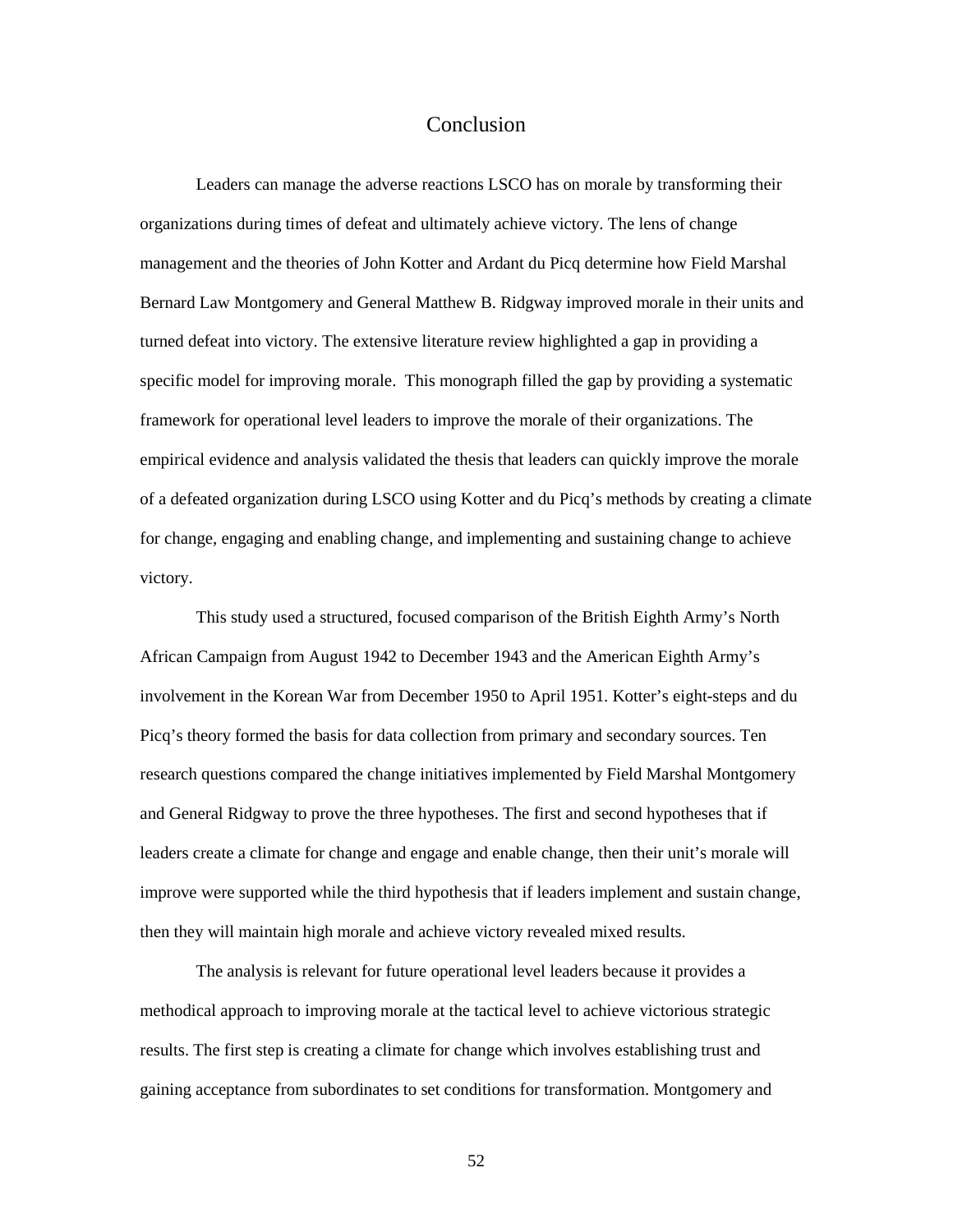Ridgway achieved this by instilling discipline, establishing a sense of urgency, and forming guiding coalitions. The second step is initiating and facilitating the change effort by providing purpose, direction, and motivation aligned with a vision to produce unity of effort. Montgomery and Ridgway engaged and enabled change by developing and communicating their vision, empowering subordinates, fostering unit cohesion, and capitalizing on short term wins. The third step is sustaining lasting change by training to produce confidence in ability and building trust that leaders are concerned for Soldiers' welfare. Montgomery implemented and sustained high morale to produce future victories while Ridgway's efforts were sabotaged by political decisions beyond his control. The three aspects that were constant throughout the two case studies were establishing trust, coordinating unity of effort, and building confidence in leader and Soldier abilities.

 Although this descriptive framework for improving morale fills a gap in US Army doctrine, there are opportunities for future research. Improved technology in the twenty-first century can have detrimental effects on morale that were not experienced in the Second World War or the Korean War. Social media provides increased access to information and potential for fake news to undermine morale improvement efforts. Improved weapons technologies with longrange precision targeting inflict higher casualties and induce a psychological effect on Soldiers when they do not know where or when they may be attacked. Unmanned drones, vehicles and robotics remove the human element from combat which could potentially eliminate the need for morale improvement completely. Therefore, future research is needed on the effects technological advancements have on morale. Additionally, future research in efforts to improve morale in counter-insurgency, security cooperation, crisis response, and limited contingency operations would provide the Armed Forces with a robust approach to enhancing Soldier well-being across the conflict continuum. Finally, further studies on the impact of a comprehensive training program that focuses on developing Soldier's mental, emotional, spiritual, and physical welfare in combat operations could identify additional areas of emphasis not present in the Kotter/du Picq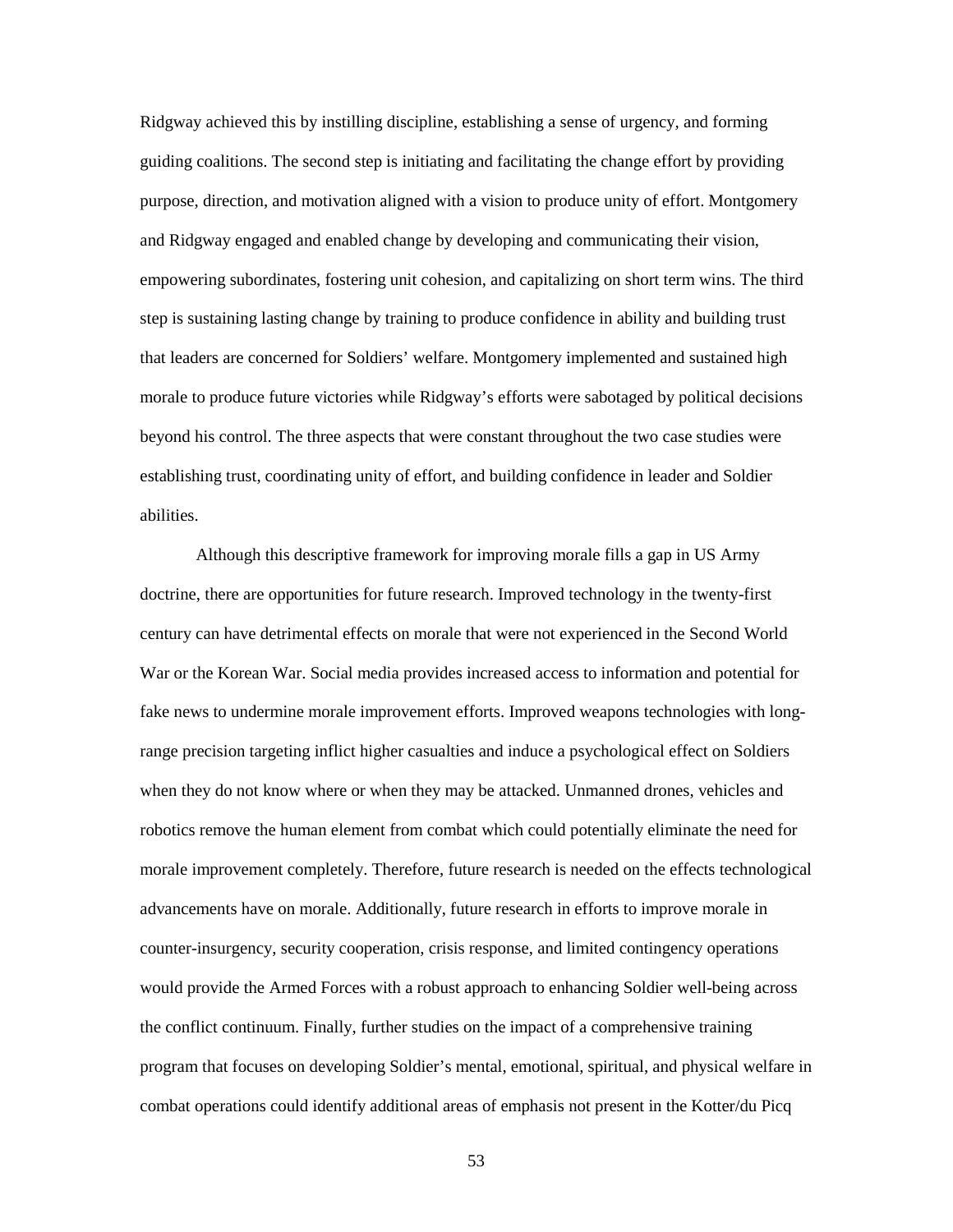combined approach to morale improvement.

 Montgomery's command of the British Eighth Army in North Africa and Ridgway's command of the American Eighth Army in Korea offer a framework for leaders to improve morale in times of defeat. This systematic model for cultivating an organization's fighting spirit at the tactical level to achieve successful strategic results fills a gap in US Army doctrine. Surveying the existing literature on both conflicts enabled the development of a theoretical basis for examining the case studies built on a combination of Kotter's change model and du Picq's theory for morale improvement. Next, the structured, focused comparison of the case studies provided the empirical evidence for the analysis of the hypotheses. The results yielded two supported hypotheses while the third returned mixed results. Ultimately, leaders that establish trust, develop unity of effort, and produce confidence in abilities will improve morale and likely achieve future victory as long as the political environment supports continued combat operations.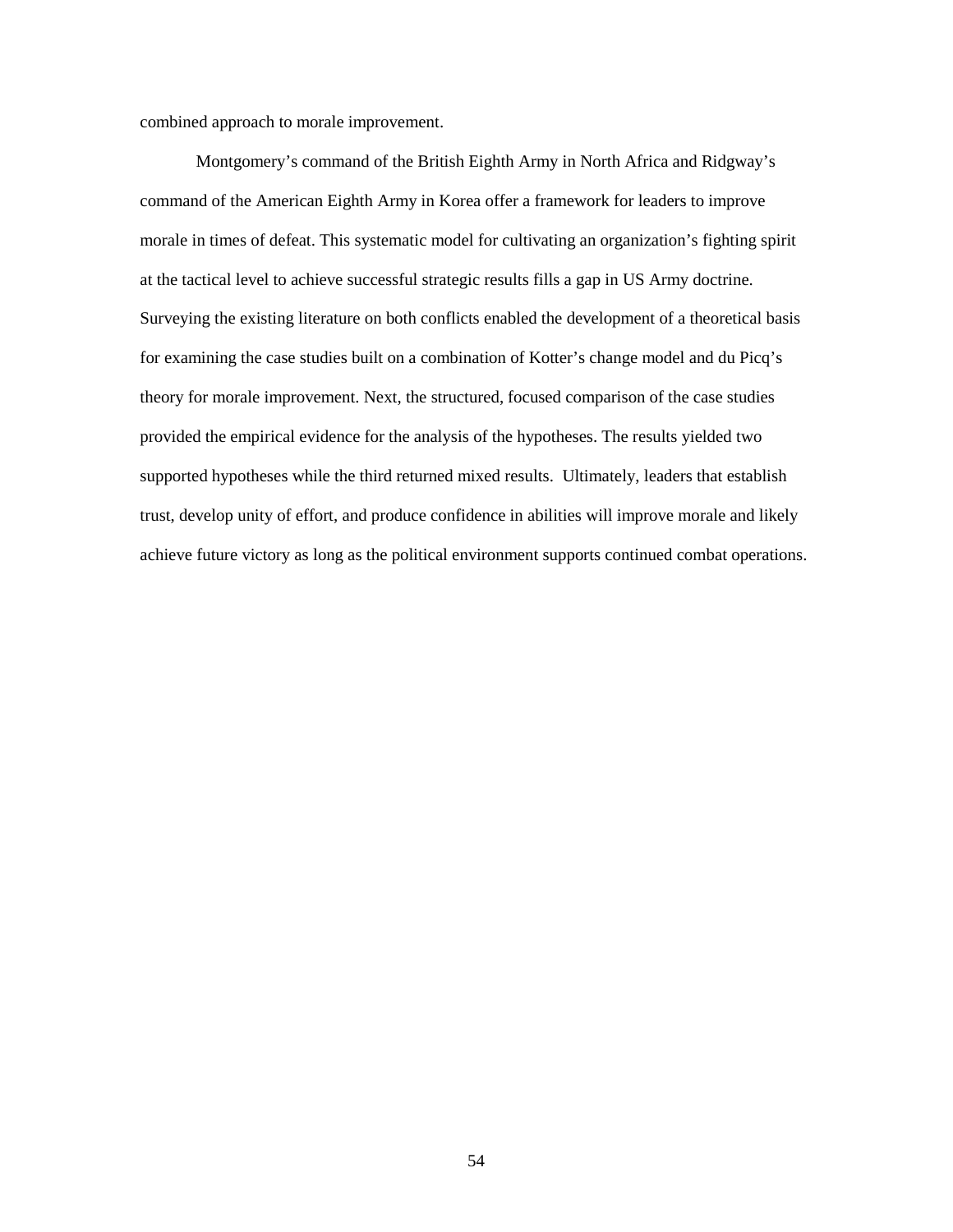# Appendix A

# Why We Are Here? Directive.<sup>164</sup>

#### HEADQUARTERS EIGHTH UNITED STATES ARMY KOREA (EUSAK) Office of the Commanding General

21 January 1951

MEMORANDUM FOR: Corps, Division, Separate Brigade or RCT Commanders, and Commanding General, 2d Logistical Command

SUBJECT: Why We Are Here

1. In my brief period of command duty here I have heard from several sources, chiefly from the members of combat units, the questions, "Why are we here?" "What are we fighting for?"

2. What follows represents my answers to those questions.

3. The answer to the first question, "Why are we here?" is simple and conclusive. We are here because of the decisions of the properly constituted authorities of our respective governments. As the Commander-in-Chief, United Nations Command, General of the Army Douglas MacArthur said publicly yesterday: "This command intends to maintain a military position in Korea just as long as the Statesmen of the United Nations decide we should do so." The answer is simple because further comment is unnecessary. It is conclusive because the loyalty we give, and expect, precludes any slightest questioning of these orders.

4. The second question is of much greater significance, and every member of this command is entitled to a full and reasoned answer. Mine follows.

5. To me the issues are clear. It is not a question of this or that Korean town or village. Real estate is, here, incidental. It is not restricted to the issue of freedom for our South Korean Allies, whose fidelity and valor under the severest stresses of battle we recognize; though that freedom is a symbol of the wider issues, and included among them.

6. The real issues are whether the power of Western civilization, as God has permitted it to flower in our own beloved lands, shall defy and defeat Communism; whether the rule of men who shoot their prisoners, enslave their citizens, and deride the dignity of man, shall displace the rule of those to whom the individual and his individual rights are sacred; whether we are to survive with Gold's hand to guide and lead us, or to perish in the dead existence of a Godless world.

 <sup>164</sup> Con Crane and Jacqueline E. Whitt, "Ridgway's Memo: 'Why We Are Here?'" Dusty Shelves, War Room, US Army War College, October 27, 2017, accessed on January 30, 2020, https://warroom.armywarcollege.edu/wp-content/uploads/Box\_17-095-Ridgway-Why-We-Are-Here-Memo-Transcribed.pdf.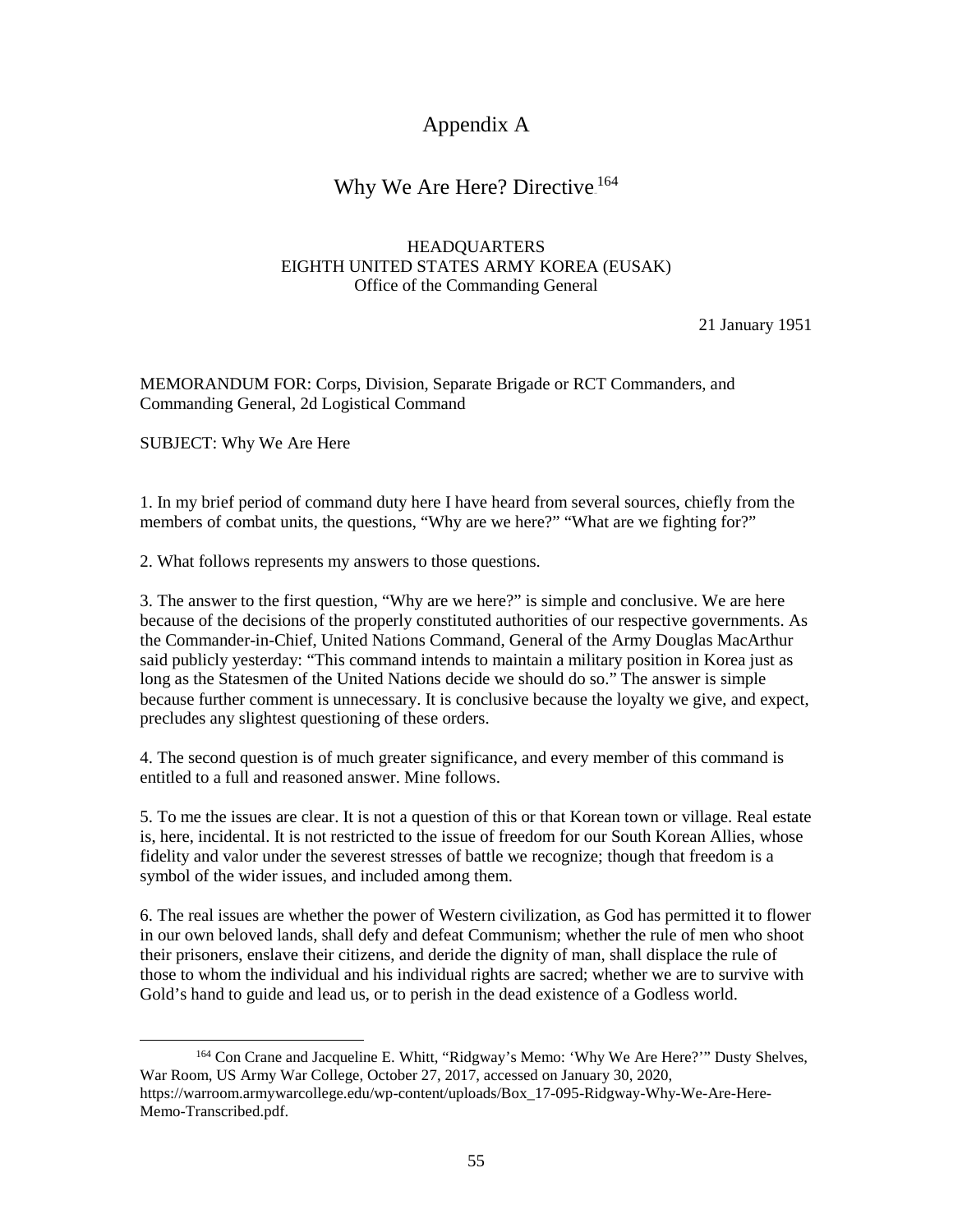#### SUBJECT: Why We Are Here 21 January 1951

7. If these be true, and to us they are, beyond any possibility of challenge, then this has long since ceased to be a fight for freedom for our Korean Allies alone and for their national survival. It has become, and it continues to be, a fight for our own freedom, for our own survival, in an honorable, independent national existence.

8. The sacrifices we have made, and those we shall yet support, are not offered vicariously for others, but in our own direct defense.

9. In the final analysis, the issue now joined right here in Korea is whether Communism or individual freedom shall prevail, and, make no mistake, whether the next flight of fear-driven people we have just witnessed across the HAN, and continue to witness in other areas, shall be checked and defeated overseas or permitted, step by step, to close in on our own homeland and at some future time, however distant, to engulf our own loved ones in all its misery and despair.

10. These are the things for which we fight. Never have members of any military command had a greater challenge then we, or a finer opportunity to show ourselves and our people at their best and thus be an honor to the profession of arms, and a credit to those who bred us.

11. I would like each command to whom this is addressed, in his own chosen ways of leadership, to convey the foregoing to every single member of his command at the earliest practicable moment.

> M. B. Ridgway Lieutenant General, United States Army Commanding

A true copy //signed//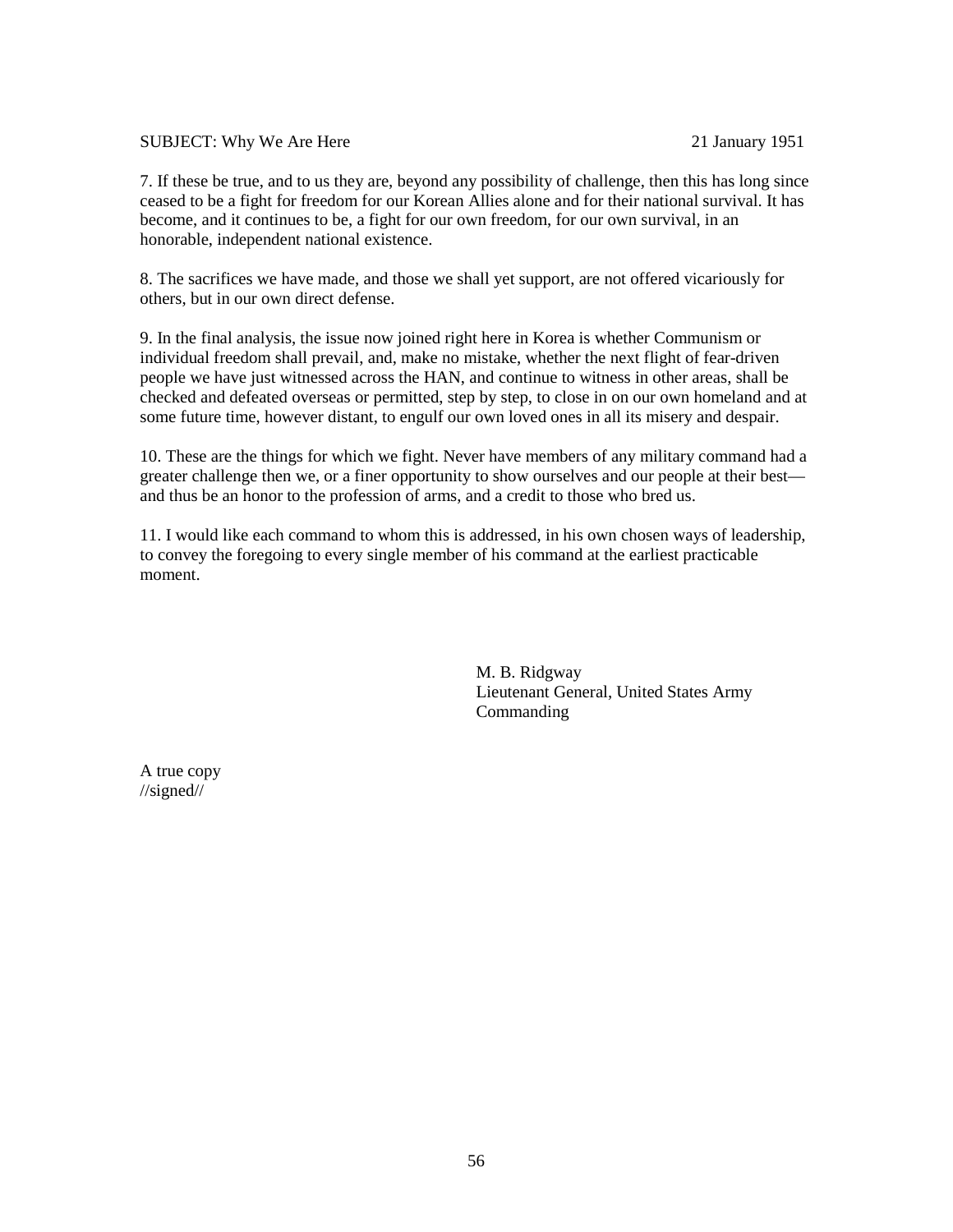# Appendix B

# Letter to Lieutenant General Chung Il Kwon.<sup>165</sup>

#### HEADQUARTERS EIGHTH UNITED STATES ARMY KOREA (EUSAK) Office of the Commanding General

11 January 1951

To General Chung Il Kwon Chief of Staff Republic of Korea Army

 Now that I have had sufficient time to see the situation as it now exists, to view the terrain, and personally to talk to the principal Commanders, I deem it opportune to share my personal basic conclusions with you.

First, there is here but one ultimate objective – freedom for your people. To attain that objective, there is only one force – our combined Allied Army.

 Second, there is but one single common destiny for this combined Allied Army. It will fight together and stay together whatever the future holds.

 I would like you to feel free to convey to all ranks this simple statement which I send to you with complete sincerity and all the emphasis I can command.

> Sincerely, M. B. Ridgway Lieutenant General, United States Army, Commanding

 <sup>165</sup> Ridgway, *The Korean War*, 263.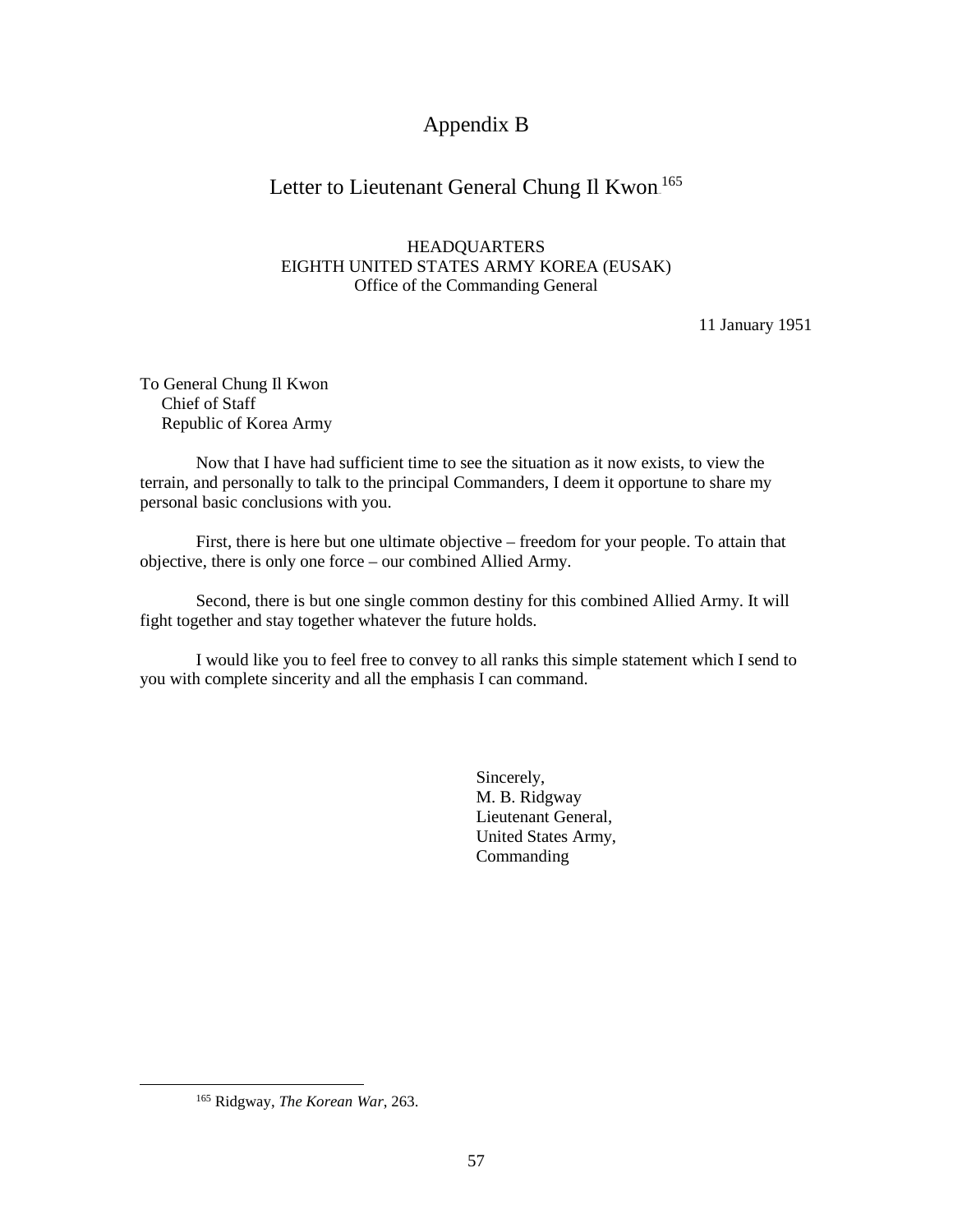#### Bibliography

- Appleman, Roy E. *Ridgway Duels for Korea.* College Station, TX: Texas A&M University Press, 1990.
- Barron, Leo. *High Tide in the Korean War*. Mechanicsburg, PA: Stackpole Books, 2015.
- Clausewitz, Carl von. *On War*. Edited and translated by Michael Howard and Peter Paret. Princeton: Princeton University Press, 1976.
- Cleverism. "Major Approaches and Models of Change Management." *Magazine*. Accessed October 19, 2019. [https://www.cleverism.com/major-approaches-models-of-change](https://www.cleverism.com/major-approaches-models-of-change-management/)[management/.](https://www.cleverism.com/major-approaches-models-of-change-management/)
- Crane, Con and Jacqueline E. Whitt. "Ridgway's Memo: 'Why We Are Here?'" Dusty Shelves Podcast. War Room. United States Army War College, October 27, 2017. Accessed January 30, 2020. [https://warroom.armywarcollege.edu/wp-content/uploads/Box\\_17-095-](https://warroom.armywarcollege.edu/wp-content/uploads/Box_17-095-Ridgway-Why-We-Are-Here-Memo-Transcribed.pdf) [Ridgway-Why-We-Are-Here-Memo-Transcribed.pdf.](https://warroom.armywarcollege.edu/wp-content/uploads/Box_17-095-Ridgway-Why-We-Are-Here-Memo-Transcribed.pdf)
- Du Picq, Colonel Charles Jean Jacques Joseph Ardant. *Battle* Studies. 2nd ed. Translated by Colonel John N. Greely and Major Robert C. Cotton. Harrisburg, PA: Military Service Publishing Company, 1958.
- Fennell, Jonathan. *Combat and Morale in the North African Campaign: The Eighth Army and the Path to El Alamein*. Cambridge: Cambridge University Press, 2011.
- George, Alexander, and Andrew Bennett. *Case Studies and Theory Development in the Social Sciences*. Cambridge, MA: MIT Press, 2005.
- Gruenberg, Lief A. *Defining Moments: The Korean War*. Detroit, MI: Omnigraphics, 2004.
- Hamburger, Kenneth E. *Leadership in the Crucible*. College Station, TX: Texas A&M University Press, 2003.
- Hamilton, Nigel. *Monty: The Battles of Field Marshal Montgomery.* New York, NY: Random House, 1987.
- Hanson, Victor D. *The Savior Generals.* New York, NY: Bloomsbury Press, 2013.
- Harper, Glyn. *The Battle for North Africa.* Bloomington, IN: Indiana University Press, 2017.
- Hastings, Max. *The Korean War*. New York, NY: Simon and Schuster, 1987.
- Human Change Management Institute. "Human Change Management Book of Knowledge." Accessed October 19, 2019. [https://www.hucmi.com/en/hcmbok/.](https://www.hucmi.com/en/hcmbok/)
- Isserman, Maurice. *Korean War*. Edited by John S. Bowman. New York, NY: Facts on File, 2003.

Kotter, John P. *Leading Change*. Brighton, MA: Harvard Business Review Press, 2012.